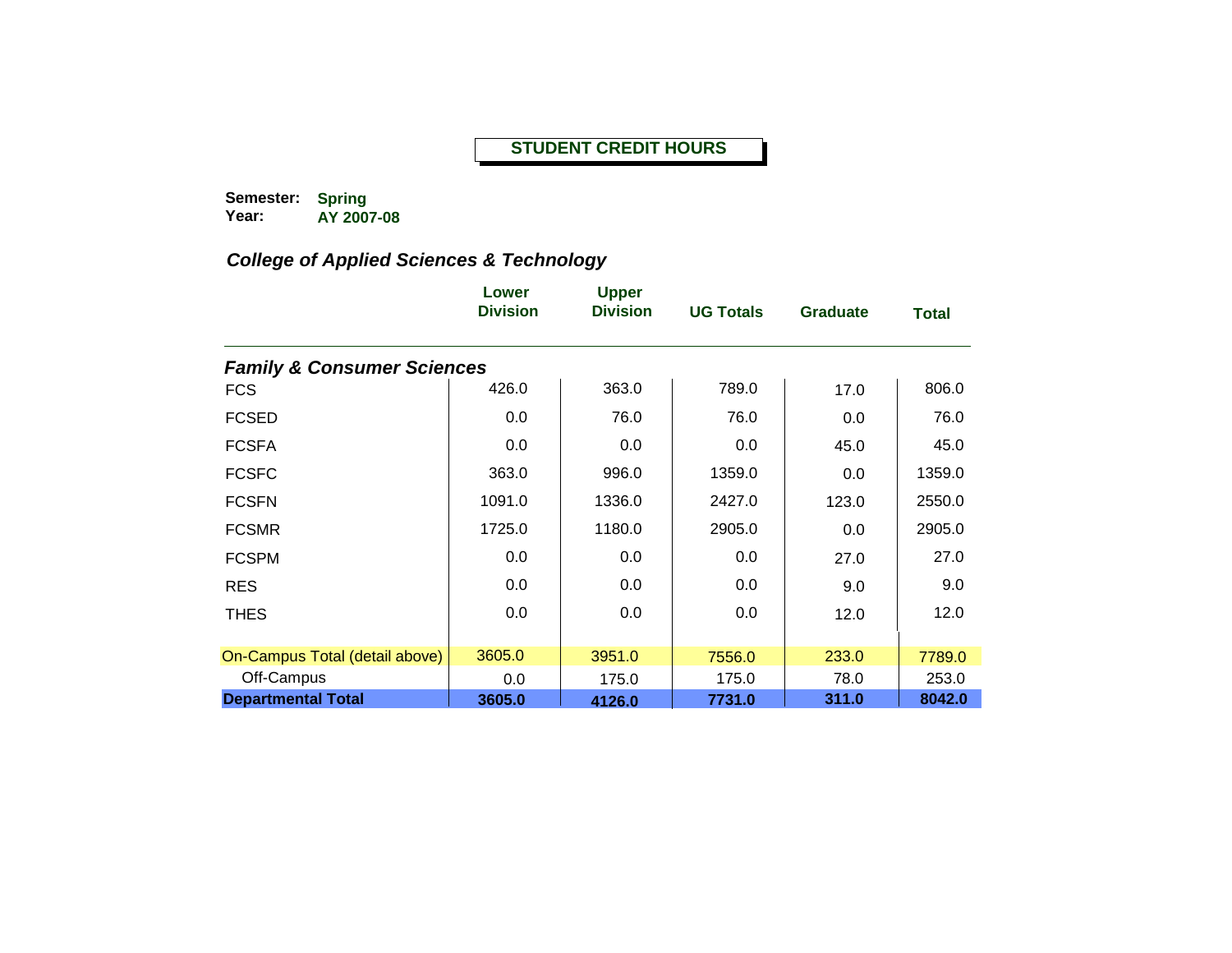|                                | Lower<br><b>Division</b> | <b>Upper</b><br><b>Division</b> | <b>UG Totals</b> | <b>Graduate</b> | <b>Total</b> |
|--------------------------------|--------------------------|---------------------------------|------------------|-----------------|--------------|
| <b>Technology</b>              |                          |                                 |                  |                 |              |
| <b>ITCMP</b>                   | 126.0                    | 207.0                           | 333.0            | 0.0             | 333.0        |
| <b>ITCST</b>                   | 327.0                    | 492.0                           | 819.0            | 0.0             | 819.0        |
| <b>ITDPT</b>                   | 471.0                    | 156.0                           | 627.0            | 0.0             | 627.0        |
| <b>ITEDU</b>                   | 36.0                     | 36.0                            | 72.0             | 3.0             | 75.0         |
| <b>ITGRA</b>                   | 789.0                    | 255.0                           | 1044.0           | 0.0             | 1044.0       |
| <b>ITMFG</b>                   | 267.0                    | 120.0                           | 387.0            | 0.0             | 387.0        |
| On-Campus Total (detail above) | 2016.0                   | 1266.0                          | 3282.0           | 3.0             | 3285.0       |
| Off-Campus                     | 0.0                      | 9.0                             | 9.0              | 282.0           | 291.0        |
| <b>Departmental Total</b>      | 2016.0                   | 1275.0                          | 3291.0           | 285.0           | 3576.0       |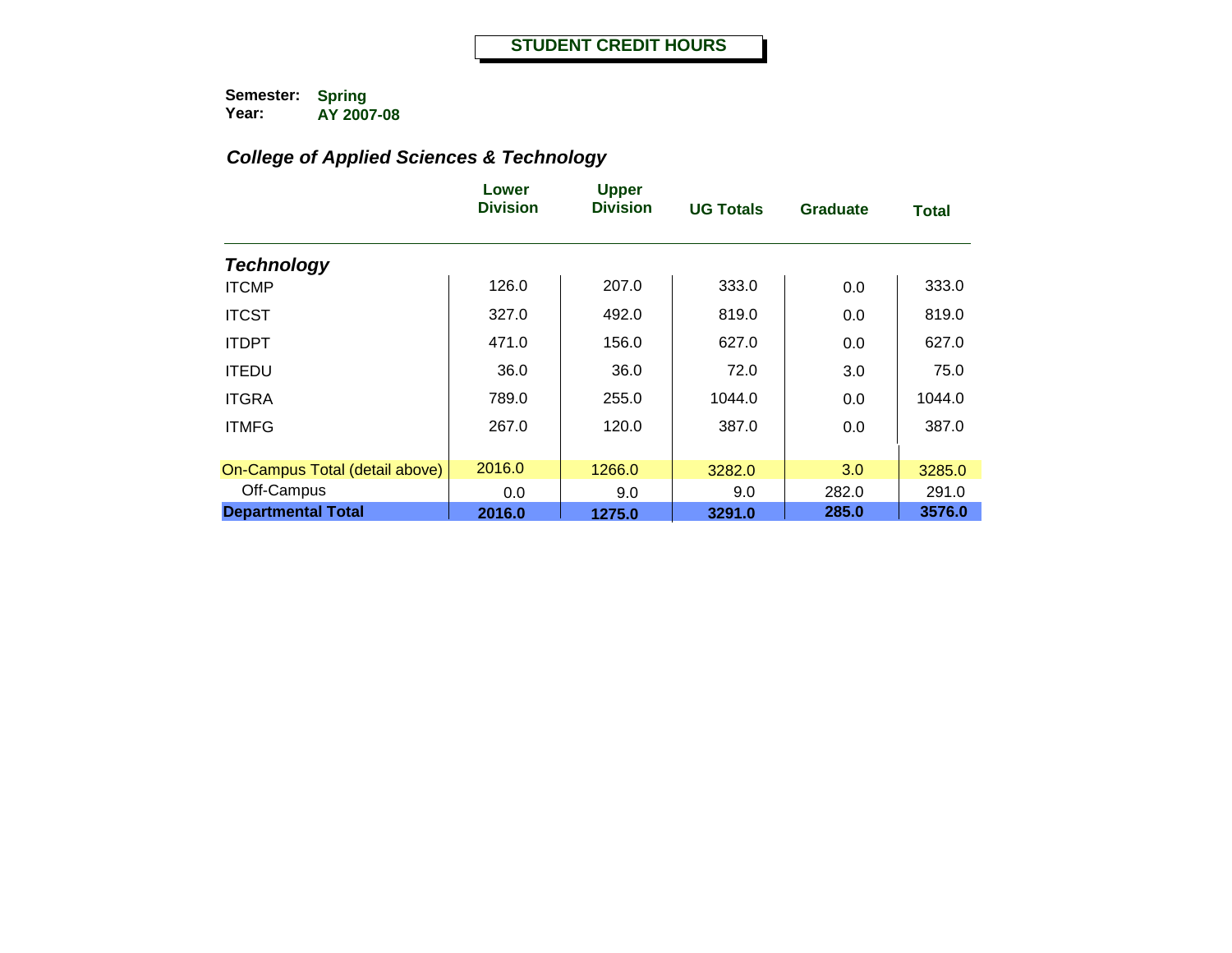|                                | Lower<br><b>Division</b> | <b>Upper</b><br><b>Division</b> | <b>UG Totals</b> | Graduate | <b>Total</b> |
|--------------------------------|--------------------------|---------------------------------|------------------|----------|--------------|
| <b>Military Science</b>        |                          |                                 |                  |          |              |
| MIL                            | 167.0                    | 130.0                           | 297.0            | 0.0      | 297.0        |
| On-Campus Total (detail above) | 167.0                    | 130.0                           | 297.0            | 0.0      | 297.0        |
| Off-Campus                     | 0.0                      | 0.0                             | 0.0              | 0.0      | 0.0          |
| <b>Departmental Total</b>      | 167.0                    | 130.0                           | 297.0            | 0.0      | 297.0        |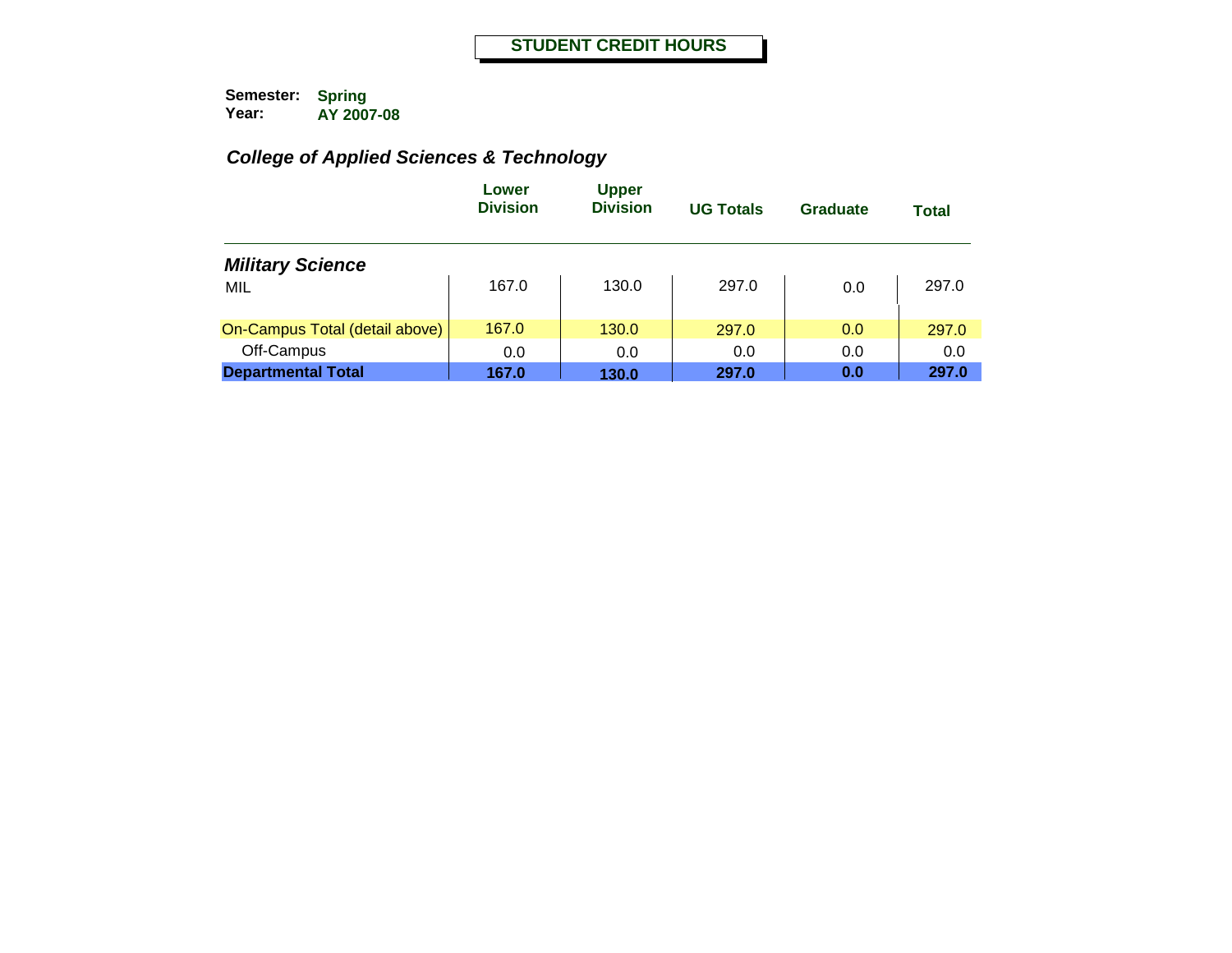|                                | Lower<br><b>Division</b> | <b>Upper</b><br><b>Division</b> | <b>UG Totals</b> | Graduate | <b>Total</b> |
|--------------------------------|--------------------------|---------------------------------|------------------|----------|--------------|
| <b>Nursing</b>                 |                          |                                 |                  |          |              |
| <b>MASTR</b>                   | 0.0                      | 0.0                             | 0.0              | 0.0      | 0.0          |
| <b>NUR</b>                     | 1539.0                   | 2351.0                          | 3890.0           | 0.0      | 3890.0       |
| On-Campus Total (detail above) | 1539.0                   | 2351.0                          | 3890.0           | 0.0      | 3890.0       |
| Off-Campus                     | 0.0                      | 99.0                            | 99.0             | 1525.0   | 1624.0       |
| <b>Departmental Total</b>      | 1539.0                   | 2450.0                          | 3989.0           | 1525.0   | 5514.0       |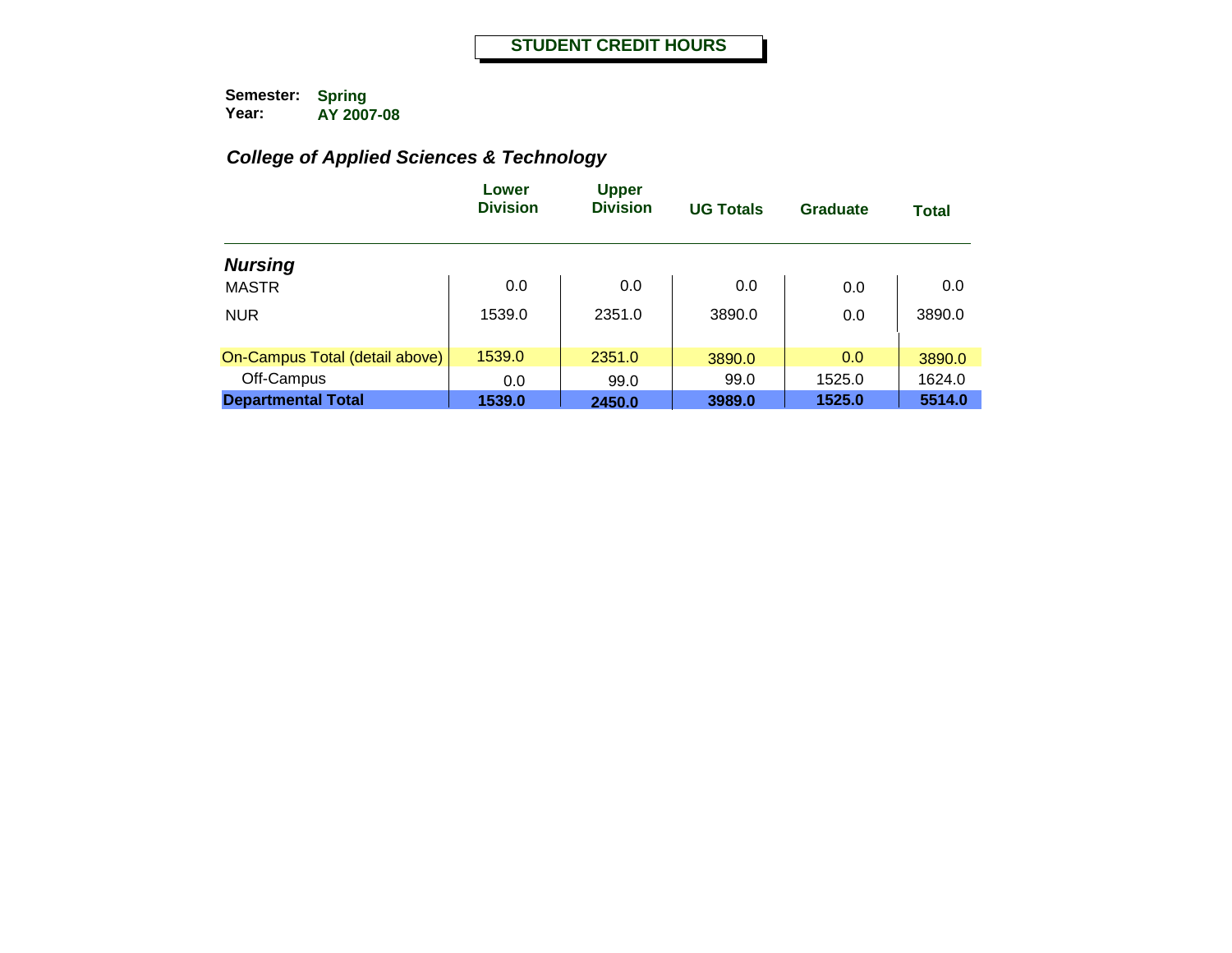|                                | Lower<br><b>Division</b> | <b>Upper</b><br><b>Division</b> | <b>UG Totals</b> | <b>Graduate</b> | <b>Total</b> |
|--------------------------------|--------------------------|---------------------------------|------------------|-----------------|--------------|
| <b>Physical Education</b>      |                          |                                 |                  |                 |              |
| AT                             | 0.0                      | 0.0                             | 0.0              | 9.0             | 9.0          |
| <b>DISS</b>                    | 0.0                      | 0.0                             | 0.0              | 22.0            | 22.0         |
| <b>EXSCI</b>                   | 865.0                    | 311.0                           | 1176.0           | 210.0           | 1386.0       |
| <b>MASTR</b>                   | 0.0                      | 0.0                             | 0.0              | 0.0             | 0.0          |
| <b>PEFWL</b>                   | 2968.0                   | 0.0                             | 2968.0           | 0.0             | 2968.0       |
| <b>PEP</b>                     | 1738.0                   | 1187.0                          | 2925.0           | 81.0            | 3006.0       |
| <b>RES</b>                     | 0.0                      | 0.0                             | 0.0              | 9.0             | 9.0          |
| <b>SPTAD</b>                   | 279.0                    | 780.0                           | 1059.0           | 279.0           | 1338.0       |
| <b>THES</b>                    | $0.0\,$                  | 0.0                             | 0.0              | 69.0            | 69.0         |
|                                |                          |                                 |                  |                 |              |
| On-Campus Total (detail above) | 5850.0                   | 2278.0                          | 8128.0           | 679.0           | 8807.0       |
| Off-Campus                     | 322.0                    | 372.0                           | 694.0            | 390.0           | 1084.0       |
| <b>Departmental Total</b>      | 6172.0                   | 2650.0                          | 8822.0           | 1069.0          | 9891.0       |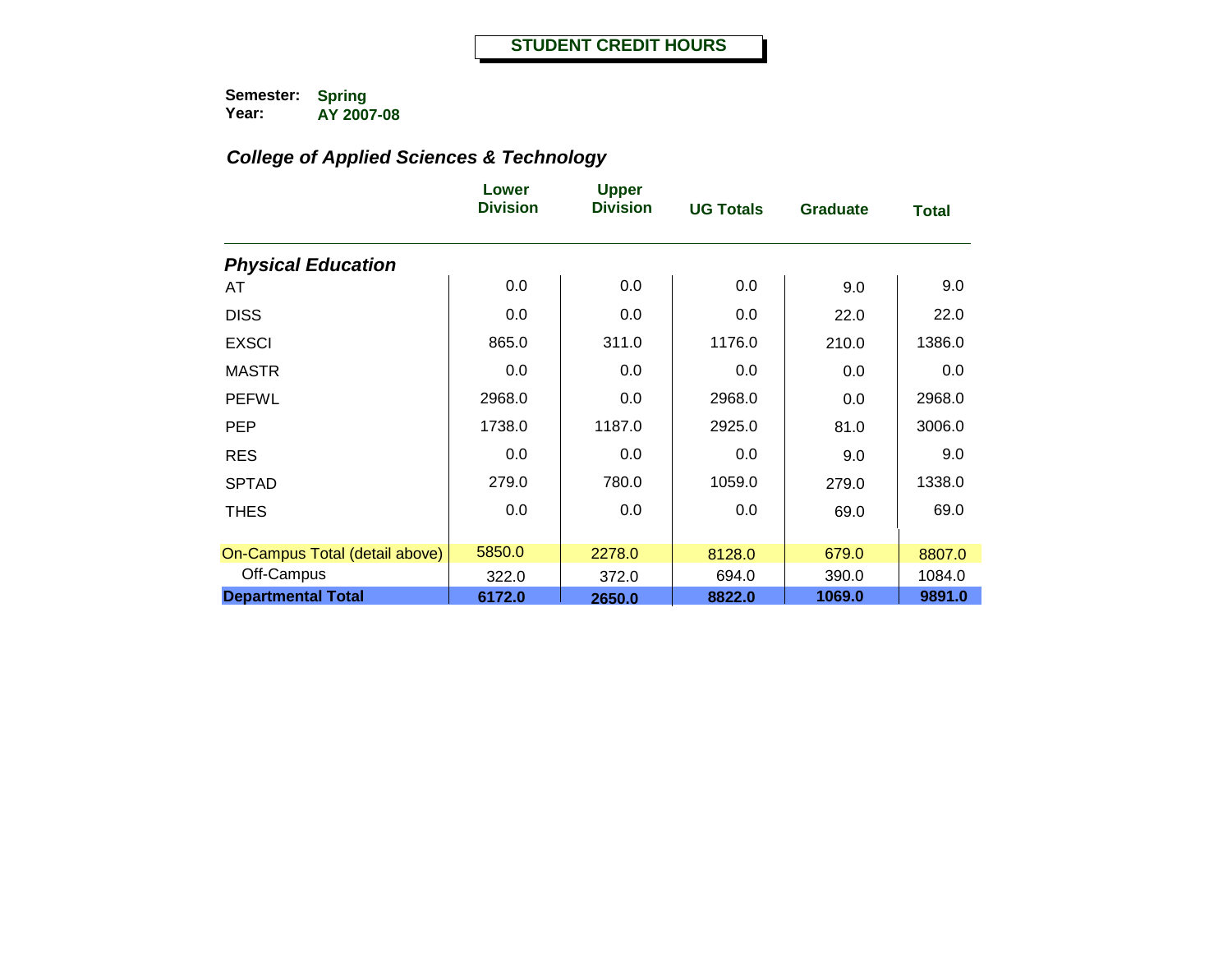|                                   | Lower<br><b>Division</b> | <b>Upper</b><br><b>Division</b> | <b>UG Totals</b> | Graduate | <b>Total</b> |
|-----------------------------------|--------------------------|---------------------------------|------------------|----------|--------------|
| <b>Wellness &amp; Gerontology</b> |                          |                                 |                  |          |              |
| <b>GERON</b>                      | 0.0                      | 0.0                             | 0.0              | 84.0     | 84.0         |
| <b>GERON</b>                      | 0.0                      | 6.0                             | 6.0              | 0.0      | 6.0          |
| <b>WELNS</b>                      | 0.0                      | 0.0                             | 0.0              | 144.0    | 144.0        |
|                                   |                          |                                 |                  |          |              |
| On-Campus Total (detail above)    | 0.0                      | 6.0                             | 6.0              | 228.0    | 234.0        |
| Off-Campus                        | 0.0                      | 0.0                             | 0.0              | 27.0     | 27.0         |
| <b>Departmental Total</b>         | 0.0                      | 6.0                             | 6.0              | 255.0    | 261.0        |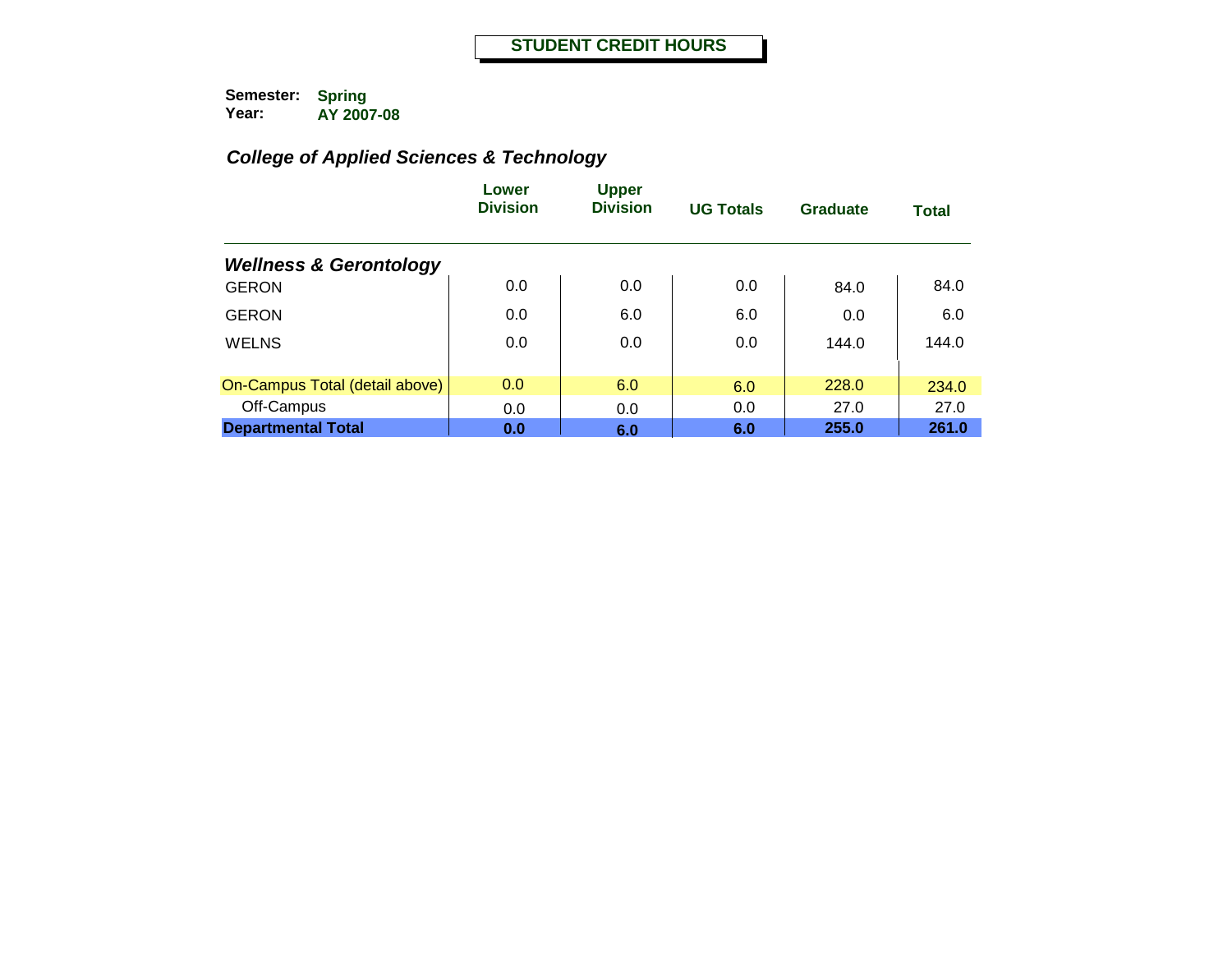# *College of Architecture & Planning*

|                                | Lower<br><b>Division</b> | <b>Upper</b><br><b>Division</b> | <b>UG Totals</b> | <b>Graduate</b> | <b>Total</b> |
|--------------------------------|--------------------------|---------------------------------|------------------|-----------------|--------------|
| <b>Architecture</b>            |                          |                                 |                  |                 |              |
| <b>ARCH</b>                    | 1018.0                   | 1638.0                          | 2656.0           | 822.0           | 3478.0       |
| <b>CAP</b>                     | 276.0                    | 0.0                             | 276.0            | 0.0             | 276.0        |
| <b>MASTR</b>                   | 0.0                      | 0.0                             | 0.0              | 0.0             | 0.0          |
| <b>THES</b>                    | 0.0                      | 0.0                             | 0.0              | 42.0            | 42.0         |
| On-Campus Total (detail above) | 1294.0                   | 1638.0                          | 2932.0           | 864.0           | 3796.0       |
| Off-Campus                     | 0.0                      | 45.0                            | 45.0             | 27.0            | 72.0         |
| <b>Departmental Total</b>      | 1294.0                   | 1683.0                          | 2977.0           | 891.0           | 3868.0       |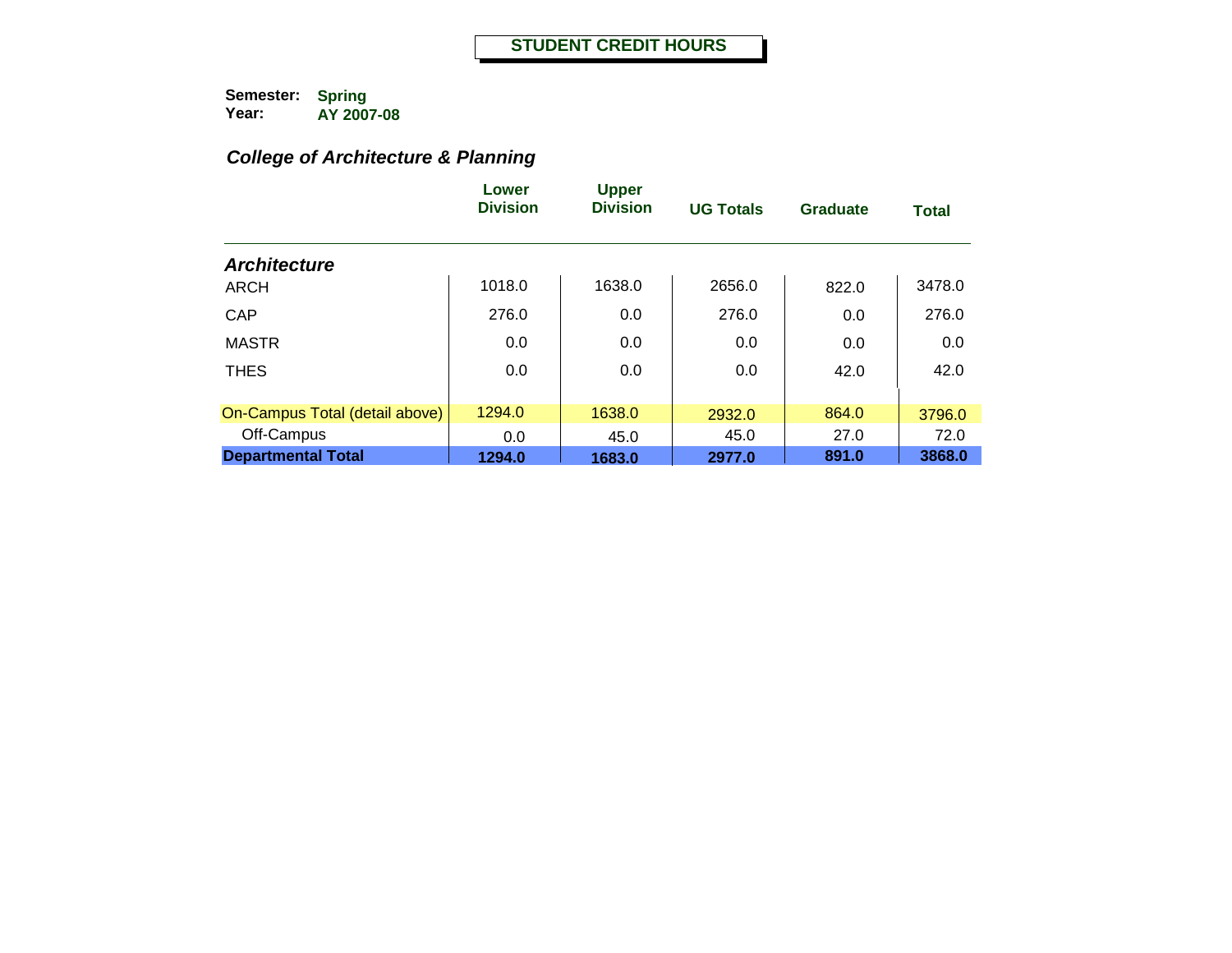# *College of Architecture & Planning*

|                                | Lower<br><b>Division</b> | <b>Upper</b><br><b>Division</b> | <b>UG Totals</b> | Graduate | <b>Total</b> |
|--------------------------------|--------------------------|---------------------------------|------------------|----------|--------------|
| <b>Landscape Architecture</b>  |                          |                                 |                  |          |              |
| CAP                            | 242.0                    | 0.0                             | 242.0            | 0.0      | 242.0        |
| LA                             | 626.0                    | 727.0                           | 1353.0           | 154.0    | 1507.0       |
| <b>THES</b>                    | 0.0                      | 0.0                             | 0.0              | 27.0     | 27.0         |
|                                |                          |                                 |                  |          |              |
| On-Campus Total (detail above) | 868.0                    | 727.0                           | 1595.0           | 181.0    | 1776.0       |
| Off-Campus                     | 9.0                      | 30.0                            | 39.0             | 0.0      | 39.0         |
| <b>Departmental Total</b>      | 877.0                    | 757.0                           | 1634.0           | 181.0    | 1815.0       |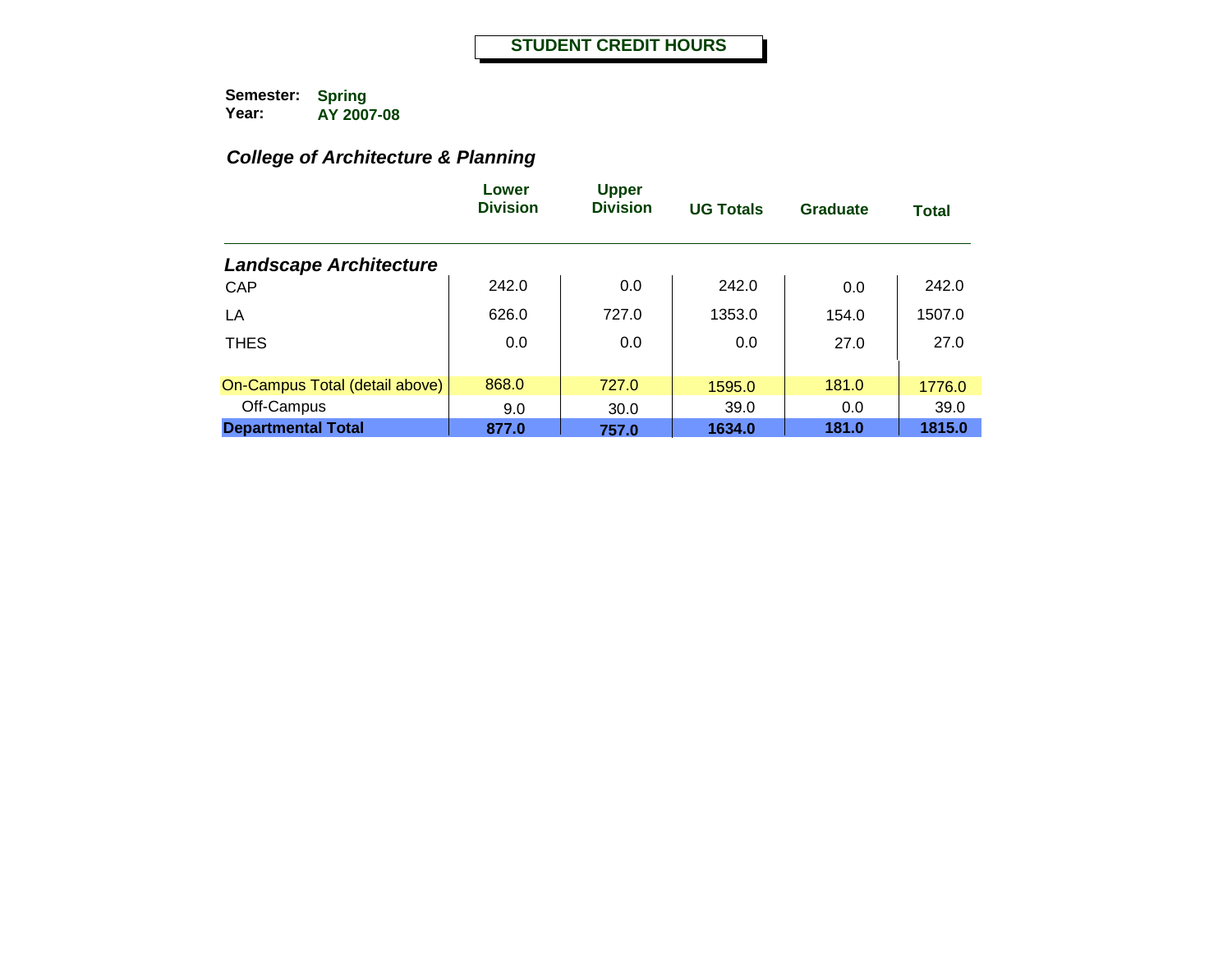# *College of Architecture & Planning*

|                                | Lower<br><b>Division</b> | <b>Upper</b><br><b>Division</b> | <b>UG Totals</b> | Graduate | <b>Total</b> |
|--------------------------------|--------------------------|---------------------------------|------------------|----------|--------------|
| <b>Urban Planning</b>          |                          |                                 |                  |          |              |
| CAP                            | 130.0                    | 24.0                            | 154.0            | 12.0     | 166.0        |
| <b>PLAN</b>                    | 365.0                    | 275.0                           | 640.0            | 281.0    | 921.0        |
| <b>RES</b>                     | 0.0                      | 0.0                             | 0.0              | 15.0     | 15.0         |
| <b>THES</b>                    | 0.0                      | 0.0                             | 0.0              | 6.0      | 6.0          |
| On-Campus Total (detail above) | 495.0                    | 299.0                           | 794.0            | 314.0    | 1108.0       |
| Off-Campus                     | 0.0                      | 42.0                            | 42.0             | 57.0     | 99.0         |
| <b>Departmental Total</b>      | 495.0                    | 341.0                           | 836.0            | 371.0    | 1207.0       |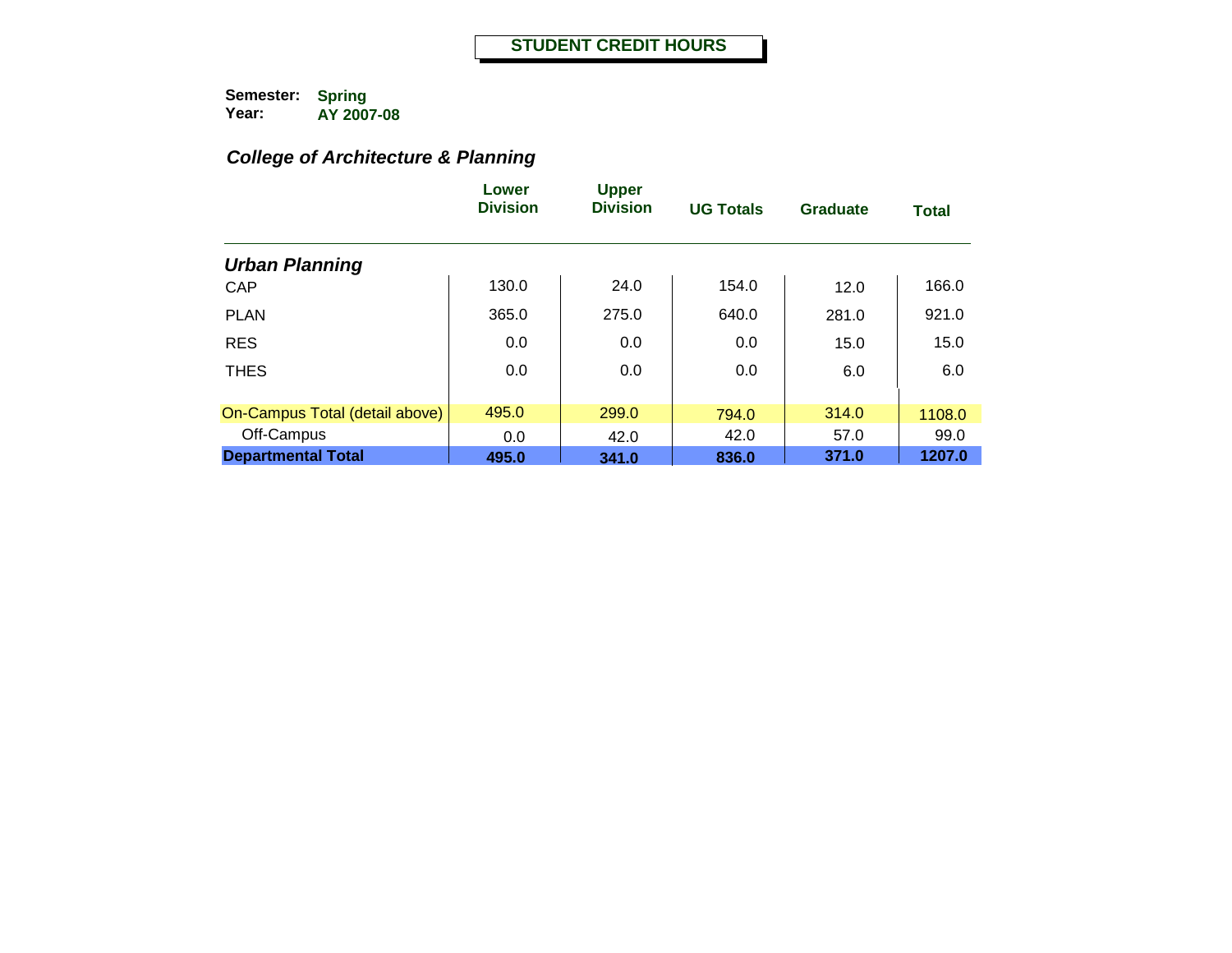|                                | Lower<br><b>Division</b> | <b>Upper</b><br><b>Division</b> | <b>UG Totals</b> | Graduate | <b>Total</b> |
|--------------------------------|--------------------------|---------------------------------|------------------|----------|--------------|
| <b>Accounting</b>              |                          |                                 |                  |          |              |
| <b>ACC</b>                     | 2292.0                   | 1314.0                          | 3606.0           | 189.0    | 3795.0       |
| <b>MBA</b>                     | 0.0                      | 0.0                             | 0.0              | 42.0     | 42.0         |
| On-Campus Total (detail above) | 2292.0                   | 1314.0                          | 3606.0           | 231.0    | 3837.0       |
| Off-Campus                     | 72.0                     | 72.0                            | 144.0            | 78.0     | 222.0        |
| <b>Departmental Total</b>      | 2364.0                   | 1386.0                          | 3750.0           | 309.0    | 4059.0       |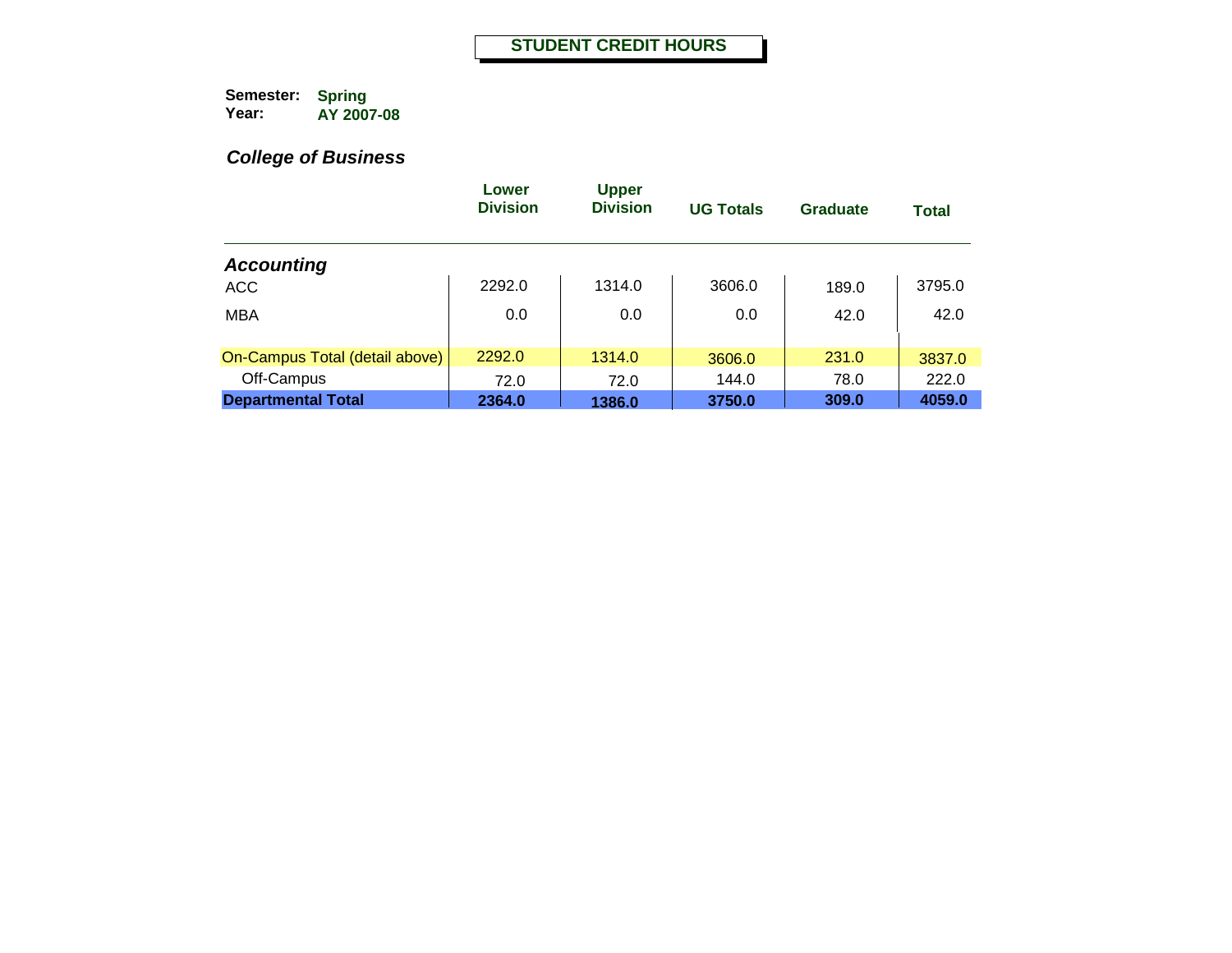|                                | Lower<br><b>Division</b> | <b>Upper</b><br><b>Division</b> | <b>UG Totals</b> | Graduate | <b>Total</b> |
|--------------------------------|--------------------------|---------------------------------|------------------|----------|--------------|
| <b>Economics</b>               |                          |                                 |                  |          |              |
| <b>ECON</b>                    | 5184.0                   | 623.0                           | 5807.0           | 24.0     | 5831.0       |
| <b>MBA</b>                     | 0.0                      | 0.0                             | 0.0              | 69.0     | 69.0         |
| On-Campus Total (detail above) | 5184.0                   | 623.0                           | 5807.0           | 93.0     | 5900.0       |
| Off-Campus                     | 0.0                      | 0.0                             | 0.0              | 96.0     | 96.0         |
| <b>Departmental Total</b>      | 5184.0                   | 623.0                           | 5807.0           | 189.0    | 5996.0       |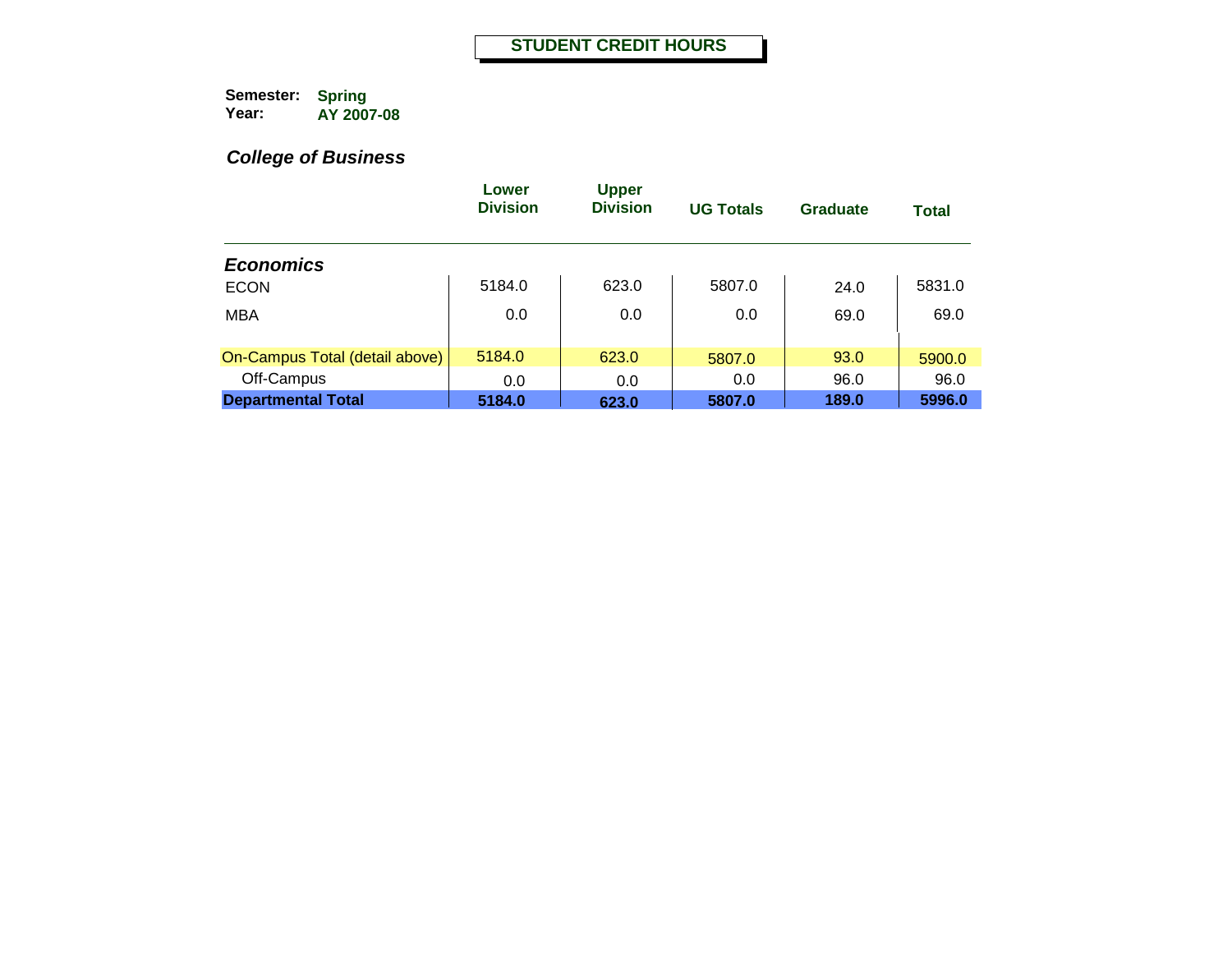|                                | Lower<br><b>Division</b> | <b>Upper</b><br><b>Division</b> | <b>UG Totals</b> | <b>Graduate</b> | <b>Total</b> |
|--------------------------------|--------------------------|---------------------------------|------------------|-----------------|--------------|
| <b>Finance</b>                 |                          |                                 |                  |                 |              |
| BL                             | 801.0                    | 90.0                            | 891.0            | 0.0             | 891.0        |
| <b>FIN</b>                     | 339.0                    | 1269.0                          | 1608.0           | 57.0            | 1665.0       |
| <b>MBA</b>                     | 0.0                      | 0.0                             | 0.0              | 54.0            | 54.0         |
| <b>RE</b>                      | 90.0                     | 0.0                             | 90.0             | 0.0             | 90.0         |
| RMI                            | 294.0                    | 297.0                           | 591.0            | 87.0            | 678.0        |
| On-Campus Total (detail above) | 1524.0                   | 1656.0                          | 3180.0           | 198.0           | 3378.0       |
| Off-Campus                     | 114.0                    | 0.0                             | 114.0            | 174.0           | 288.0        |
| <b>Departmental Total</b>      | 1638.0                   | 1656.0                          | 3294.0           | 372.0           | 3666.0       |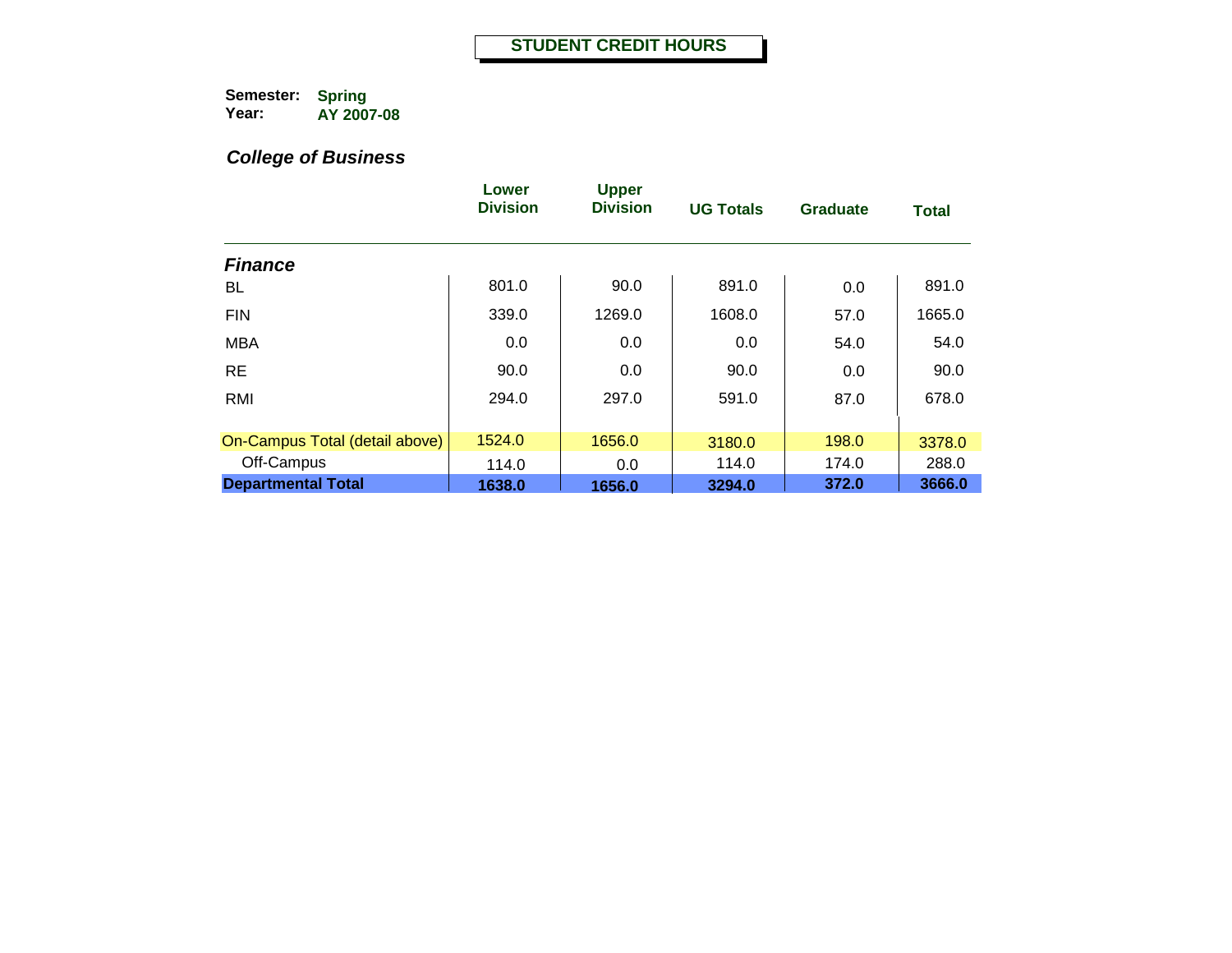|                                     | Lower<br><b>Division</b> | <b>Upper</b><br><b>Division</b> | <b>UG Totals</b> | Graduate | <b>Total</b> |
|-------------------------------------|--------------------------|---------------------------------|------------------|----------|--------------|
| <b>Info Systems &amp; Oper Mgmt</b> |                          |                                 |                  |          |              |
| <b>BED</b>                          | 0.0                      | 12.0                            | 12.0             | 0.0      | 12.0         |
| <b>ISOM</b>                         | 3456.0                   | 1281.0                          | 4737.0           | 42.0     | 4779.0       |
| <b>MBA</b>                          | 0.0                      | 0.0                             | 0.0              | 3.0      | 3.0          |
|                                     |                          |                                 |                  |          |              |
| On-Campus Total (detail above)      | 3456.0                   | 1293.0                          | 4749.0           | 45.0     | 4794.0       |
| Off-Campus                          | 819.0                    | 9.0                             | 828.0            | 72.0     | 900.0        |
| <b>Departmental Total</b>           | 4275.0                   | 1302.0                          | 5577.0           | 117.0    | 5694.0       |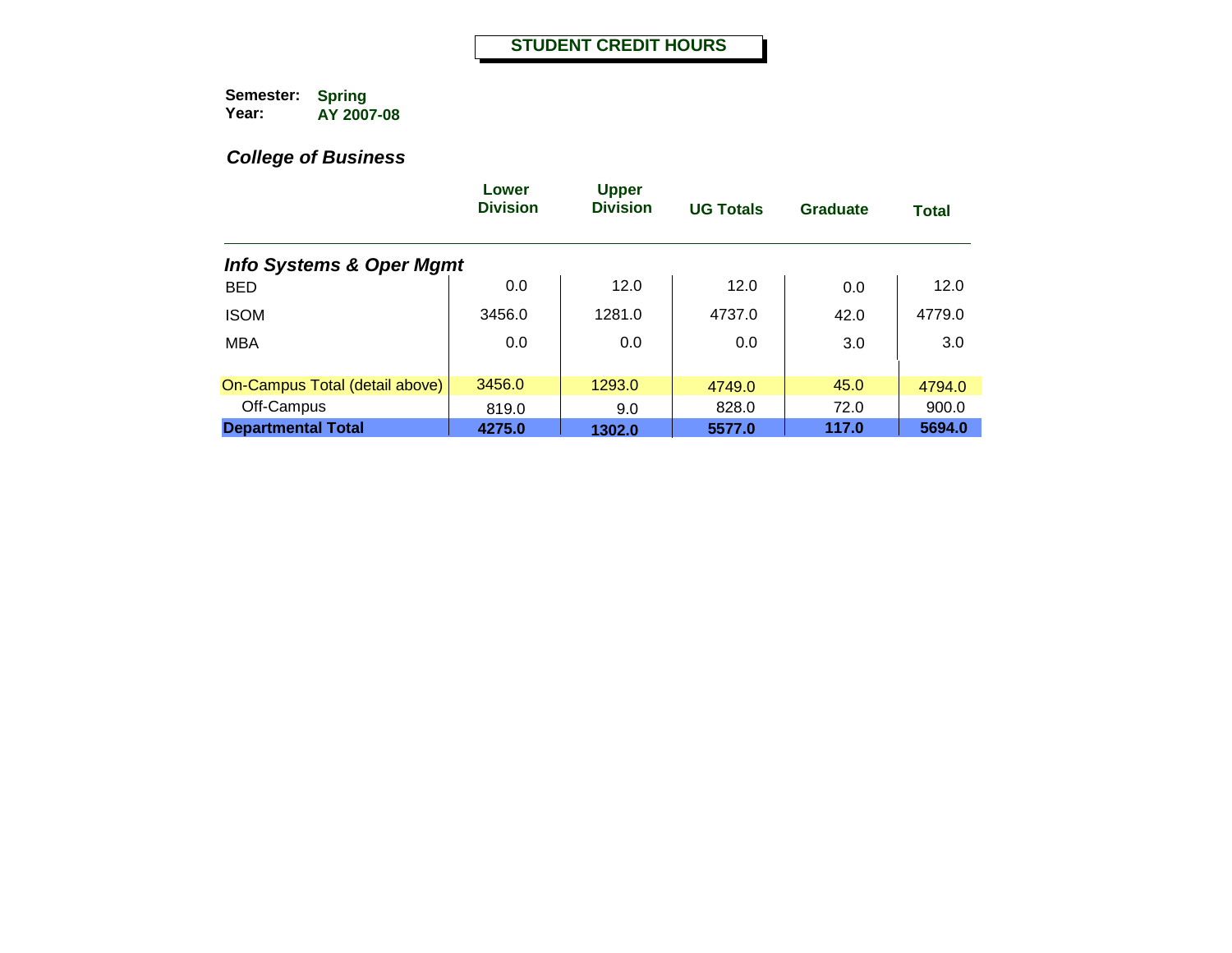|                                   | Lower<br><b>Division</b> | <b>Upper</b><br><b>Division</b> | <b>UG Totals</b> | <b>Graduate</b> | <b>Total</b> |
|-----------------------------------|--------------------------|---------------------------------|------------------|-----------------|--------------|
| <b>Marketing &amp; Management</b> |                          |                                 |                  |                 |              |
| <b>BUSAD</b>                      | 135.0                    | 102.0                           | 237.0            | 0.0             | 237.0        |
| ID                                | 0.0                      | 45.0                            | 45.0             | 0.0             | 45.0         |
| <b>INTBA</b>                      | 0.0                      | 66.0                            | 66.0             | 0.0             | 66.0         |
| <b>MBA</b>                        | 0.0                      | 0.0                             | 0.0              | 138.0           | 138.0        |
| <b>MGT</b>                        | 248.0                    | 2334.0                          | 2582.0           | 78.0            | 2660.0       |
| <b>MKG</b>                        | 126.0                    | 3609.0                          | 3735.0           | 3.0             | 3738.0       |
| On-Campus Total (detail above)    | 509.0                    | 6156.0                          | 6665.0           | 219.0           | 6884.0       |
| Off-Campus                        | 756.0                    | 21.0                            | 777.0            | 288.0           | 1065.0       |
| <b>Departmental Total</b>         | 1265.0                   | 6177.0                          | 7442.0           | 507.0           | 7949.0       |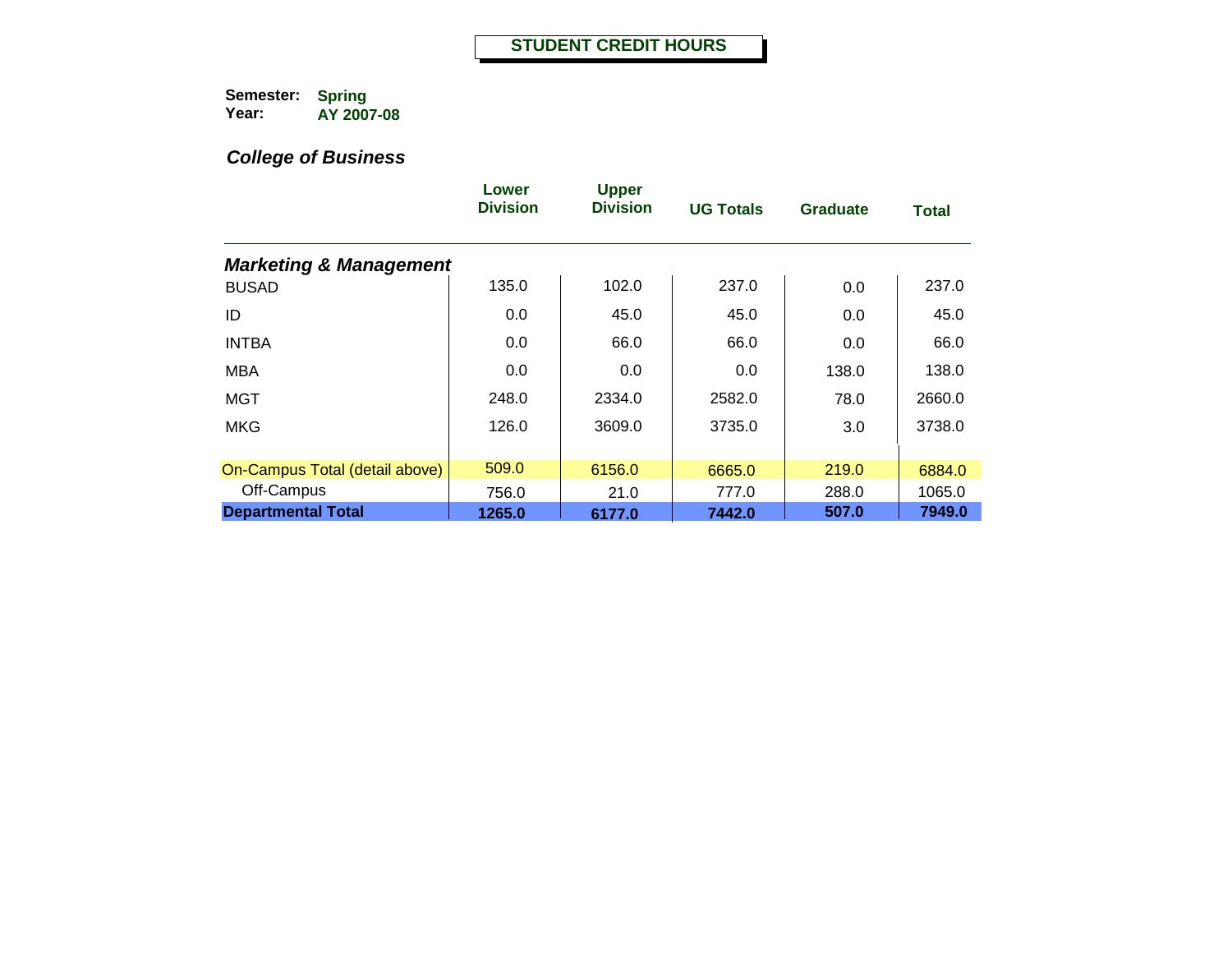|                                           | Lower<br><b>Division</b> | <b>Upper</b><br><b>Division</b> | <b>UG Totals</b> | Graduate | Total |
|-------------------------------------------|--------------------------|---------------------------------|------------------|----------|-------|
| <b>Center for Info &amp; Comm Science</b> |                          |                                 |                  |          |       |
| <b>ICS</b>                                | 0.0                      | 0.0                             | 0.0              | 530.0    | 530.0 |
| On-Campus Total (detail above)            | 0.0                      | 0.0                             | 0.0              | 530.0    | 530.0 |
| Off-Campus                                | 0.0                      | 0.0                             | 0.0              | 0.0      | 0.0   |
| <b>Departmental Total</b>                 | 0.0                      | 0.0                             | 0.0              | 530.0    | 530.0 |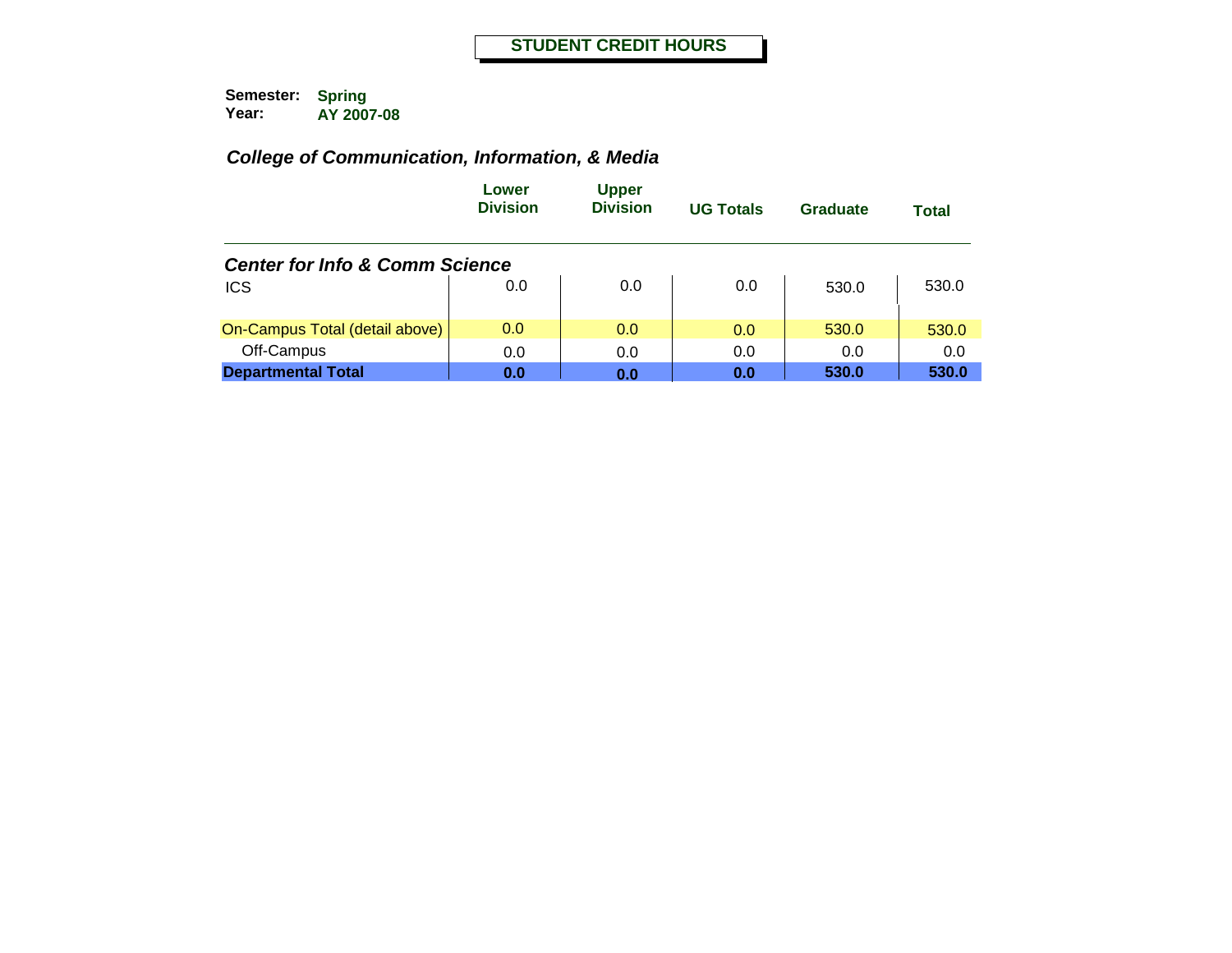|                                | Lower<br><b>Division</b> | <b>Upper</b><br><b>Division</b> | <b>UG Totals</b> | <b>Graduate</b> | <b>Total</b> |
|--------------------------------|--------------------------|---------------------------------|------------------|-----------------|--------------|
| <b>Journalism</b>              |                          |                                 |                  |                 |              |
| <b>JOURN</b>                   | 1908.0                   | 1669.0                          | 3577.0           | 123.0           | 3700.0       |
| <b>NEWS</b>                    | 267.0                    | 111.0                           | 378.0            | 0.0             | 378.0        |
| <b>PR</b>                      | 0.0                      | 0.0                             | 0.0              | 159.0           | 159.0        |
| <b>RES</b>                     | 0.0                      | 0.0                             | 0.0              | 24.0            | 24.0         |
| <b>THES</b>                    | 0.0                      | 0.0                             | 0.0              | 30.0            | 30.0         |
|                                |                          |                                 |                  |                 |              |
| On-Campus Total (detail above) | 2175.0                   | 1780.0                          | 3955.0           | 336.0           | 4291.0       |
| Off-Campus                     | 0.0                      | 0.0                             | 0.0              | 51.0            | 51.0         |
| <b>Departmental Total</b>      | 2175.0                   | 1780.0                          | 3955.0           | 387.0           | 4342.0       |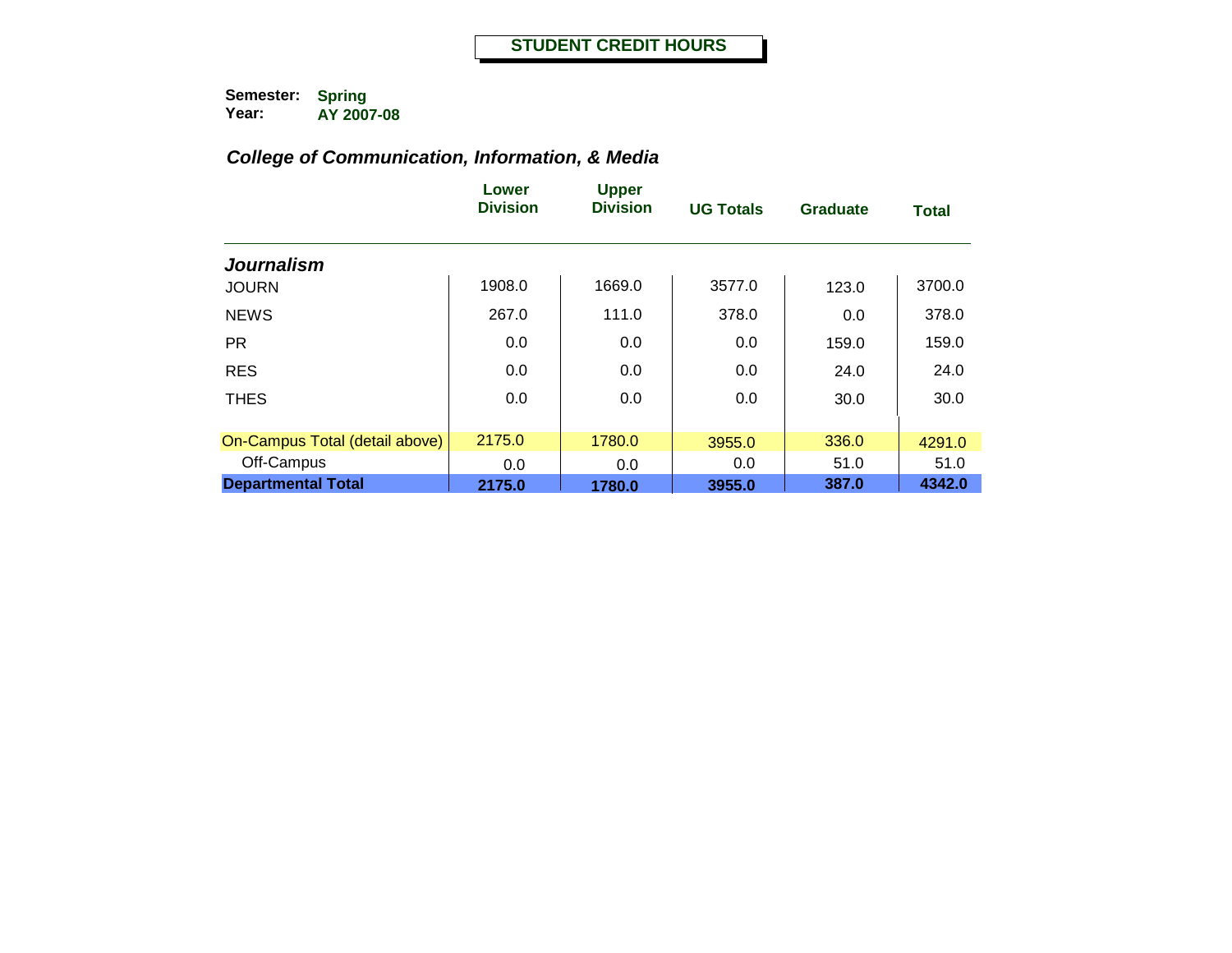|                                | Lower<br><b>Division</b> | <b>Upper</b><br><b>Division</b> | <b>UG Totals</b> | Graduate | Total  |
|--------------------------------|--------------------------|---------------------------------|------------------|----------|--------|
| <b>Communication Studies</b>   |                          |                                 |                  |          |        |
| <b>COMM</b>                    | 5792.0                   | 1623.0                          | 7415.0           | 216.0    | 7631.0 |
| <b>THES</b>                    | 0.0                      | 0.0                             | 0.0              | 18.0     | 18.0   |
| On-Campus Total (detail above) | 5792.0                   | 1623.0                          | 7415.0           | 234.0    | 7649.0 |
| Off-Campus                     | 489.0                    | 276.0                           | 765.0            | 0.0      | 765.0  |
| <b>Departmental Total</b>      | 6281.0                   | 1899.0                          | 8180.0           | 234.0    | 8414.0 |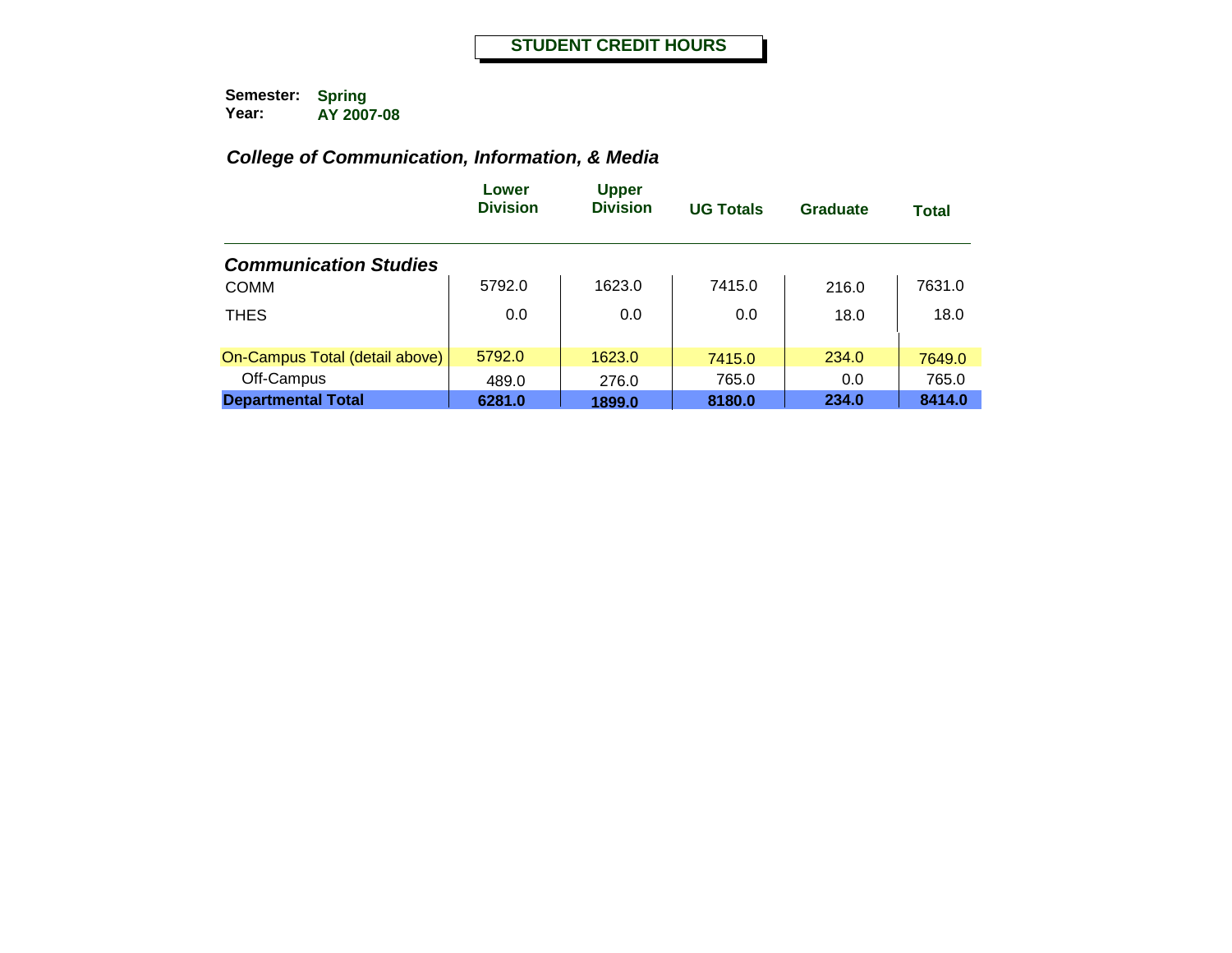|                                | Lower<br><b>Division</b> | <b>Upper</b><br><b>Division</b> | <b>UG Totals</b> | <b>Graduate</b> | <b>Total</b> |
|--------------------------------|--------------------------|---------------------------------|------------------|-----------------|--------------|
| <b>Telecommunications</b>      |                          |                                 |                  |                 |              |
| <b>ICOM</b>                    | 246.0                    | 64.0                            | 310.0            | 0.0             | 310.0        |
| <b>MASTR</b>                   | 0.0                      | 0.0                             | 0.0              | 0.0             | 0.0          |
| <b>TCOM</b>                    | 0.0                      | 117.0                           | 117.0            | 0.0             | 117.0        |
| <b>TCOM</b>                    | 1544.0                   | 2998.0                          | 4542.0           | 248.0           | 4790.0       |
| <b>THES</b>                    | 0.0                      | 0.0                             | 0.0              | 69.0            | 69.0         |
|                                |                          |                                 |                  |                 |              |
| On-Campus Total (detail above) | 1790.0                   | 3179.0                          | 4969.0           | 317.0           | 5286.0       |
| Off-Campus                     | 0.0                      | 24.0                            | 24.0             | 0.0             | 24.0         |
| <b>Departmental Total</b>      | 1790.0                   | 3203.0                          | 4993.0           | 317.0           | 5310.0       |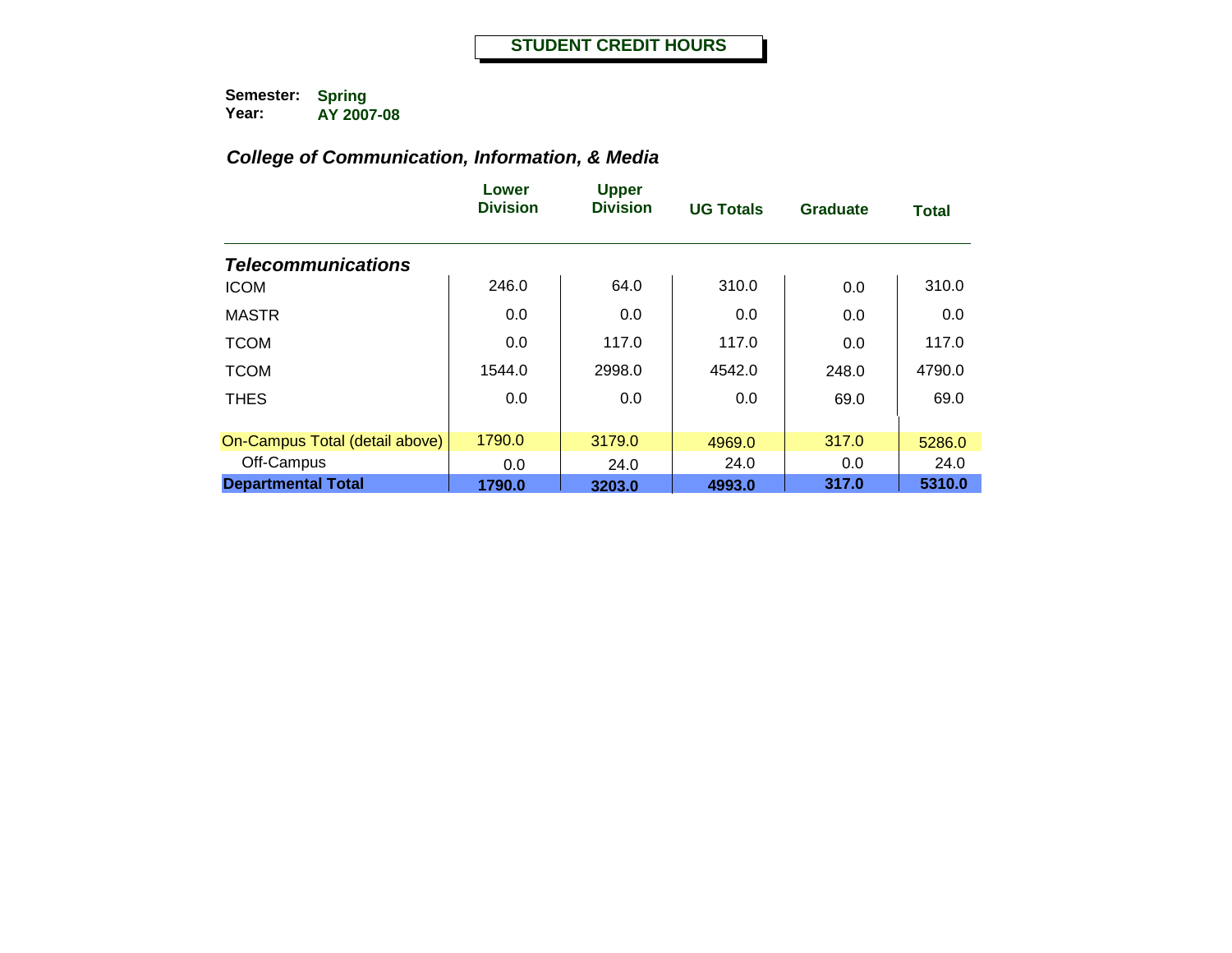# *College of Fine Arts*

|                                | Lower<br><b>Division</b> | <b>Upper</b><br><b>Division</b> | <b>UG Totals</b> | <b>Graduate</b> | Total  |
|--------------------------------|--------------------------|---------------------------------|------------------|-----------------|--------|
| Art                            |                          |                                 |                  |                 |        |
| <b>ACR</b>                     | 150.0                    | 165.0                           | 315.0            | 6.0             | 321.0  |
| <b>ADS</b>                     | 531.0                    | 253.0                           | 784.0            | 0.0             | 784.0  |
| AED                            | 537.0                    | 39.0                            | 576.0            | 0.0             | 576.0  |
| <b>AFA</b>                     | 753.0                    | 525.0                           | 1278.0           | 36.0            | 1314.0 |
| <b>AHS</b>                     | 2193.0                   | 177.0                           | 2370.0           | 36.0            | 2406.0 |
| <b>ART</b>                     | 384.0                    | 249.0                           | 633.0            | 45.0            | 678.0  |
| <b>MASTR</b>                   | 0.0                      | 0.0                             | 0.0              | 0.0             | 0.0    |
| <b>THES</b>                    | 0.0                      | 0.0                             | 0.0              | 3.0             | 3.0    |
| On-Campus Total (detail above) | 4548.0                   | 1408.0                          | 5956.0           | 126.0           | 6082.0 |
| Off-Campus                     | 429.0                    | 0.0                             | 429.0            | 0.0             | 429.0  |
| <b>Departmental Total</b>      | 4977.0                   | 1408.0                          | 6385.0           | 126.0           | 6511.0 |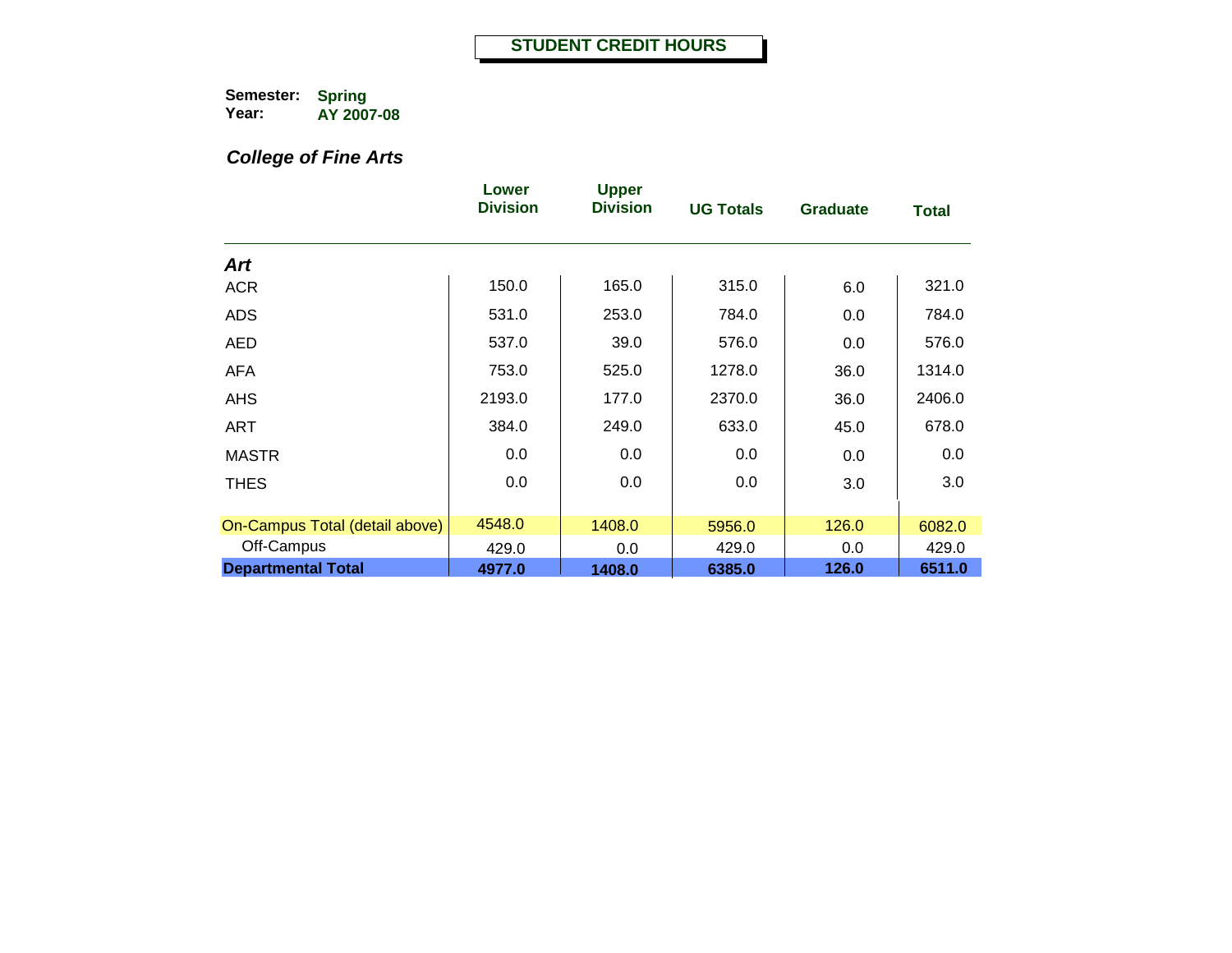# *College of Fine Arts*

|                                | Lower<br><b>Division</b> | <b>Upper</b><br><b>Division</b> | <b>UG Totals</b> | <b>Graduate</b> | <b>Total</b> |
|--------------------------------|--------------------------|---------------------------------|------------------|-----------------|--------------|
| <b>Music</b>                   |                          |                                 |                  |                 |              |
| <b>DISS</b>                    | 0.0                      | 0.0                             | 0.0              | 5.0             | 5.0          |
| <b>DOC</b>                     | 0.0                      | 0.0                             | 0.0              | 0.0             | 0.0          |
| <b>MASTR</b>                   | 0.0                      | 0.0                             | 0.0              | 0.0             | 0.0          |
| <b>MUHIS</b>                   | 1884.0                   | 204.0                           | 2088.0           | 128.0           | 2216.0       |
| <b>MUMET</b>                   | 233.0                    | 86.0                            | 319.0            | 0.0             | 319.0        |
| <b>MUSCH</b>                   | 567.0                    | 447.0                           | 1014.0           | 57.0            | 1071.0       |
| <b>MUSED</b>                   | 703.0                    | 313.5                           | 1016.5           | 69.0            | 1085.5       |
| <b>MUSPE</b>                   | 534.0                    | 538.0                           | 1072.0           | 298.0           | 1370.0       |
| <b>MUSTH</b>                   | 550.0                    | 165.0                           | 715.0            | 155.0           | 870.0        |
| <b>RES</b>                     | 0.0                      | 0.0                             | 0.0              | 15.0            | 15.0         |
|                                |                          |                                 |                  |                 |              |
| On-Campus Total (detail above) | 4471.0                   | 1753.5                          | 6224.5           | 727.0           | 6951.5       |
| Off-Campus                     | 270.0                    | 0.0                             | 270.0            | 9.0             | 279.0        |
| <b>Departmental Total</b>      | 4741.0                   | 1753.5                          | 6494.5           | 736.0           | 7230.5       |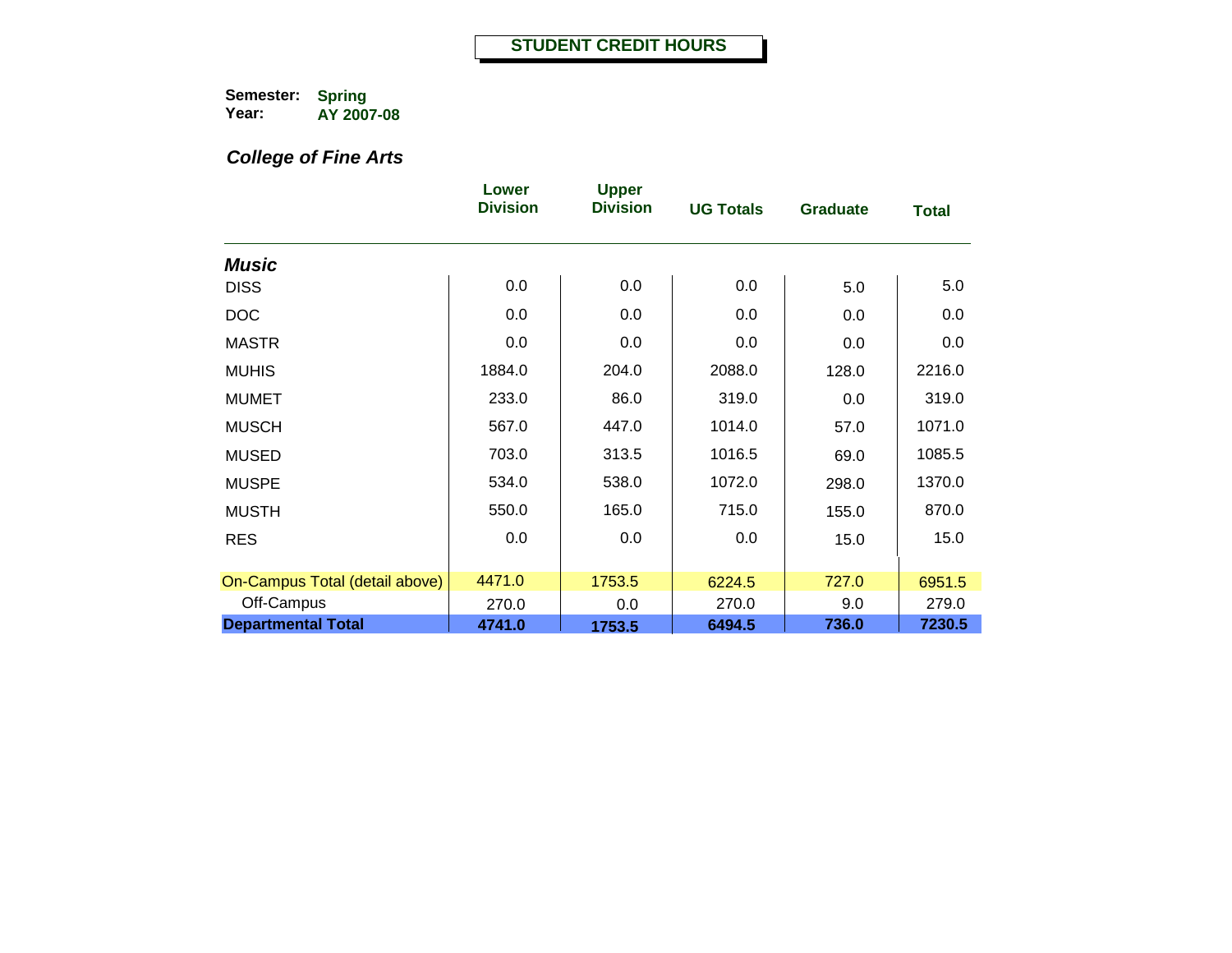# *College of Fine Arts*

|                                | Lower<br><b>Division</b> | <b>Upper</b><br><b>Division</b> | <b>UG Totals</b> | Graduate | <b>Total</b> |
|--------------------------------|--------------------------|---------------------------------|------------------|----------|--------------|
| <b>Theatre &amp; Dance</b>     |                          |                                 |                  |          |              |
| <b>DANCE</b>                   | 1048.0                   | 186.0                           | 1234.0           | 0.0      | 1234.0       |
| <b>THEAT</b>                   | 2609.0                   | 1192.0                          | 3801.0           | 0.0      | 3801.0       |
| On-Campus Total (detail above) | 3657.0                   | 1378.0                          | 5035.0           | 0.0      | 5035.0       |
| Off-Campus                     | 81.0                     | 0.0                             | 81.0             | 0.0      | 81.0         |
| <b>Departmental Total</b>      | 3738.0                   | 1378.0                          | 5116.0           | 0.0      | 5116.0       |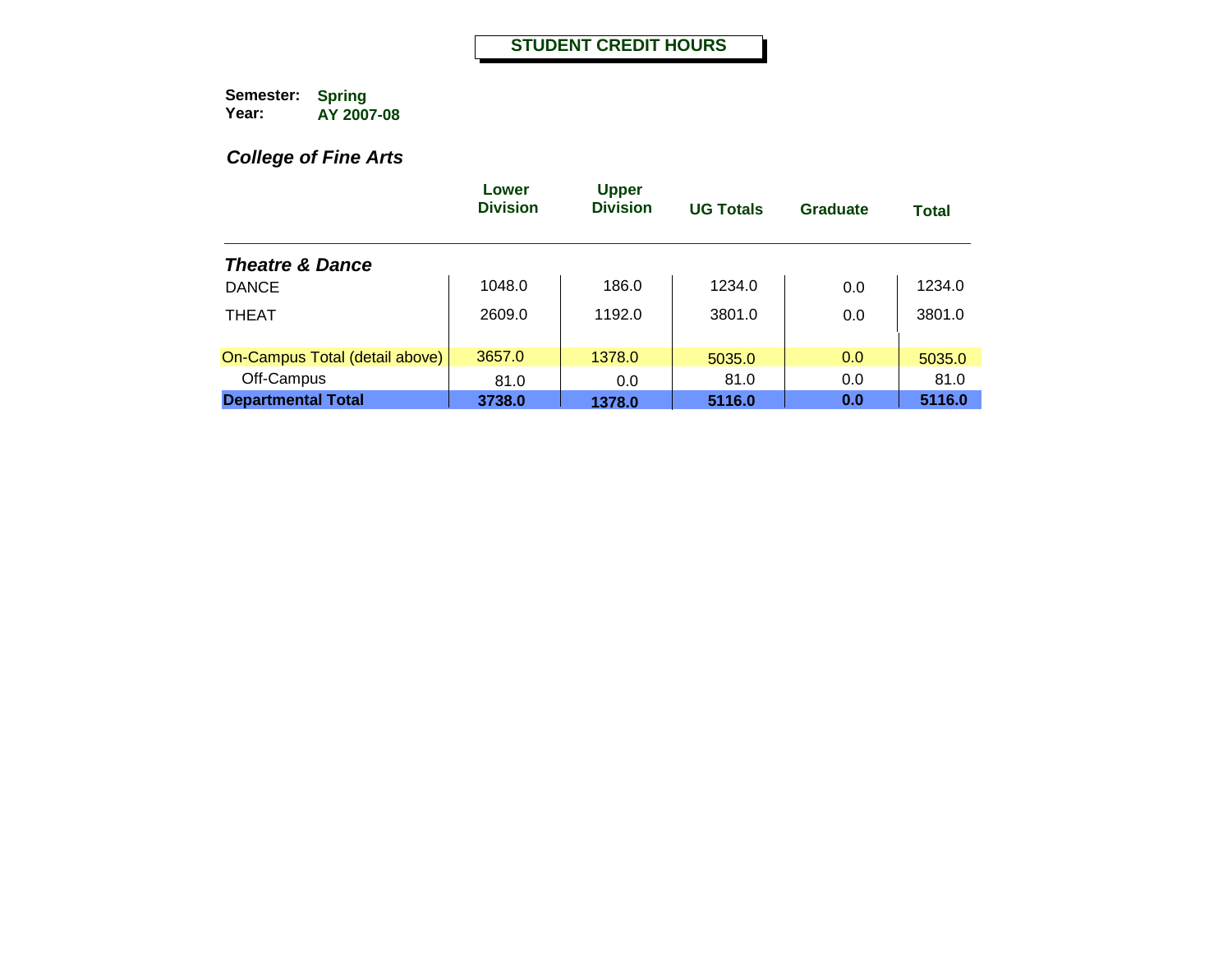|                                | Lower<br><b>Division</b> | <b>Upper</b><br><b>Division</b> | <b>UG Totals</b> | Graduate | <b>Total</b> |
|--------------------------------|--------------------------|---------------------------------|------------------|----------|--------------|
| Anthropology                   |                          |                                 |                  |          |              |
| <b>ANTH</b>                    | 2580.0                   | 531.0                           | 3111.0           | 212.0    | 3323.0       |
| <b>HONRS</b>                   | 69.0                     | 0.0                             | 69.0             | 0.0      | 69.0         |
| <b>THES</b>                    | 0.0                      | 0.0                             | 0.0              | 30.0     | 30.0         |
| On-Campus Total (detail above) | 2649.0                   | 531.0                           | 3180.0           | 242.0    | 3422.0       |
| Off-Campus                     | 723.0                    | 306.0                           | 1029.0           | 0.0      | 1029.0       |
| <b>Departmental Total</b>      | 3372.0                   | 837.0                           | 4209.0           | 242.0    | 4451.0       |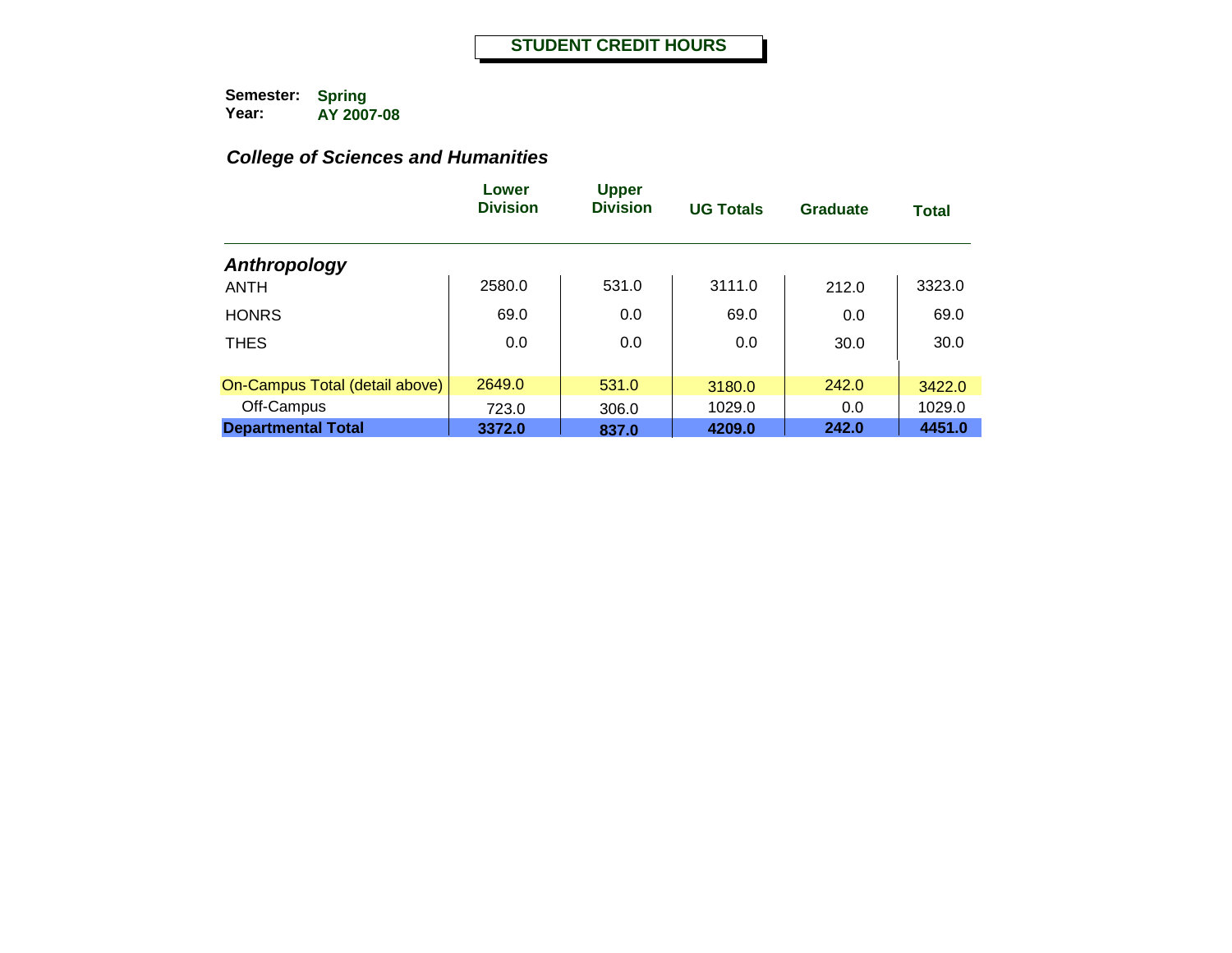|                                | Lower<br><b>Division</b> | <b>Upper</b><br><b>Division</b> | <b>UG Totals</b> | <b>Graduate</b> | <b>Total</b> |
|--------------------------------|--------------------------|---------------------------------|------------------|-----------------|--------------|
| <b>Biology</b>                 |                          |                                 |                  |                 |              |
| <b>BIO</b>                     | 4669.0                   | 242.0                           | 4911.0           | 301.0           | 5212.0       |
| <b>BIOT</b>                    | 0.0                      | 34.0                            | 34.0             | 97.0            | 131.0        |
| <b>BOT</b>                     | 0.0                      | 93.0                            | 93.0             | 0.0             | 93.0         |
| <b>DOC</b>                     | 0.0                      | 0.0                             | 0.0              | 0.0             | 0.0          |
| <b>HONRS</b>                   | 66.0                     | 0.0                             | 66.0             | 0.0             | 66.0         |
| <b>MASTR</b>                   | 0.0                      | 0.0                             | 0.0              | 0.0             | 0.0          |
| <b>MEDTC</b>                   | 0.0                      | 96.0                            | 96.0             | 0.0             | 96.0         |
| <b>RES</b>                     | 0.0                      | 0.0                             | 0.0              | 6.0             | 6.0          |
| SCI                            | 45.0                     | 384.0                           | 429.0            | 6.0             | 435.0        |
| <b>THES</b>                    | 0.0                      | 0.0                             | 0.0              | 81.0            | 81.0         |
| <b>ZOOL</b>                    | 0.0                      | 390.0                           | 390.0            | 27.0            | 417.0        |
|                                |                          |                                 |                  |                 |              |
| On-Campus Total (detail above) | 4780.0                   | 1239.0                          | 6019.0           | 518.0           | 6537.0       |
| Off-Campus                     | 275.0                    | 93.0                            | 368.0            | 0.0             | 368.0        |
| <b>Departmental Total</b>      | 5055.0                   | 1332.0                          | 6387.0           | 518.0           | 6905.0       |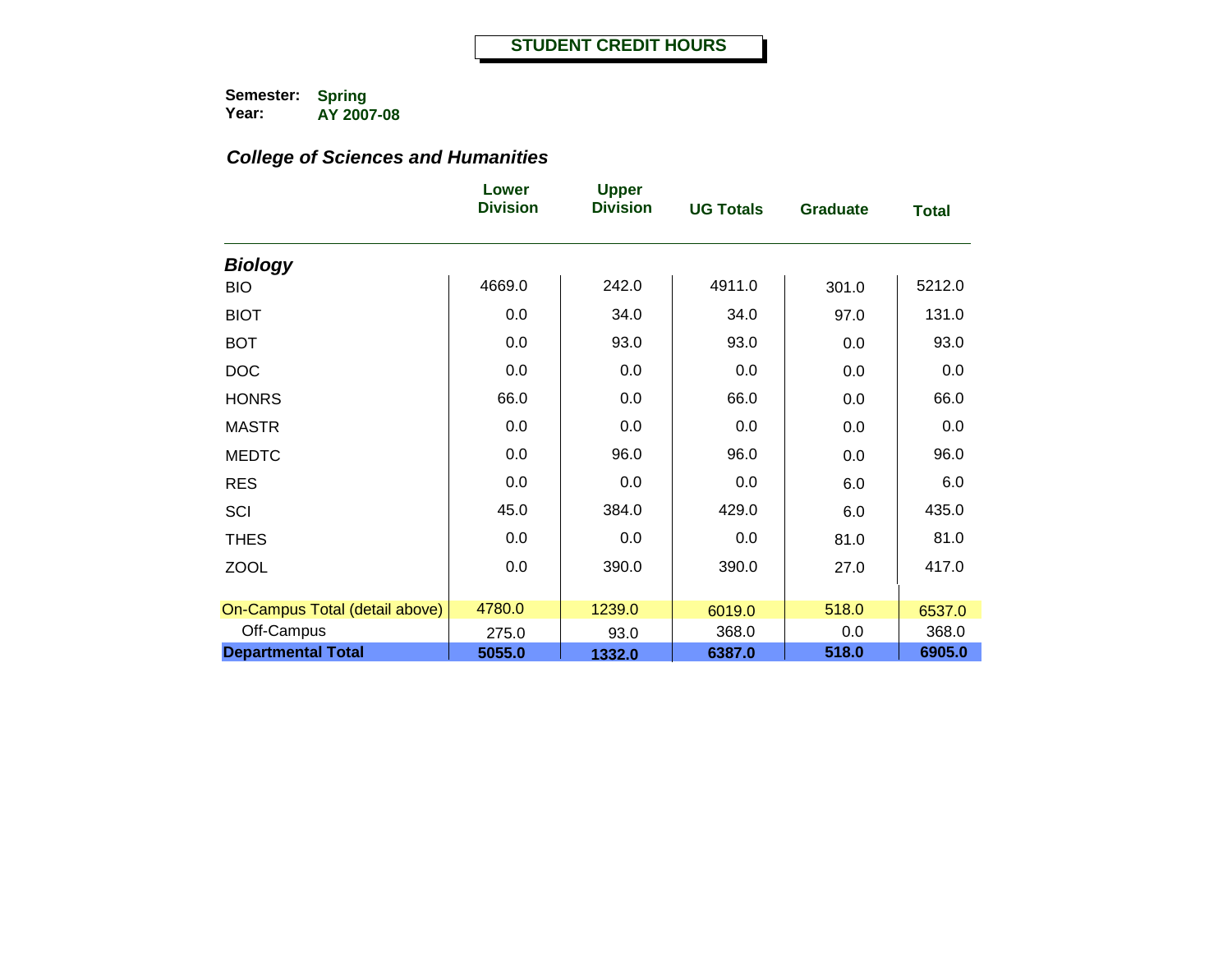|                                | Lower<br><b>Division</b> | <b>Upper</b><br><b>Division</b> | <b>UG Totals</b> | Graduate | <b>Total</b> |
|--------------------------------|--------------------------|---------------------------------|------------------|----------|--------------|
| <b>Chemistry</b>               |                          |                                 |                  |          |              |
| <b>CHEM</b>                    | 3448.0                   | 591.0                           | 4039.0           | 133.0    | 4172.0       |
| <b>RES</b>                     | 0.0                      | 0.0                             | 0.0              | 2.0      | 2.0          |
| <b>THES</b>                    | 0.0                      | 0.0                             | 0.0              | 12.0     | 12.0         |
| On-Campus Total (detail above) | 3448.0                   | 591.0                           | 4039.0           | 147.0    | 4186.0       |
| Off-Campus                     | 56.0                     | 0.0                             | 56.0             | 0.0      | 56.0         |
| <b>Departmental Total</b>      | 3504.0                   | 591.0                           | 4095.0           | 147.0    | 4242.0       |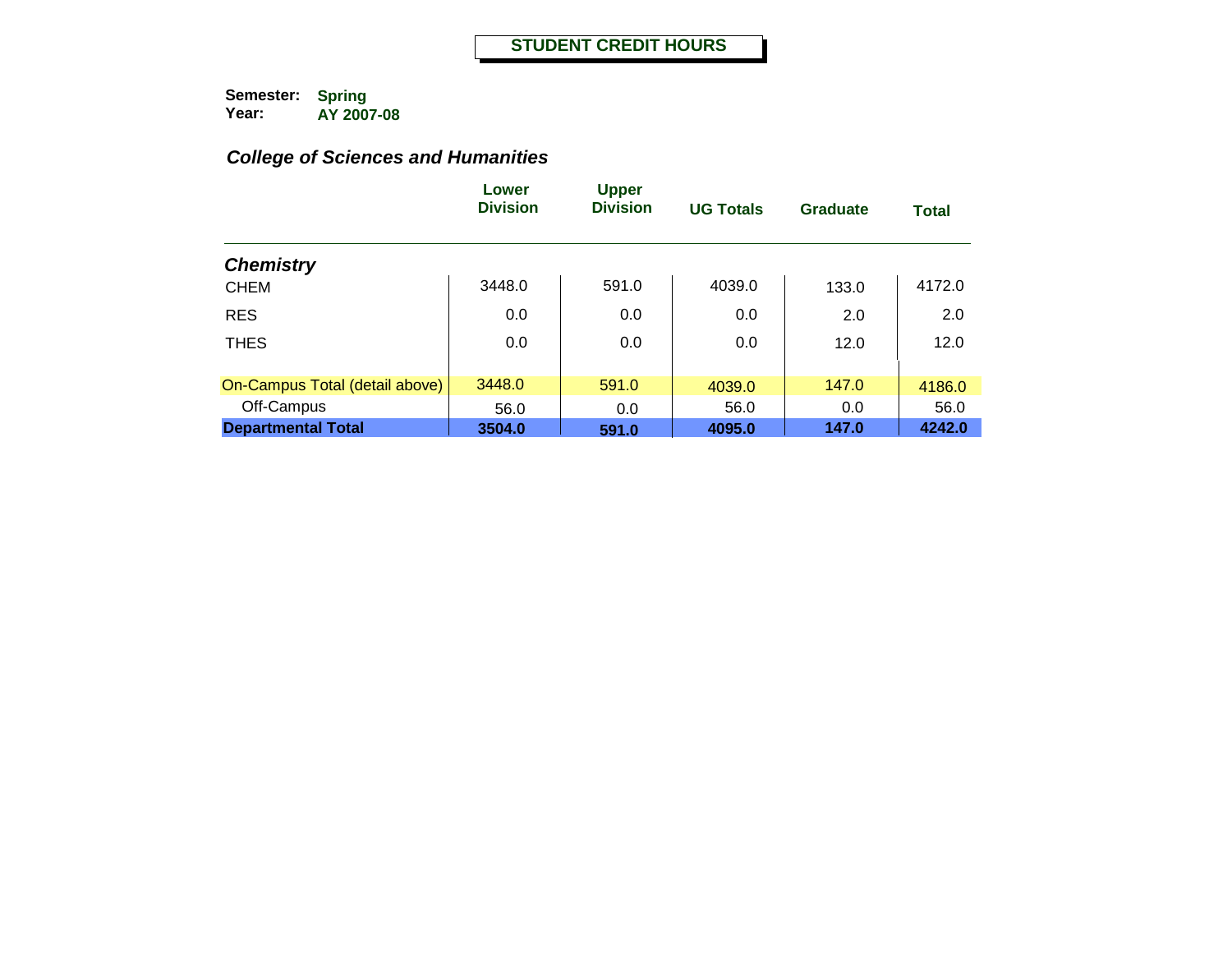|                                           | Lower<br><b>Division</b> | <b>Upper</b><br><b>Division</b> | <b>UG Totals</b> | Graduate | Total  |
|-------------------------------------------|--------------------------|---------------------------------|------------------|----------|--------|
| <b>Criminal Justice &amp; Criminology</b> |                          |                                 |                  |          |        |
| <b>CJC</b>                                | 2142.0                   | 1489.0                          | 3631.0           | 15.0     | 3646.0 |
| On-Campus Total (detail above)            | 2142.0                   | 1489.0                          | 3631.0           | 15.0     | 3646.0 |
| Off-Campus                                | 522.0                    | 81.0                            | 603.0            | 0.0      | 603.0  |
| <b>Departmental Total</b>                 | 2664.0                   | 1570.0                          | 4234.0           | 15.0     | 4249.0 |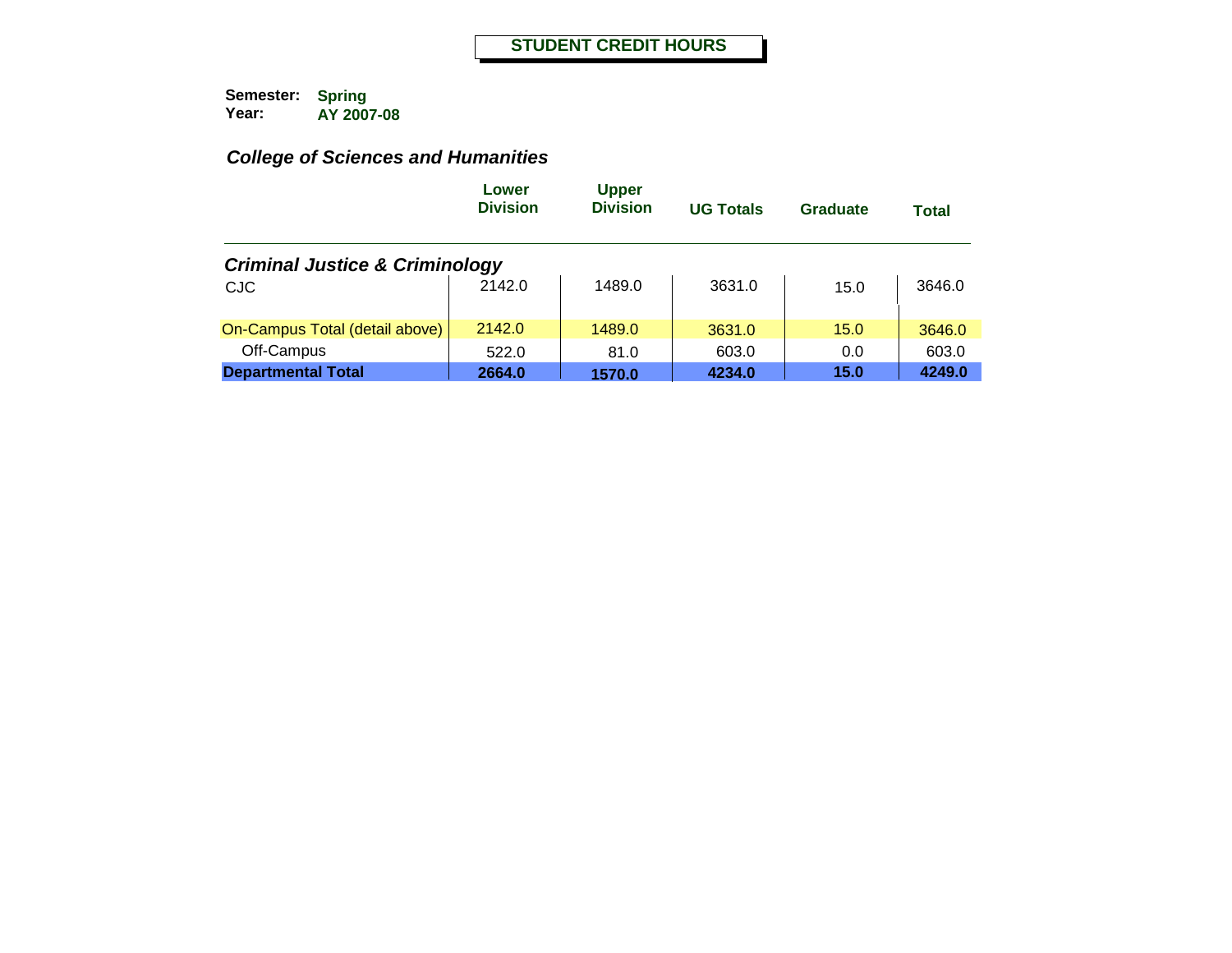|                                | Lower<br><b>Division</b> | <b>Upper</b><br><b>Division</b> | <b>UG Totals</b> | Graduate | <b>Total</b> |
|--------------------------------|--------------------------|---------------------------------|------------------|----------|--------------|
| <b>Computer Science</b>        |                          |                                 |                  |          |              |
| <b>CS</b>                      | 924.0                    | 600.0                           | 1524.0           | 184.0    | 1708.0       |
| <b>DOC</b>                     | 0.0                      | 0.0                             | 0.0              | 0.0      | 0.0          |
| <b>THES</b>                    | 0.0                      | 0.0                             | 0.0              | 12.0     | 12.0         |
| On-Campus Total (detail above) | 924.0                    | 600.0                           | 1524.0           | 196.0    | 1720.0       |
| Off-Campus                     | 612.0                    | 0.0                             | 612.0            | 0.0      | 612.0        |
| <b>Departmental Total</b>      | 1536.0                   | 600.0                           | 2136.0           | 196.0    | 2332.0       |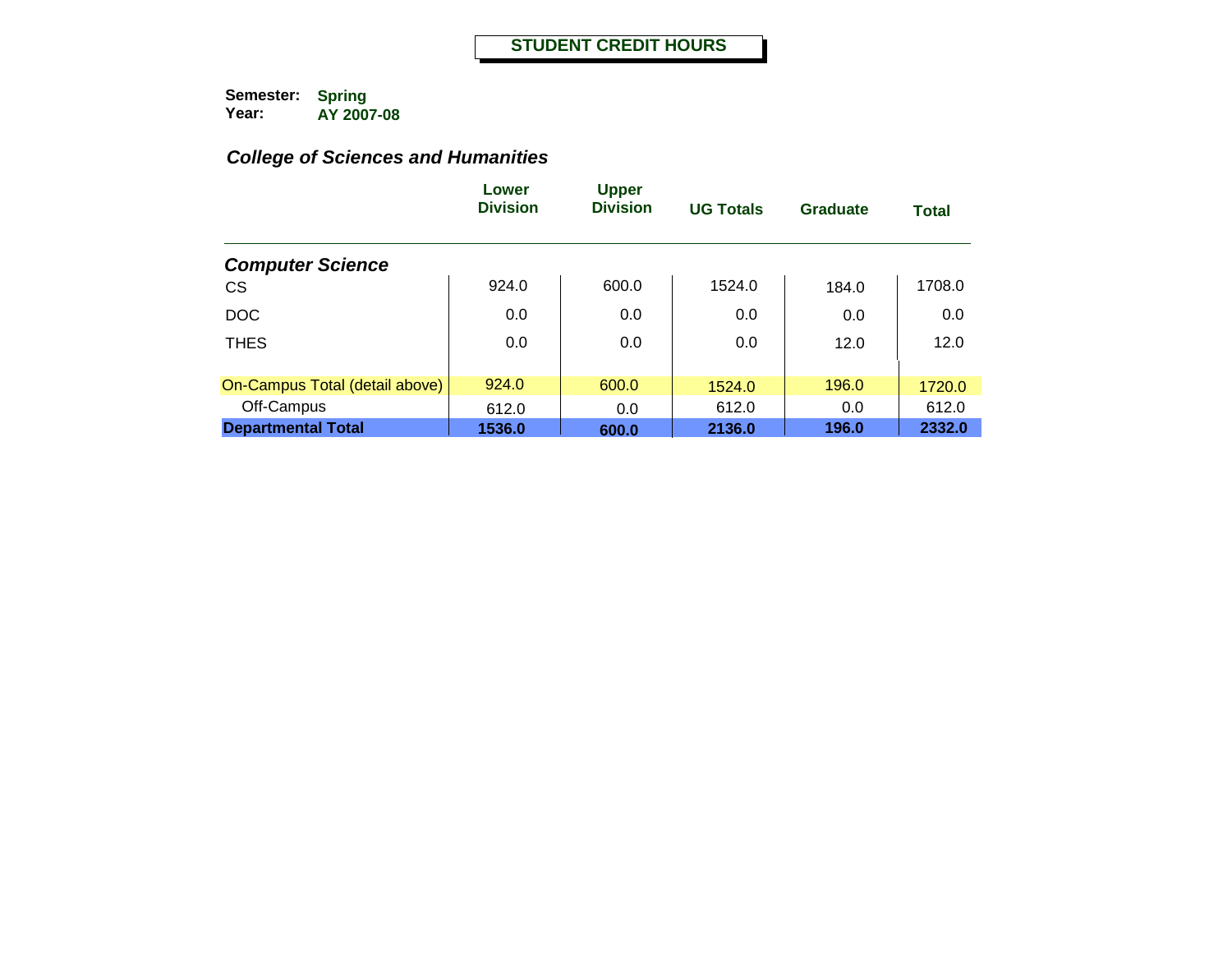|                                | Lower<br><b>Division</b> | <b>Upper</b><br><b>Division</b> | <b>UG Totals</b> | <b>Graduate</b> | <b>Total</b> |
|--------------------------------|--------------------------|---------------------------------|------------------|-----------------|--------------|
| <b>English</b>                 |                          |                                 |                  |                 |              |
| <b>DISS</b>                    | 0.0                      | 0.0                             | 0.0              | 10.0            | 10.0         |
| <b>DOC</b>                     | 0.0                      | 0.0                             | 0.0              | 0.0             | 0.0          |
| <b>ENEFL</b>                   | 699.0                    | 0.0                             | 699.0            | 0.0             | 699.0        |
| <b>ENG</b>                     | 10718.0                  | 2201.0                          | 12919.0          | 435.0           | 13354.0      |
| <b>HONRS</b>                   | 651.0                    | 0.0                             | 651.0            | 0.0             | 651.0        |
| <b>RES</b>                     | 0.0                      | 0.0                             | 0.0              | 21.0            | 21.0         |
| <b>THES</b>                    | 0.0                      | 0.0                             | 0.0              | 30.0            | 30.0         |
| On-Campus Total (detail above) | 12068.0                  | 2201.0                          | 14269.0          | 496.0           | 14765.0      |
| Off-Campus                     | 1186.0                   | 48.0                            | 1234.0           | 9.0             | 1243.0       |
| <b>Departmental Total</b>      | 13254.0                  | 2249.0                          | 15503.0          | 505.0           | 16008.0      |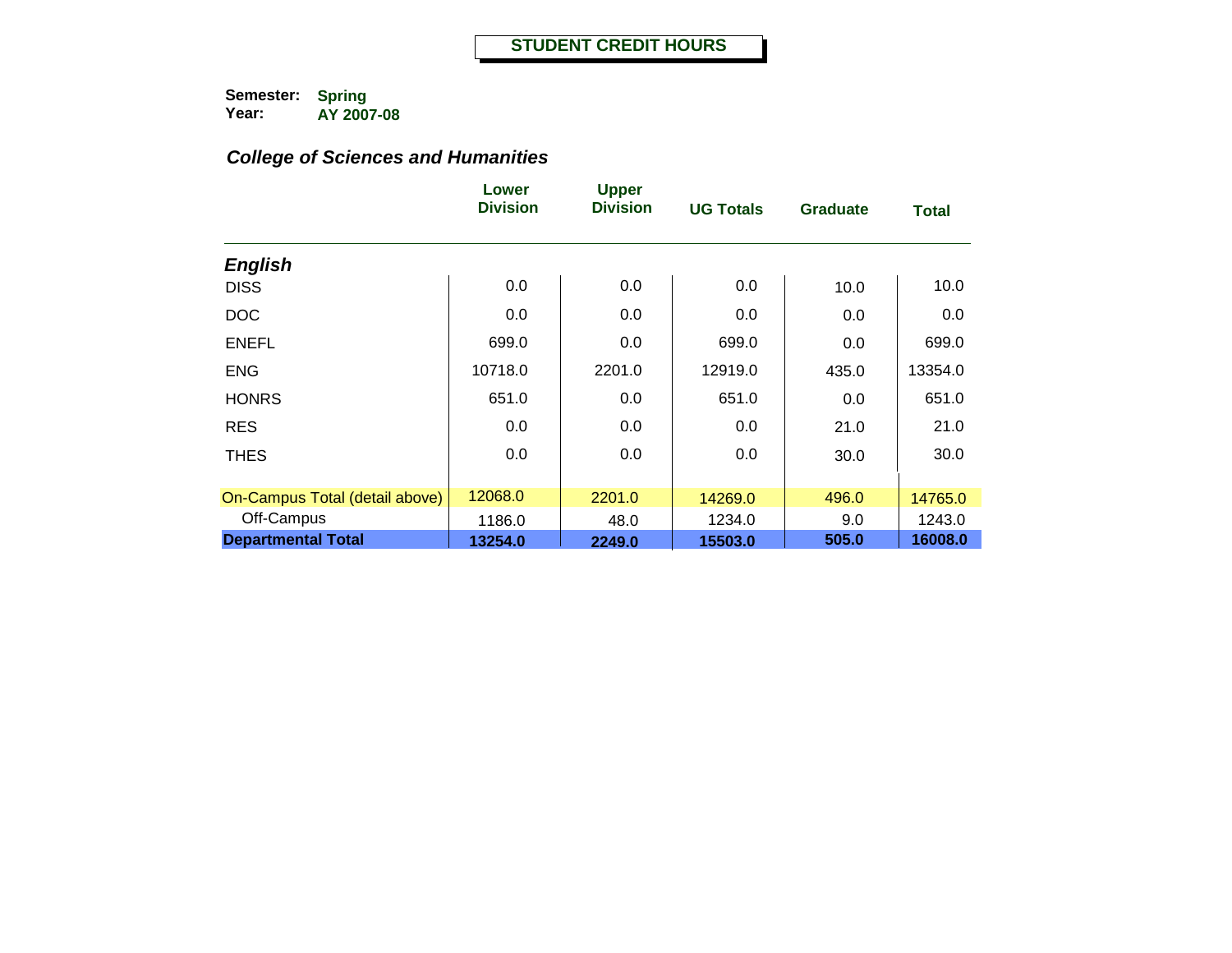|                                        | Lower<br><b>Division</b> | <b>Upper</b><br><b>Division</b> | <b>UG Totals</b> | <b>Graduate</b> | <b>Total</b> |
|----------------------------------------|--------------------------|---------------------------------|------------------|-----------------|--------------|
| <b>Modern Languages &amp; Classics</b> |                          |                                 |                  |                 |              |
| cc                                     | 2673.0                   | 81.0                            | 2754.0           | 0.0             | 2754.0       |
| <b>CH</b>                              | 140.0                    | 0.0                             | 140.0            | 0.0             | 140.0        |
| <b>FL</b>                              | 8.0                      | 69.0                            | 77.0             | 3.0             | 80.0         |
| <b>FR</b>                              | 728.0                    | 327.0                           | 1055.0           | 0.0             | 1055.0       |
| <b>GER</b>                             | 519.0                    | 183.0                           | 702.0            | 0.0             | 702.0        |
| <b>GRK</b>                             | 45.0                     | 6.0                             | 51.0             | 0.0             | 51.0         |
| <b>HONRS</b>                           | 219.0                    | 0.0                             | 219.0            | 0.0             | 219.0        |
| <b>ITAL</b>                            | 64.0                     | 0.0                             | 64.0             | 0.0             | 64.0         |
| <b>JAPAN</b>                           | 356.0                    | 197.0                           | 553.0            | 0.0             | 553.0        |
| LAS                                    | 12.0                     | 0.0                             | 12.0             | 0.0             | 12.0         |
| LAT                                    | 120.0                    | 24.0                            | 144.0            | 0.0             | 144.0        |
| <b>SP</b>                              | 2400.0                   | 816.0                           | 3216.0           | 3.0             | 3219.0       |
|                                        |                          |                                 |                  |                 |              |
| On-Campus Total (detail above)         | 7284.0                   | 1703.0                          | 8987.0           | 6.0             | 8993.0       |
| Off-Campus                             | 153.0                    | 48.0                            | 201.0            | 0.0             | 201.0        |
| <b>Departmental Total</b>              | 7437.0                   | 1751.0                          | 9188.0           | 6.0             | 9194.0       |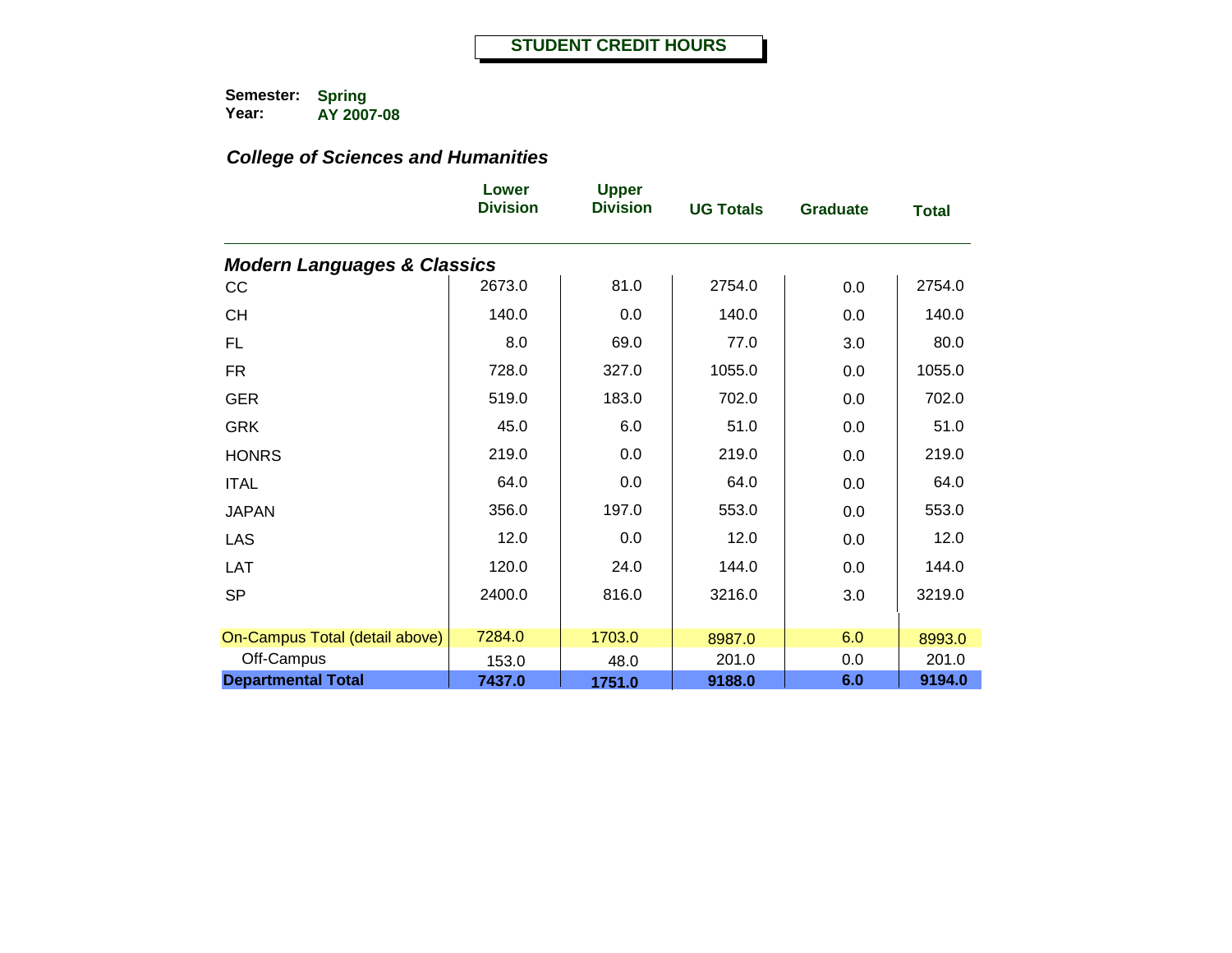|                                | Lower<br><b>Division</b> | <b>Upper</b><br><b>Division</b> | <b>UG Totals</b> | Graduate | <b>Total</b> |
|--------------------------------|--------------------------|---------------------------------|------------------|----------|--------------|
| Geography                      |                          |                                 |                  |          |              |
| <b>GEOG</b>                    | 3234.0                   | 718.0                           | 3952.0           | 104.0    | 4056.0       |
| <b>HONRS</b>                   | 69.0                     | 0.0                             | 69.0             | 0.0      | 69.0         |
| <b>THES</b>                    | 0.0                      | 0.0                             | 0.0              | 12.0     | 12.0         |
| On-Campus Total (detail above) | 3303.0                   | 718.0                           | 4021.0           | 116.0    | 4137.0       |
| Off-Campus                     | 708.0                    | 102.0                           | 810.0            | 0.0      | 810.0        |
| <b>Departmental Total</b>      | 4011.0                   | 820.0                           | 4831.0           | 116.0    | 4947.0       |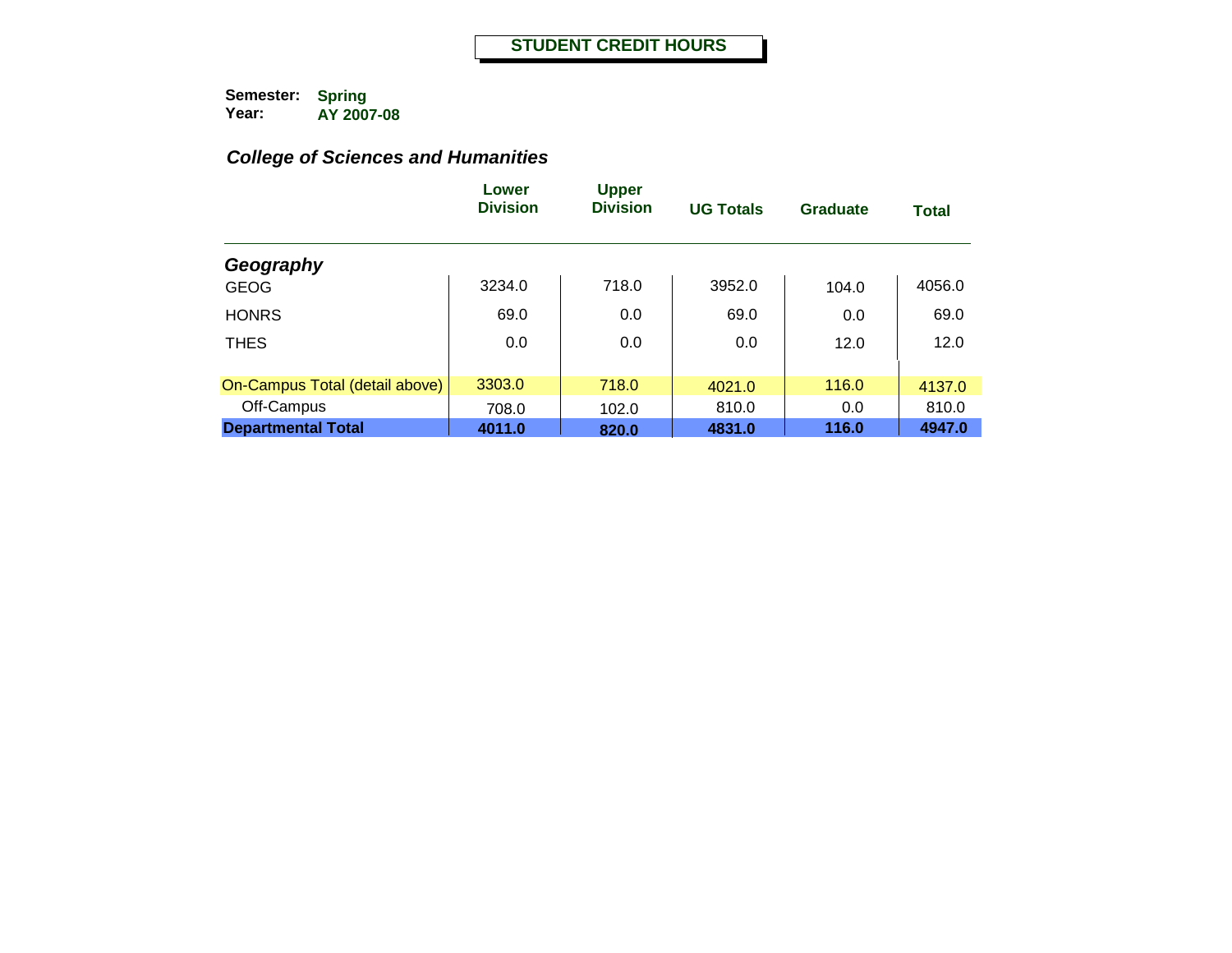|                                | Lower<br><b>Division</b> | <b>Upper</b><br><b>Division</b> | <b>UG Totals</b> | <b>Graduate</b> | <b>Total</b> |
|--------------------------------|--------------------------|---------------------------------|------------------|-----------------|--------------|
| Geology                        |                          |                                 |                  |                 |              |
| <b>GEOL</b>                    | 1209.0                   | 57.0                            | 1266.0           | 56.0            | 1322.0       |
| <b>HONRS</b>                   | 66.0                     | 0.0                             | 66.0             | 0.0             | 66.0         |
| <b>MASTR</b>                   | 0.0                      | 0.0                             | 0.0              | 0.0             | 0.0          |
| <b>THES</b>                    | 0.0                      | 0.0                             | 0.0              | 6.0             | 6.0          |
| On-Campus Total (detail above) | 1275.0                   | 57.0                            | 1332.0           | 62.0            | 1394.0       |
| Off-Campus                     | 0.0                      | 0.0                             | 0.0              | 0.0             | 0.0          |
| <b>Departmental Total</b>      | 1275.0                   | 57.0                            | 1332.0           | 62.0            | 1394.0       |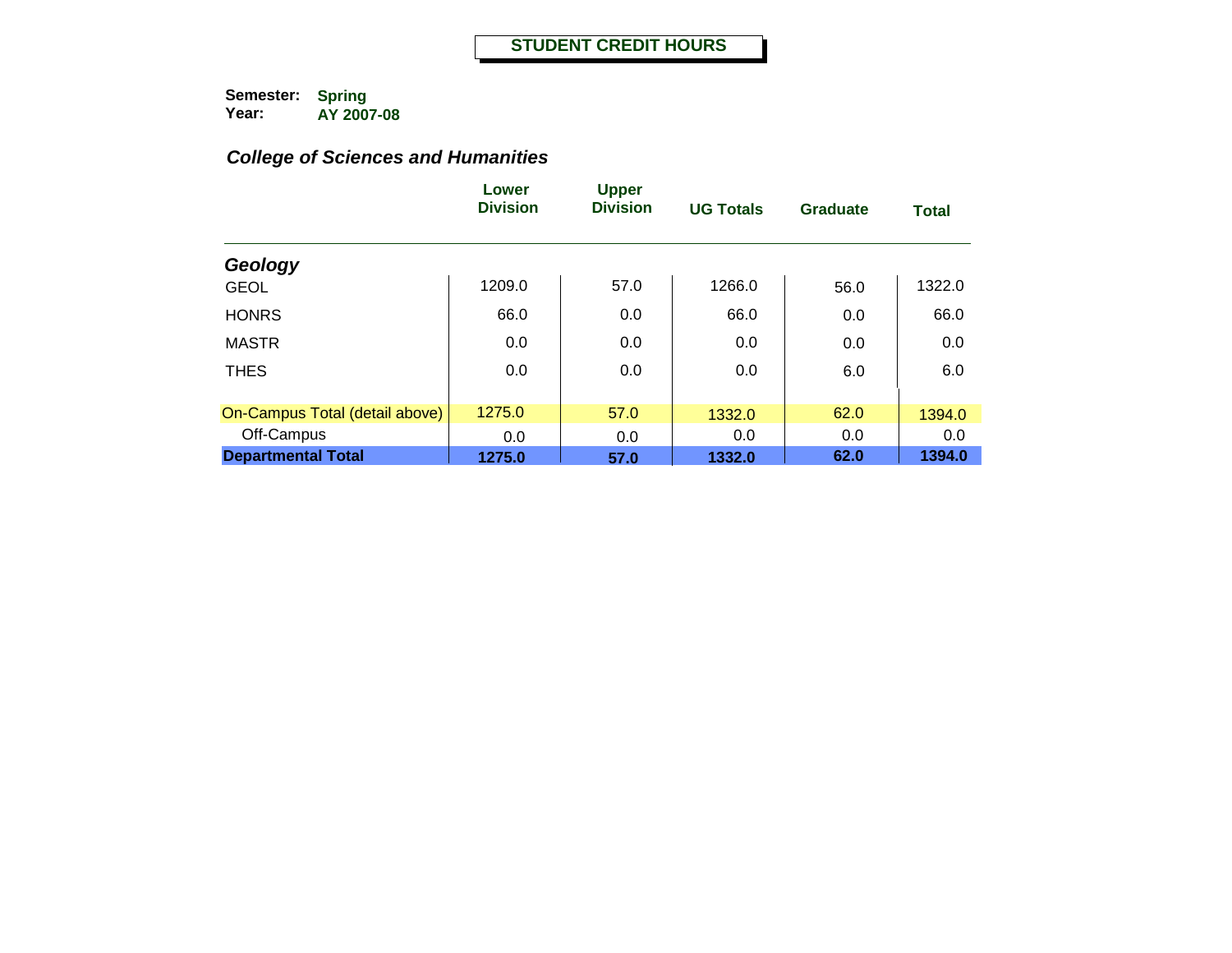|                                | Lower<br><b>Division</b> | <b>Upper</b><br><b>Division</b> | <b>UG Totals</b> | <b>Graduate</b> | <b>Total</b> |
|--------------------------------|--------------------------|---------------------------------|------------------|-----------------|--------------|
| <b>History</b>                 |                          |                                 |                  |                 |              |
| <b>HIST</b>                    | 6465.0                   | 1122.0                          | 7587.0           | 153.0           | 7740.0       |
| <b>HONRS</b>                   | 312.0                    | 0.0                             | 312.0            | 0.0             | 312.0        |
| SS                             | 0.0                      | 378.0                           | 378.0            | 3.0             | 381.0        |
| <b>THES</b>                    | 0.0                      | 0.0                             | 0.0              | 3.0             | 3.0          |
| On-Campus Total (detail above) | 6777.0                   | 1500.0                          | 8277.0           | 159.0           | 8436.0       |
| Off-Campus                     | 1149.0                   | 528.0                           | 1677.0           | 0.0             | 1677.0       |
| <b>Departmental Total</b>      | 7926.0                   | 2028.0                          | 9954.0           | 159.0           | 10113.0      |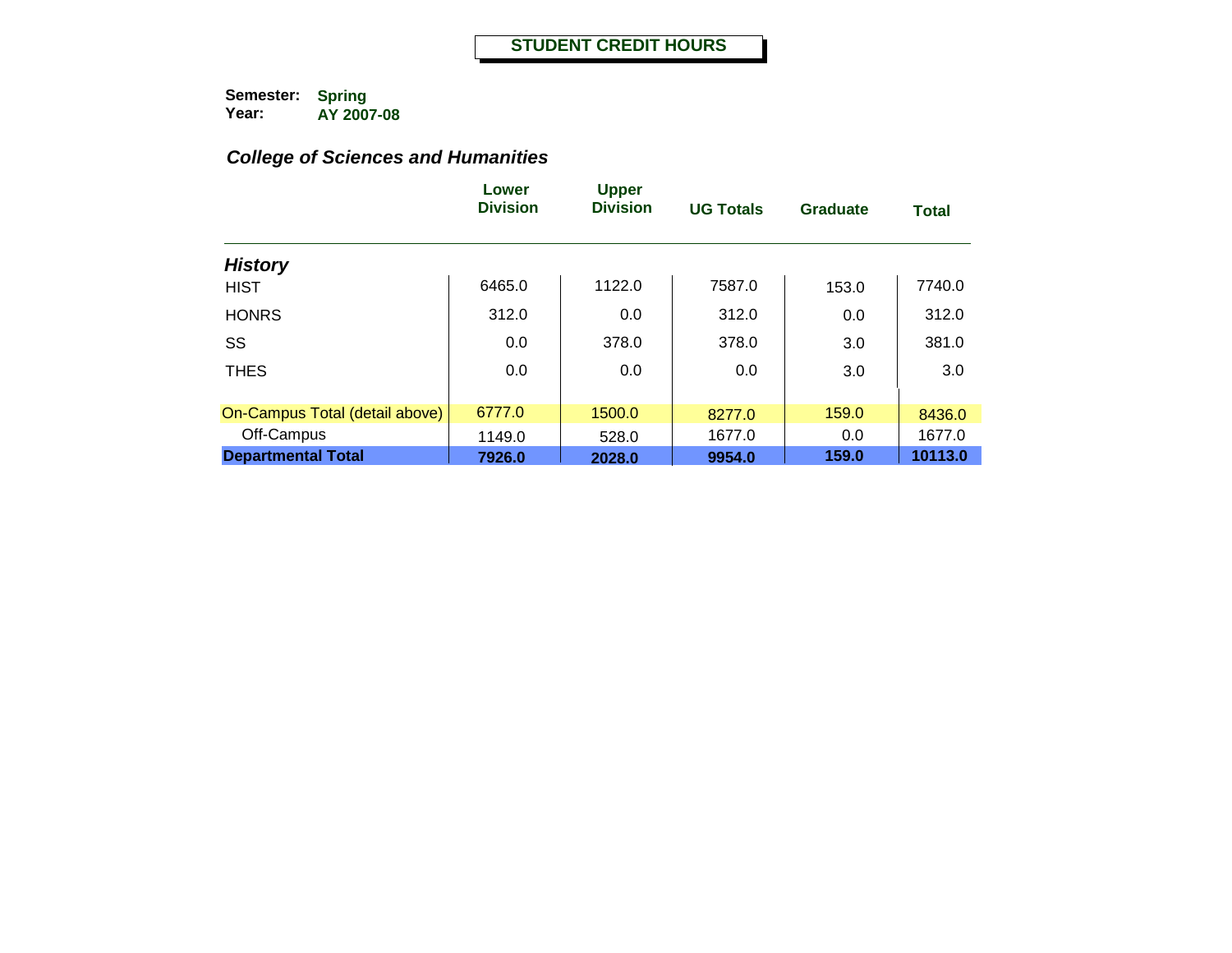|                                | Lower<br><b>Division</b> | <b>Upper</b><br><b>Division</b> | <b>UG Totals</b> | <b>Graduate</b> | <b>Total</b> |
|--------------------------------|--------------------------|---------------------------------|------------------|-----------------|--------------|
| <b>Mathematical Sciences</b>   |                          |                                 |                  |                 |              |
| MASTR                          | 0.0                      | 0.0                             | 0.0              | 0.0             | 0.0          |
| <b>MATHS</b>                   | 9696.0                   | 1050.0                          | 10746.0          | 318.0           | 11064.0      |
| <b>THES</b>                    | 0.0                      | 0.0                             | 0.0              | 12.0            | 12.0         |
|                                |                          |                                 |                  |                 |              |
| On-Campus Total (detail above) | 9696.0                   | 1050.0                          | 10746.0          | 330.0           | 11076.0      |
| Off-Campus                     | 358.0                    | 18.0                            | 376.0            | 0.0             | 376.0        |
| <b>Departmental Total</b>      | 10054.0                  | 1068.0                          | 11122.0          | 330.0           | 11452.0      |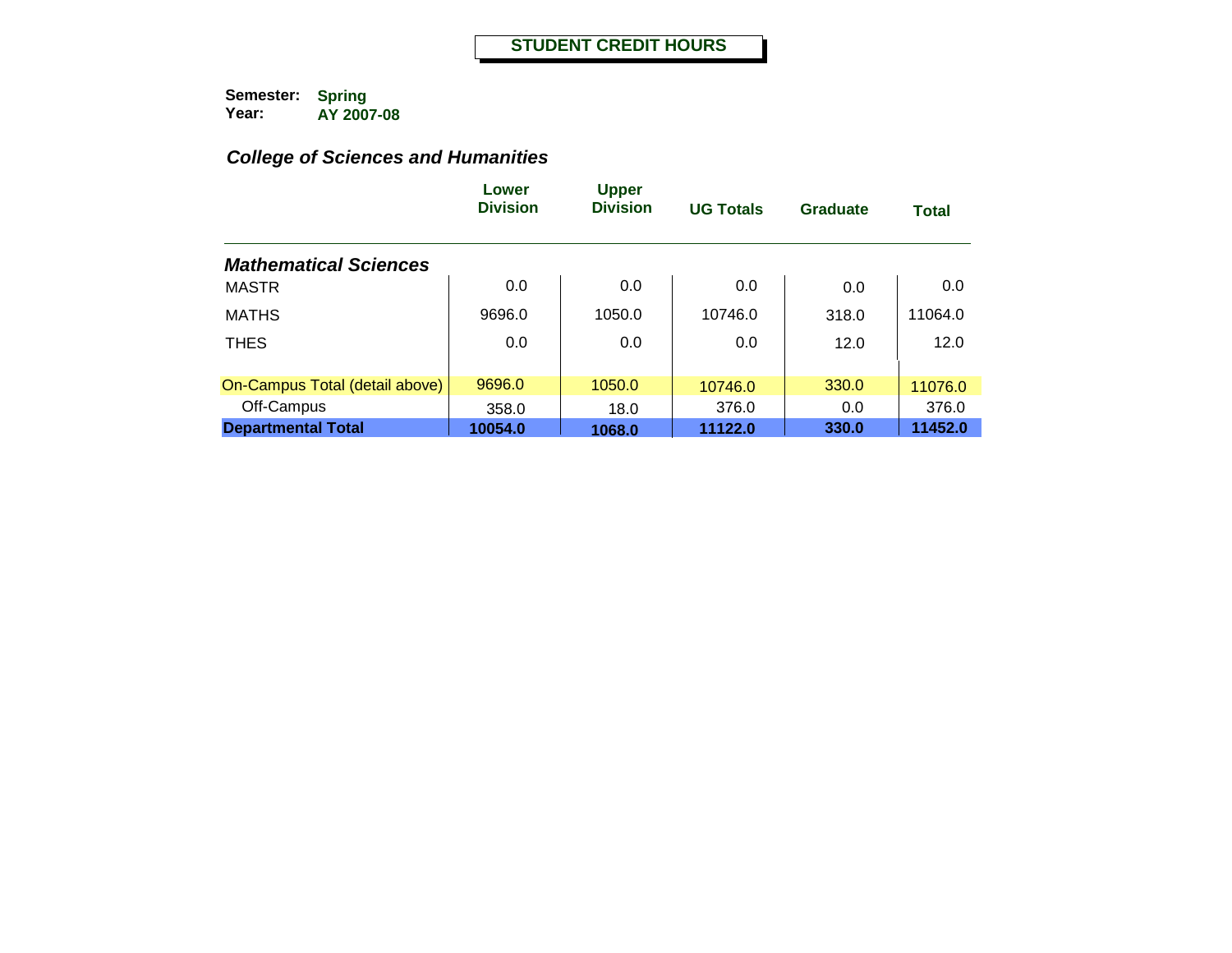|                                | Lower<br><b>Division</b> | <b>Upper</b><br><b>Division</b> | <b>UG Totals</b> | <b>Graduate</b> | <b>Total</b> |
|--------------------------------|--------------------------|---------------------------------|------------------|-----------------|--------------|
| <b>Natural Resources</b>       |                          |                                 |                  |                 |              |
| <b>HONRS</b>                   | 69.0                     | 0.0                             | 69.0             | 0.0             | 69.0         |
| ID                             | 0.0                      | 0.0                             | 0.0              | 10.0            | 10.0         |
| <b>NREM</b>                    | 1106.0                   | 228.0                           | 1334.0           | 154.0           | 1488.0       |
| <b>RES</b>                     | 0.0                      | 0.0                             | 0.0              | 3.0             | 3.0          |
| <b>THES</b>                    | 0.0                      | 0.0                             | 0.0              | 12.0            | 12.0         |
| On-Campus Total (detail above) | 1175.0                   | 228.0                           | 1403.0           | 179.0           | 1582.0       |
| Off-Campus                     | 384.0                    | 9.0                             | 393.0            | 0.0             | 393.0        |
| <b>Departmental Total</b>      | 1559.0                   | 237.0                           | 1796.0           | 179.0           | 1975.0       |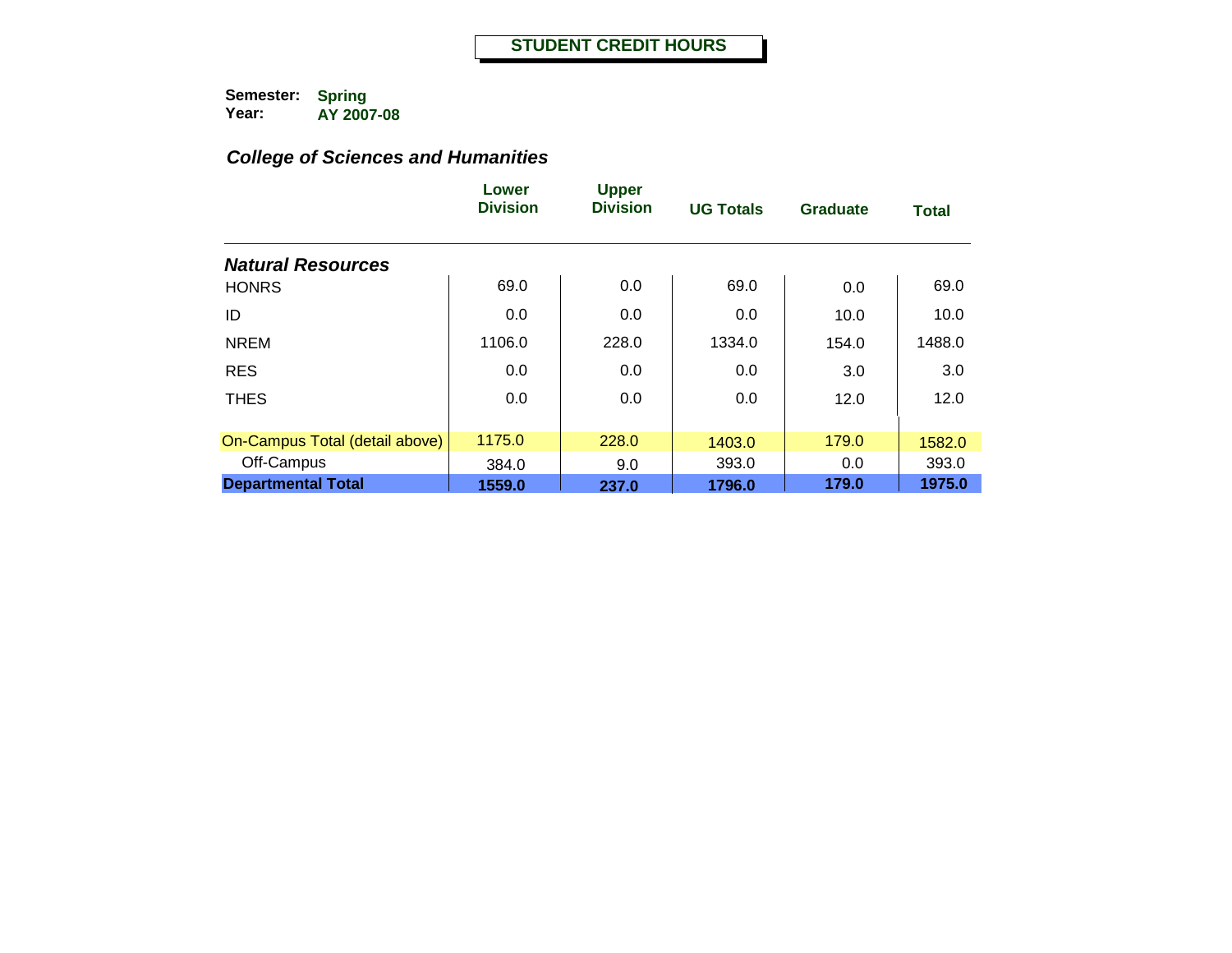|                                | Lower<br><b>Division</b> | <b>Upper</b><br><b>Division</b> | <b>UG Totals</b> | Graduate | <b>Total</b> |
|--------------------------------|--------------------------|---------------------------------|------------------|----------|--------------|
| <b>Philosophy</b>              |                          |                                 |                  |          |              |
| PHIL                           | 1521.0                   | 285.0                           | 1806.0           | 0.0      | 1806.0       |
| <b>RELST</b>                   | 2364.0                   | 135.0                           | 2499.0           | 3.0      | 2502.0       |
| <b>SPST</b>                    | 96.0                     | 3.0                             | 99.0             | 0.0      | 99.0         |
| On-Campus Total (detail above) | 3981.0                   | 423.0                           | 4404.0           | 3.0      | 4407.0       |
| Off-Campus                     | 525.0                    | 24.0                            | 549.0            | 0.0      | 549.0        |
| <b>Departmental Total</b>      | 4506.0                   | 447.0                           | 4953.0           | 3.0      | 4956.0       |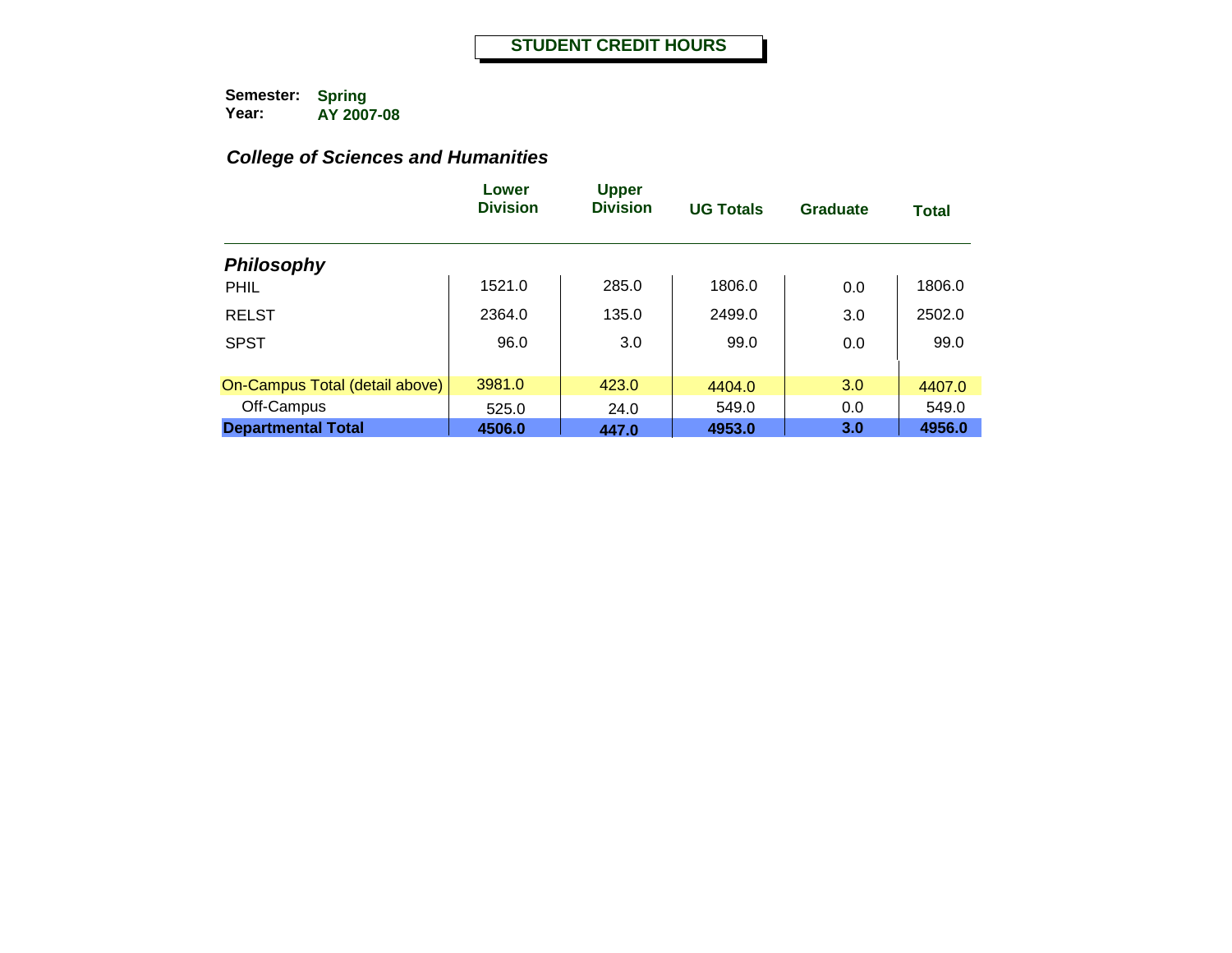|                                | Lower<br><b>Division</b> | <b>Upper</b><br><b>Division</b> | <b>UG Totals</b> | <b>Graduate</b> | <b>Total</b> |
|--------------------------------|--------------------------|---------------------------------|------------------|-----------------|--------------|
| <b>Physics &amp; Astronomy</b> |                          |                                 |                  |                 |              |
| <b>ASTRO</b>                   | 2163.0                   | 20.0                            | 2183.0           | 20.0            | 2203.0       |
| <b>HONRS</b>                   | 72.0                     | 0.0                             | 72.0             | 0.0             | 72.0         |
| <b>PHYCS</b>                   | 1779.0                   | 140.0                           | 1919.0           | 131.0           | 2050.0       |
| <b>RES</b>                     | 0.0                      | 0.0                             | 0.0              | 9.0             | 9.0          |
| <b>THES</b>                    | 0.0                      | 0.0                             | 0.0              | 18.0            | 18.0         |
| On-Campus Total (detail above) | 4014.0                   | 160.0                           | 4174.0           | 178.0           | 4352.0       |
| Off-Campus                     | 200.0                    | 0.0                             | 200.0            | 0.0             | 200.0        |
| <b>Departmental Total</b>      | 4214.0                   | 160.0                           | 4374.0           | 178.0           | 4552.0       |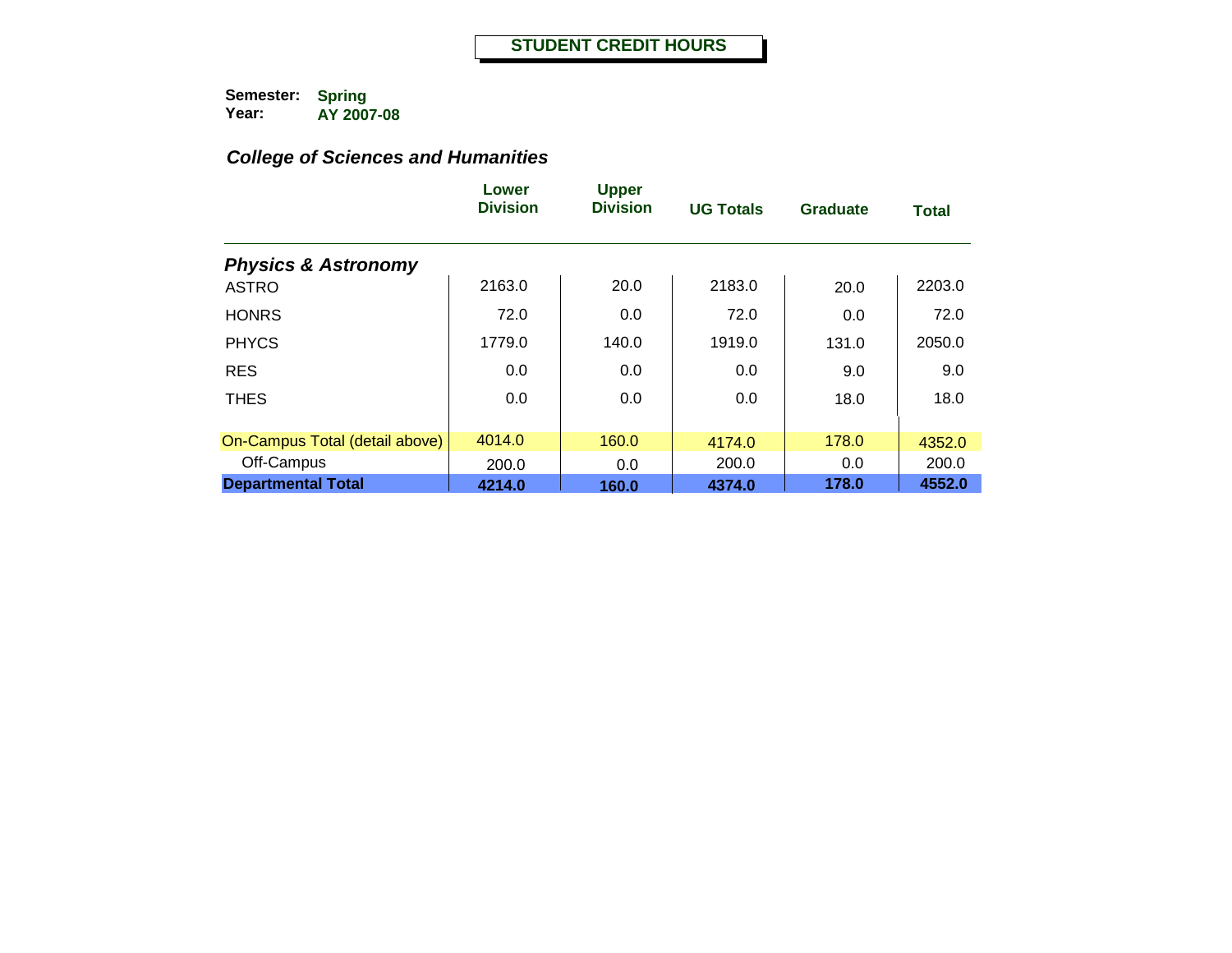|                                        | Lower<br><b>Division</b> | <b>Upper</b><br><b>Division</b> | <b>UG Totals</b> | <b>Graduate</b> | <b>Total</b> |
|----------------------------------------|--------------------------|---------------------------------|------------------|-----------------|--------------|
| <b>Physiology &amp; Health Science</b> |                          |                                 |                  |                 |              |
| <b>ANAT</b>                            | 639.0                    | 0.0                             | 639.0            | 96.0            | 735.0        |
| <b>HSC</b>                             | 3849.0                   | 1031.0                          | 4880.0           | 91.0            | 4971.0       |
| <b>PHYSL</b>                           | 1197.0                   | 15.0                            | 1212.0           | 303.0           | 1515.0       |
| <b>THES</b>                            | 0.0                      | 0.0                             | 0.0              | 18.0            | 18.0         |
| On-Campus Total (detail above)         | 5685.0                   | 1046.0                          | 6731.0           | 508.0           | 7239.0       |
| Off-Campus                             | 637.0                    | 518.0                           | 1155.0           | 84.0            | 1239.0       |
| <b>Departmental Total</b>              | 6322.0                   | 1564.0                          | 7886.0           | 592.0           | 8478.0       |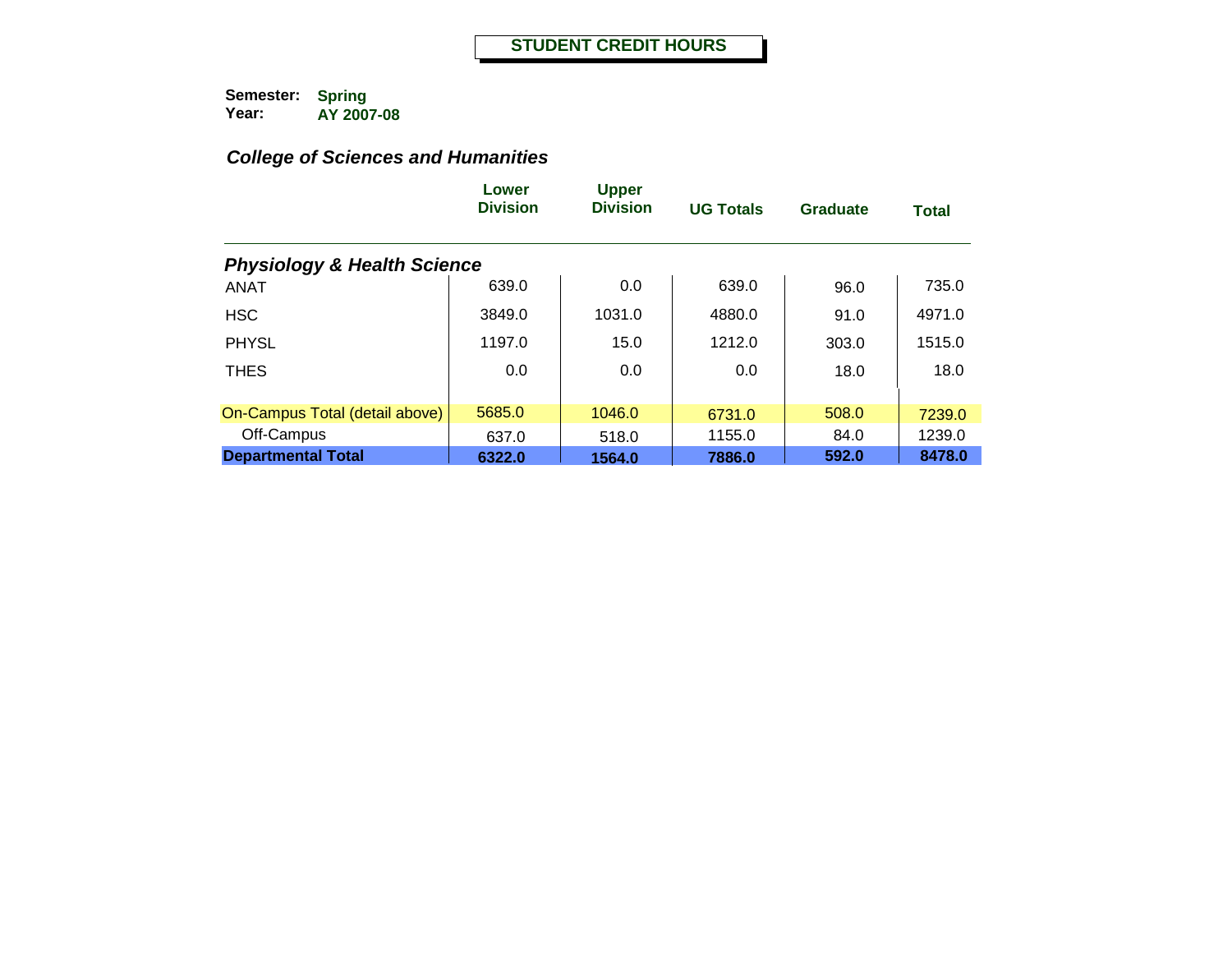|                                | Lower<br><b>Division</b> | <b>Upper</b><br><b>Division</b> | <b>UG Totals</b> | <b>Graduate</b> | <b>Total</b> |
|--------------------------------|--------------------------|---------------------------------|------------------|-----------------|--------------|
| <b>Political Science</b>       |                          |                                 |                  |                 |              |
| ID                             | 0.0                      | 3.0                             | 3.0              | 0.0             | 3.0          |
| <b>MASTR</b>                   | 0.0                      | 0.0                             | 0.0              | 0.0             | 0.0          |
| <b>POLS</b>                    | 2010.0                   | 942.0                           | 2952.0           | 189.0           | 3141.0       |
| <b>RES</b>                     | 0.0                      | 0.0                             | 0.0              | 6.0             | 6.0          |
| <b>THES</b>                    | 0.0                      | 0.0                             | 0.0              | 6.0             | 6.0          |
| On-Campus Total (detail above) | 2010.0                   | 945.0                           | 2955.0           | 201.0           | 3156.0       |
| Off-Campus                     | 738.0                    | 87.0                            | 825.0            | 36.0            | 861.0        |
| <b>Departmental Total</b>      | 2748.0                   | 1032.0                          | 3780.0           | 237.0           | 4017.0       |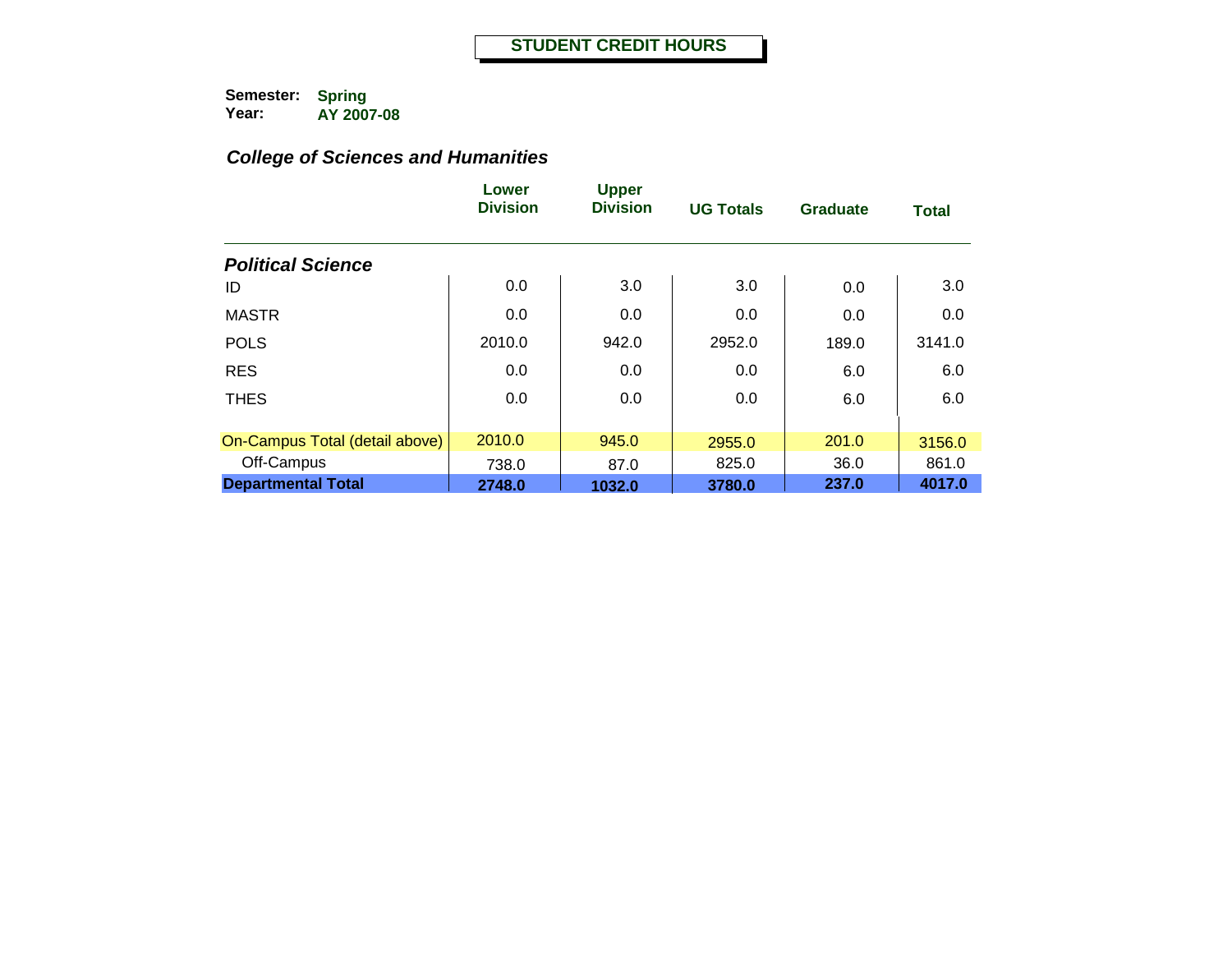|                                | Lower<br><b>Division</b> | <b>Upper</b><br><b>Division</b> | <b>UG Totals</b> | Graduate | Total  |
|--------------------------------|--------------------------|---------------------------------|------------------|----------|--------|
| <b>Psychological Science</b>   |                          |                                 |                  |          |        |
| <b>PSYSC</b>                   | 4715.0                   | 3219.0                          | 7934.0           | 277.0    | 8211.0 |
| <b>THES</b>                    | 0.0                      | 0.0                             | 0.0              | 21.0     | 21.0   |
| On-Campus Total (detail above) | 4715.0                   | 3219.0                          | 7934.0           | 298.0    | 8232.0 |
| Off-Campus                     | 267.0                    | 246.0                           | 513.0            | 0.0      | 513.0  |
| <b>Departmental Total</b>      | 4982.0                   | 3465.0                          | 8447.0           | 298.0    | 8745.0 |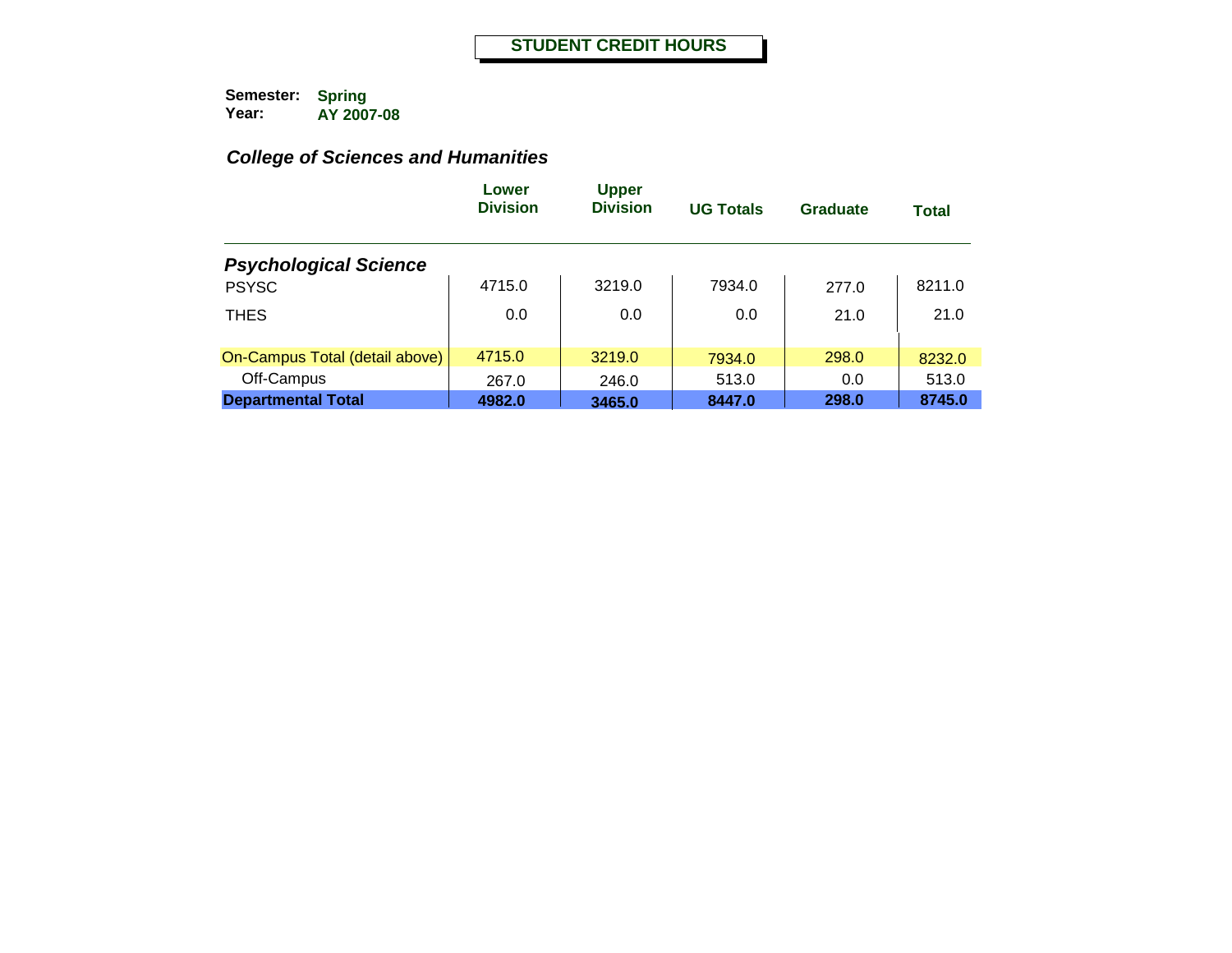|                                | Lower<br><b>Division</b> | <b>Upper</b><br><b>Division</b> | <b>UG Totals</b> | Graduate | <b>Total</b> |
|--------------------------------|--------------------------|---------------------------------|------------------|----------|--------------|
| Sociology                      |                          |                                 |                  |          |              |
| <b>SOC</b>                     | 3372.0                   | 845.0                           | 4217.0           | 72.0     | 4289.0       |
| <b>THES</b>                    | 0.0                      | 0.0                             | 0.0              | 9.0      | 9.0          |
| On-Campus Total (detail above) | 3372.0                   | 845.0                           | 4217.0           | 81.0     | 4298.0       |
| Off-Campus                     | 510.0                    | 129.0                           | 639.0            | 0.0      | 639.0        |
| <b>Departmental Total</b>      | 3882.0                   | 974.0                           | 4856.0           | 81.0     | 4937.0       |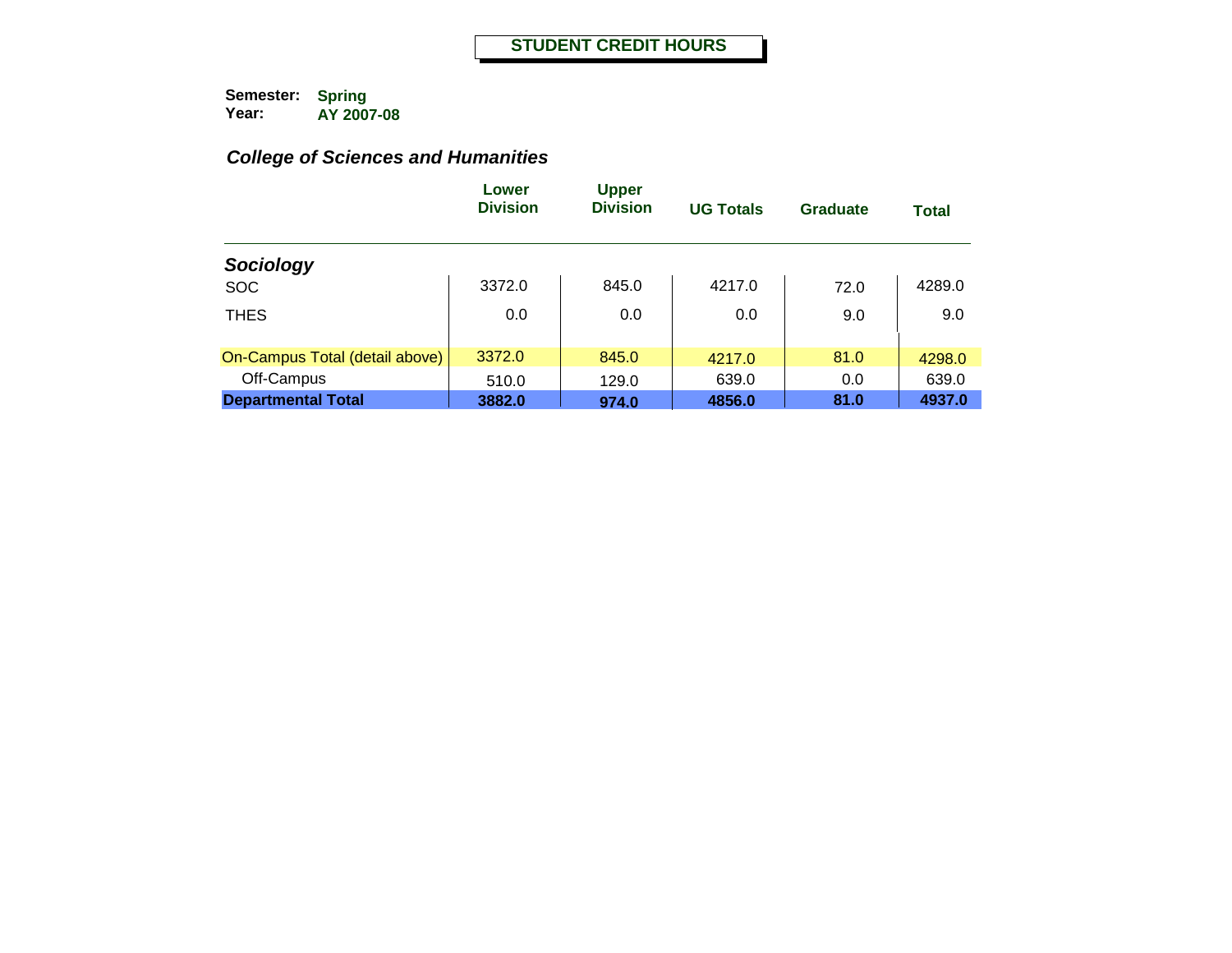|                                | Lower<br><b>Division</b> | <b>Upper</b><br><b>Division</b> | <b>UG Totals</b> | Graduate | <b>Total</b> |
|--------------------------------|--------------------------|---------------------------------|------------------|----------|--------------|
| <b>Social Work</b>             |                          |                                 |                  |          |              |
| <b>SOCWK</b>                   | 753.0                    | 864.0                           | 1617.0           | 0.0      | 1617.0       |
| On-Campus Total (detail above) | 753.0                    | 864.0                           | 1617.0           | 0.0      | 1617.0       |
| Off-Campus                     | 0.0                      | 0.0                             | 0.0              | 0.0      | 0.0          |
| <b>Departmental Total</b>      | 753.0                    | 864.0                           | 1617.0           | 0.0      | 1617.0       |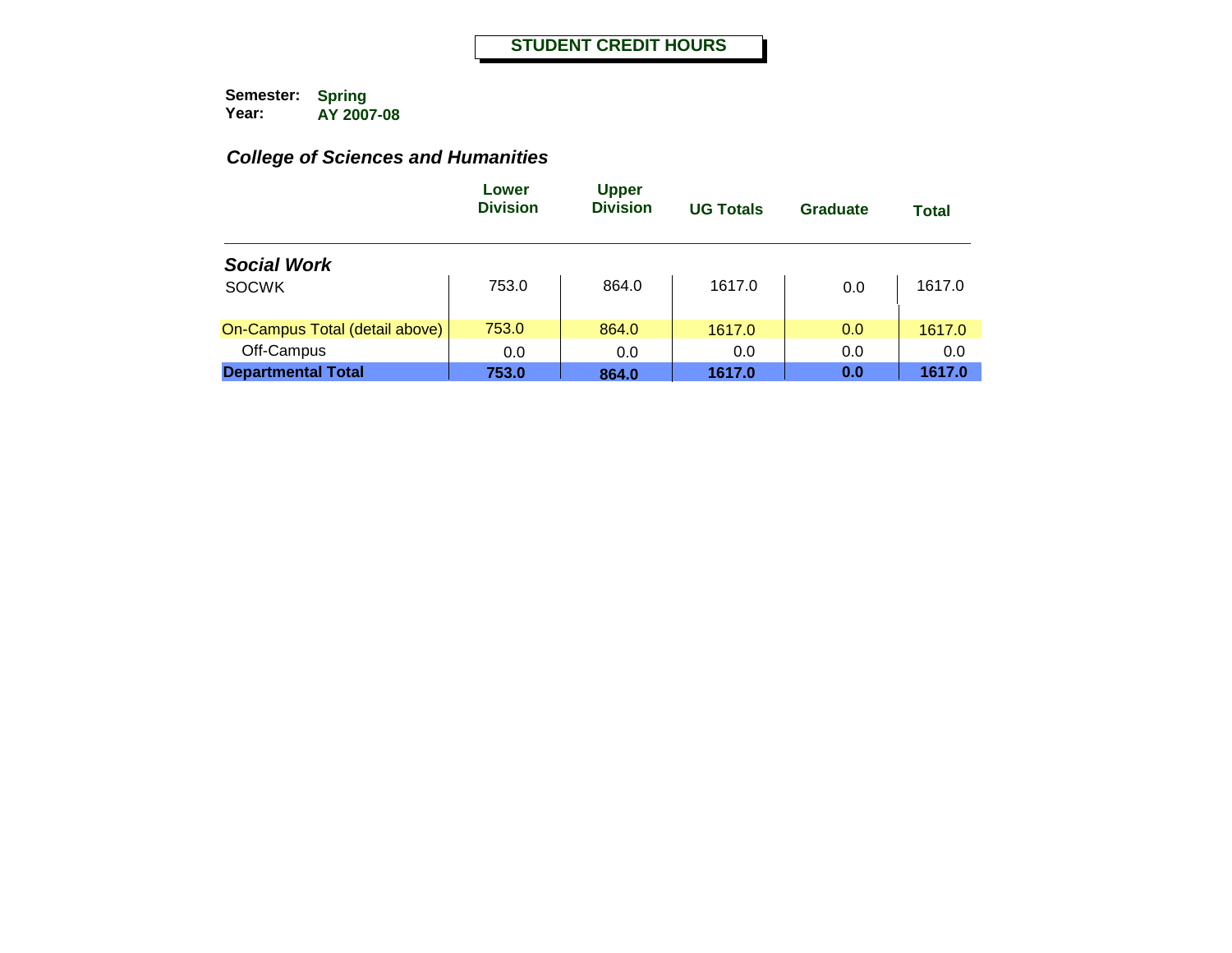|                                         | Lower<br><b>Division</b> | <b>Upper</b><br><b>Division</b> | <b>UG Totals</b> | Graduate | <b>Total</b> |
|-----------------------------------------|--------------------------|---------------------------------|------------------|----------|--------------|
| <b>Speech Pathology &amp; Audiology</b> |                          |                                 |                  |          |              |
| <b>SPAA</b>                             | 728.0                    | 428.0                           | 1156.0           | 1100.0   | 2256.0       |
| <b>THES</b>                             | 0.0                      | 0.0                             | 0.0              | 6.0      | 6.0          |
| On-Campus Total (detail above)          | 728.0                    | 428.0                           | 1156.0           | 1106.0   | 2262.0       |
| Off-Campus                              | 0.0                      | 0.0                             | 0.0              | 0.0      | 0.0          |
| <b>Departmental Total</b>               | 728.0                    | 428.0                           | 1156.0           | 1106.0   | 2262.0       |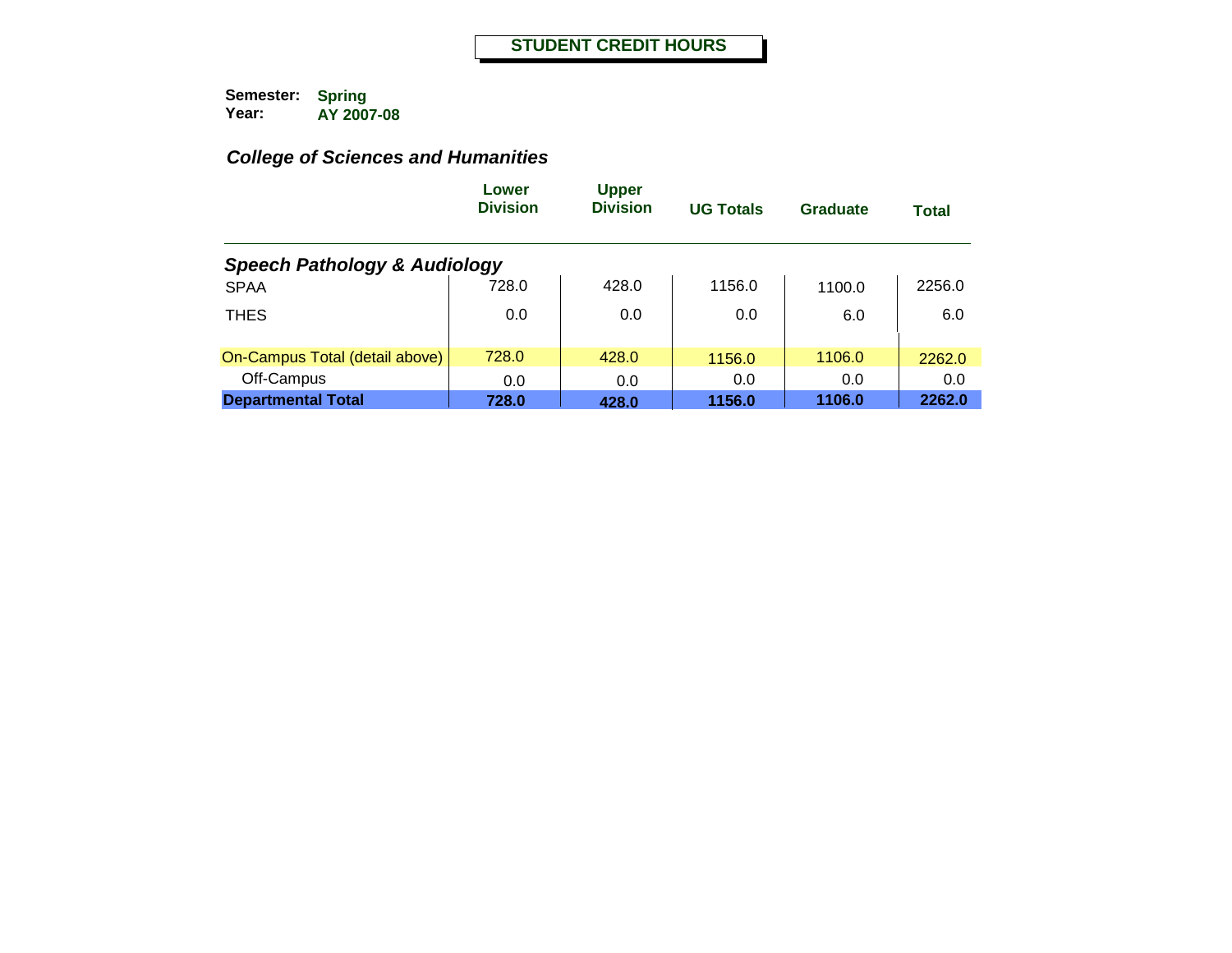|                                | Lower<br><b>Division</b> | <b>Upper</b><br><b>Division</b> | <b>UG Totals</b> | Graduate | <b>Total</b> |
|--------------------------------|--------------------------|---------------------------------|------------------|----------|--------------|
| <b>Womens Studies</b>          |                          |                                 |                  |          |              |
| <b>WMNST</b>                   | 327.0                    | 123.0                           | 450.0            | 0.0      | 450.0        |
| On-Campus Total (detail above) | 327.0                    | 123.0                           | 450.0            | 0.0      | 450.0        |
| Off-Campus                     | 0.0                      | 0.0                             | 0.0              | 0.0      | 0.0          |
| <b>Departmental Total</b>      | 327.0                    | 123.0                           | 450.0            | 0.0      | 450.0        |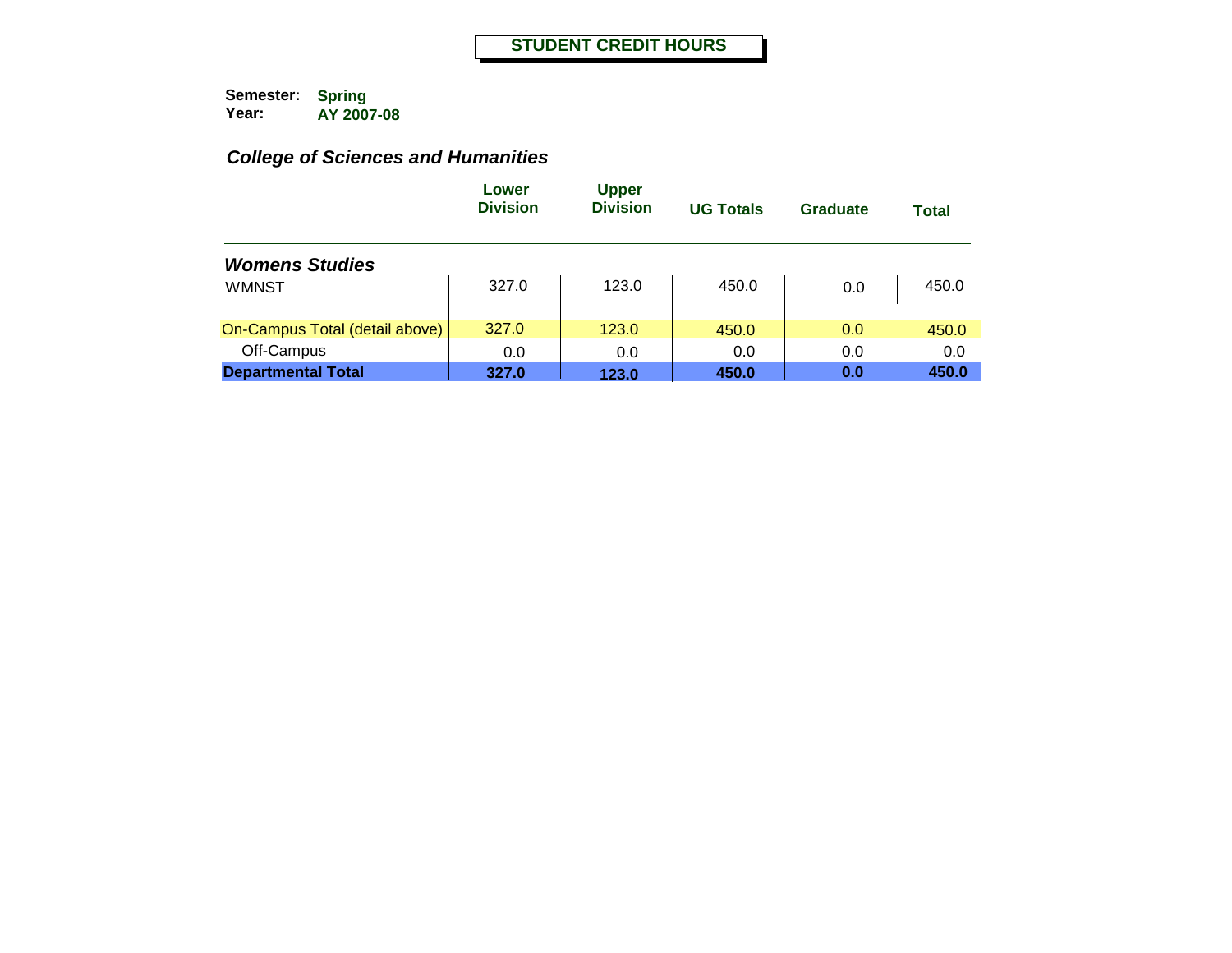#### *Interdepartmental*

|                                | Lower<br><b>Division</b> | <b>Upper</b><br><b>Division</b> | <b>UG Totals</b> | <b>Graduate</b> | Total |
|--------------------------------|--------------------------|---------------------------------|------------------|-----------------|-------|
| <b>Honors</b>                  |                          |                                 |                  |                 |       |
| <b>HONRS</b>                   | 105.0                    | 809.0                           | 914.0            | 0.0             | 914.0 |
| On-Campus Total (detail above) | 105.0                    | 809.0                           | 914.0            | 0.0             | 914.0 |
| Off-Campus                     | 0.0                      | 12.0                            | 12.0             | 0.0             | 12.0  |
| <b>Departmental Total</b>      | 105.0                    | 821.0                           | 926.0            | 0.0             | 926.0 |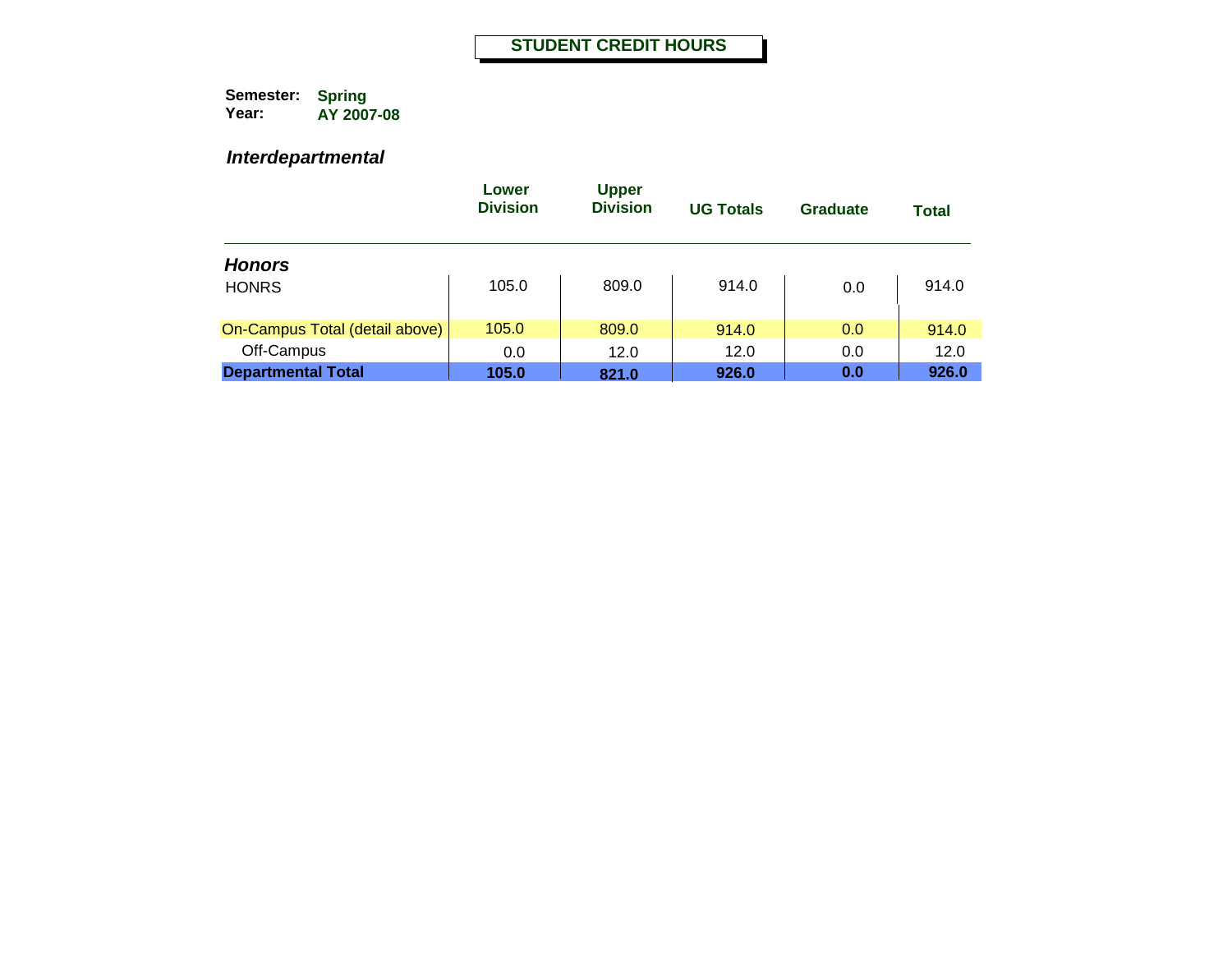#### *Interdepartmental*

|                                | Lower<br><b>Division</b> | <b>Upper</b><br><b>Division</b> | <b>UG Totals</b> | Graduate | <b>Total</b> |
|--------------------------------|--------------------------|---------------------------------|------------------|----------|--------------|
| <b>Interdepartmental</b>       |                          |                                 |                  |          |              |
| <b>DOC</b>                     | 0.0                      | 0.0                             | 0.0              | 0.0      | 0.0          |
| ID                             | 52.0                     | 0.0                             | 52.0             | 33.0     | 85.0         |
| <b>MASTR</b>                   | 0.0                      | 0.0                             | 0.0              | 0.0      | 0.0          |
| <b>NSE</b>                     | 0.0                      | 15.0                            | 15.0             | 0.0      | 15.0         |
| On-Campus Total (detail above) | 52.0                     | 15.0                            | 67.0             | 33.0     | 100.0        |
| Off-Campus                     | 0.0                      | 0.0                             | 0.0              | 0.0      | 0.0          |
| <b>Departmental Total</b>      | 52.0                     | 15.0                            | 67.0             | 33.0     | 100.0        |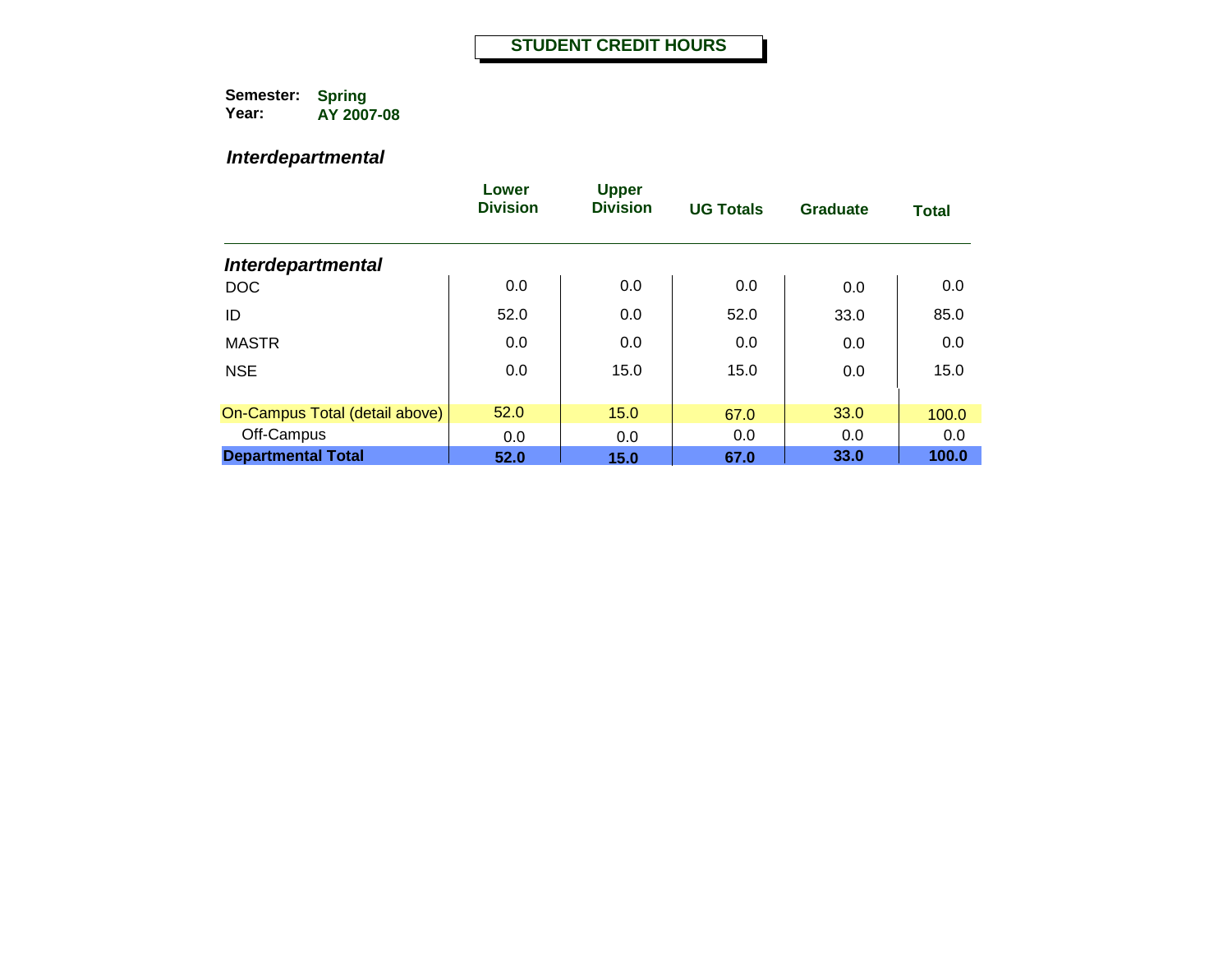#### *Interdepartmental*

|                                | Lower<br><b>Division</b> | <b>Upper</b><br><b>Division</b> | <b>UG Totals</b> | Graduate | <b>Total</b> |
|--------------------------------|--------------------------|---------------------------------|------------------|----------|--------------|
| <b>University College</b>      |                          |                                 |                  |          |              |
| ID                             | 0.0                      | 84.0                            | 84.0             | 0.0      | 84.0         |
| <b>INTST</b>                   | 0.0                      | 30.0                            | 30.0             | 0.0      | 30.0         |
| On-Campus Total (detail above) | 0.0                      | 114.0                           | 114.0            | 0.0      | 114.0        |
| Off-Campus                     | 0.0                      | 54.0                            | 54.0             | 0.0      | 54.0         |
| <b>Departmental Total</b>      | 0.0                      | 168.0                           | 168.0            | 0.0      | 168.0        |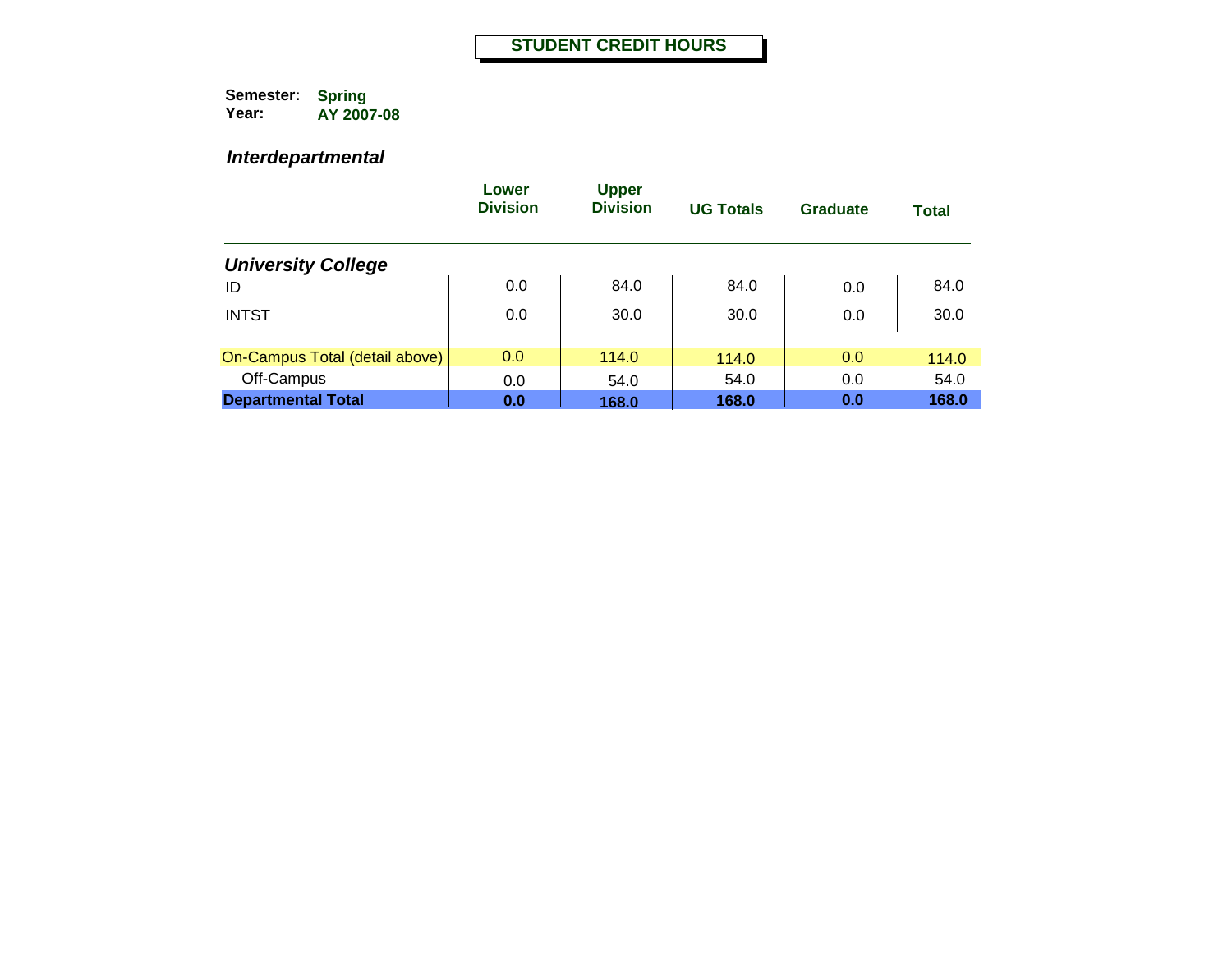|                                | Lower<br><b>Division</b> | <b>Upper</b><br><b>Division</b> | <b>UG Totals</b> | Graduate | <b>Total</b> |
|--------------------------------|--------------------------|---------------------------------|------------------|----------|--------------|
| <b>Counseling Psychology</b>   |                          |                                 |                  |          |              |
| <b>CPSY</b>                    | 305.0                    | 630.0                           | 935.0            | 989.0    | 1924.0       |
| <b>DISS</b>                    | 0.0                      | 0.0                             | 0.0              | 33.0     | 33.0         |
| <b>DOC</b>                     | 0.0                      | 0.0                             | 0.0              | 0.0      | 0.0          |
| ID                             | 0.0                      | 0.0                             | 0.0              | 18.0     | 18.0         |
| <b>SOPSY</b>                   | 0.0                      | 0.0                             | 0.0              | 84.0     | 84.0         |
| <b>THES</b>                    | 0.0                      | 0.0                             | 0.0              | 6.0      | 6.0          |
| On-Campus Total (detail above) | 305.0                    | 630.0                           | 935.0            | 1130.0   | 2065.0       |
| Off-Campus                     | 237.0                    | 524.0                           | 761.0            | 0.0      | 761.0        |
| <b>Departmental Total</b>      | 542.0                    | 1154.0                          | 1696.0           | 1130.0   | 2826.0       |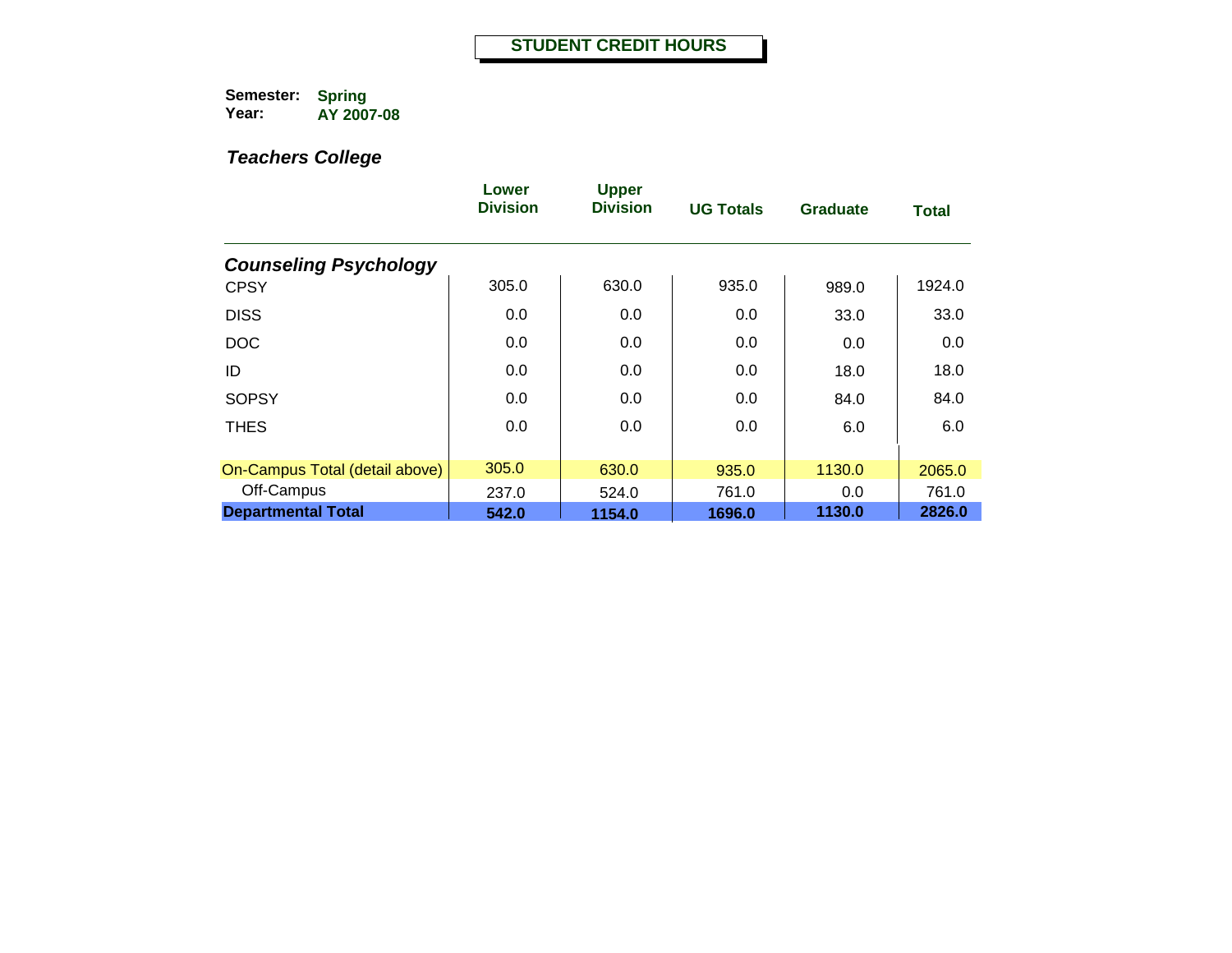|                                | Lower<br><b>Division</b> | <b>Upper</b><br><b>Division</b> | <b>UG Totals</b> | Graduate | <b>Total</b> |
|--------------------------------|--------------------------|---------------------------------|------------------|----------|--------------|
| <b>Elementary Education</b>    |                          |                                 |                  |          |              |
| <b>DOC</b>                     | 0.0                      | 0.0                             | 0.0              | 0.0      | 0.0          |
| <b>EDEL</b>                    | 1257.0                   | 2082.0                          | 3339.0           | 17.0     | 3356.0       |
| <b>EDRDG</b>                   | 0.0                      | 972.0                           | 972.0            | 7.0      | 979.0        |
|                                |                          |                                 |                  |          |              |
| On-Campus Total (detail above) | 1257.0                   | 3054.0                          | 4311.0           | 24.0     | 4335.0       |
| Off-Campus                     | 0.0                      | 52.0                            | 52.0             | 921.0    | 973.0        |
| <b>Departmental Total</b>      | 1257.0                   | 3106.0                          | 4363.0           | 945.0    | 5308.0       |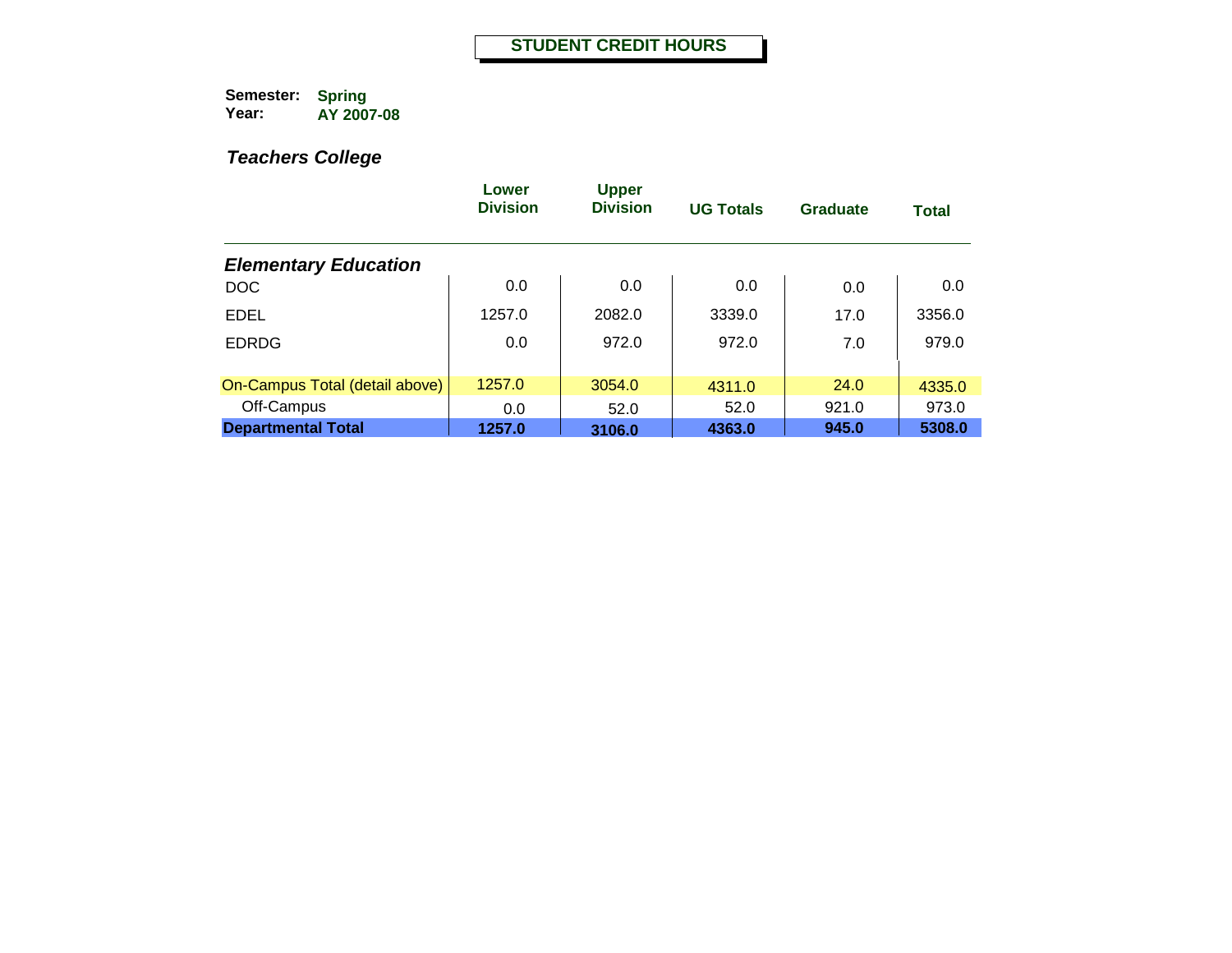|                                | Lower<br><b>Division</b> | <b>Upper</b><br><b>Division</b> | <b>UG Totals</b> | <b>Graduate</b> | <b>Total</b> |
|--------------------------------|--------------------------|---------------------------------|------------------|-----------------|--------------|
| <b>Educational Psychology</b>  |                          |                                 |                  |                 |              |
| <b>DISS</b>                    | 0.0                      | 0.0                             | 0.0              | 25.0            | 25.0         |
| <b>EDPSY</b>                   | 1431.0                   | 1659.0                          | 3090.0           | 796.0           | 3886.0       |
| ID                             | 0.0                      | 0.0                             | 0.0              | 32.0            | 32.0         |
|                                |                          |                                 |                  |                 |              |
| On-Campus Total (detail above) | 1431.0                   | 1659.0                          | 3090.0           | 853.0           | 3943.0       |
| Off-Campus                     | 144.0                    | 114.0                           | 258.0            | 810.0           | 1068.0       |
| <b>Departmental Total</b>      | 1575.0                   | 1773.0                          | 3348.0           | 1663.0          | 5011.0       |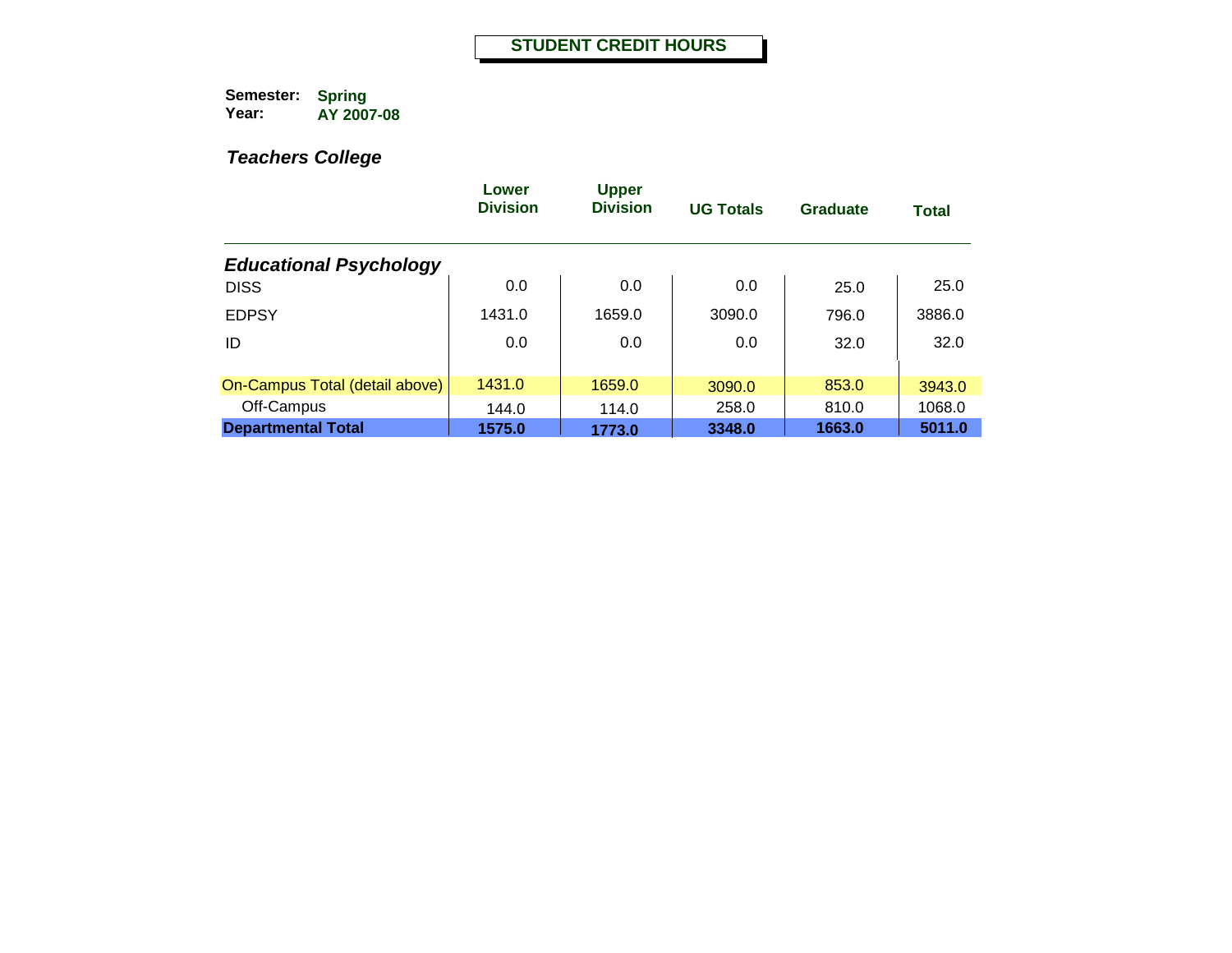|                                | Lower<br><b>Division</b> | <b>Upper</b><br><b>Division</b> | <b>UG Totals</b> | <b>Graduate</b> | <b>Total</b> |
|--------------------------------|--------------------------|---------------------------------|------------------|-----------------|--------------|
| <b>Educational Studies</b>     |                          |                                 |                  |                 |              |
| <b>DISS</b>                    | 0.0                      | 0.0                             | 0.0              | 33.0            | 33.0         |
| <b>DOC</b>                     | 0.0                      | 0.0                             | 0.0              | 0.0             | 0.0          |
| <b>EDAC</b>                    | 0.0                      | 0.0                             | 0.0              | 189.0           | 189.0        |
| <b>EDALG</b>                   | 0.0                      | 378.0                           | 378.0            | 0.0             | 378.0        |
| <b>EDCUR</b>                   | 0.0                      | 0.0                             | 0.0              | 75.0            | 75.0         |
| <b>EDFON</b>                   | 0.0                      | 519.0                           | 519.0            | 135.0           | 654.0        |
| <b>EDGEN</b>                   | 0.0                      | 24.0                            | 24.0             | 0.0             | 24.0         |
| <b>EDHI</b>                    | 338.0                    | 42.0                            | 380.0            | 276.0           | 656.0        |
| <b>EDJHM</b>                   | 0.0                      | 144.0                           | 144.0            | 3.0             | 147.0        |
| <b>EDLIB</b>                   | 0.0                      | 115.0                           | 115.0            | 25.0            | 140.0        |
| <b>EDMUL</b>                   | 450.0                    | 0.0                             | 450.0            | 30.0            | 480.0        |
| <b>EDSEC</b>                   | 273.0                    | 1207.0                          | 1480.0           | 38.0            | 1518.0       |
| <b>EDSUP</b>                   | 0.0                      | 0.0                             | 0.0              | 12.0            | 12.0         |
| <b>EDTEC</b>                   | 33.0                     | 81.0                            | 114.0            | 33.0            | 147.0        |
| <b>RES</b>                     | 0.0                      | 0.0                             | 0.0              | 15.0            | 15.0         |
| On-Campus Total (detail above) | 1094.0                   | 2510.0                          | 3604.0           | 864.0           | 4468.0       |
| Off-Campus                     | 438.0                    | 24.0                            | 462.0            | 696.0           | 1158.0       |
| <b>Departmental Total</b>      | 1532.0                   | 2534.0                          | 4066.0           | 1560.0          | 5626.0       |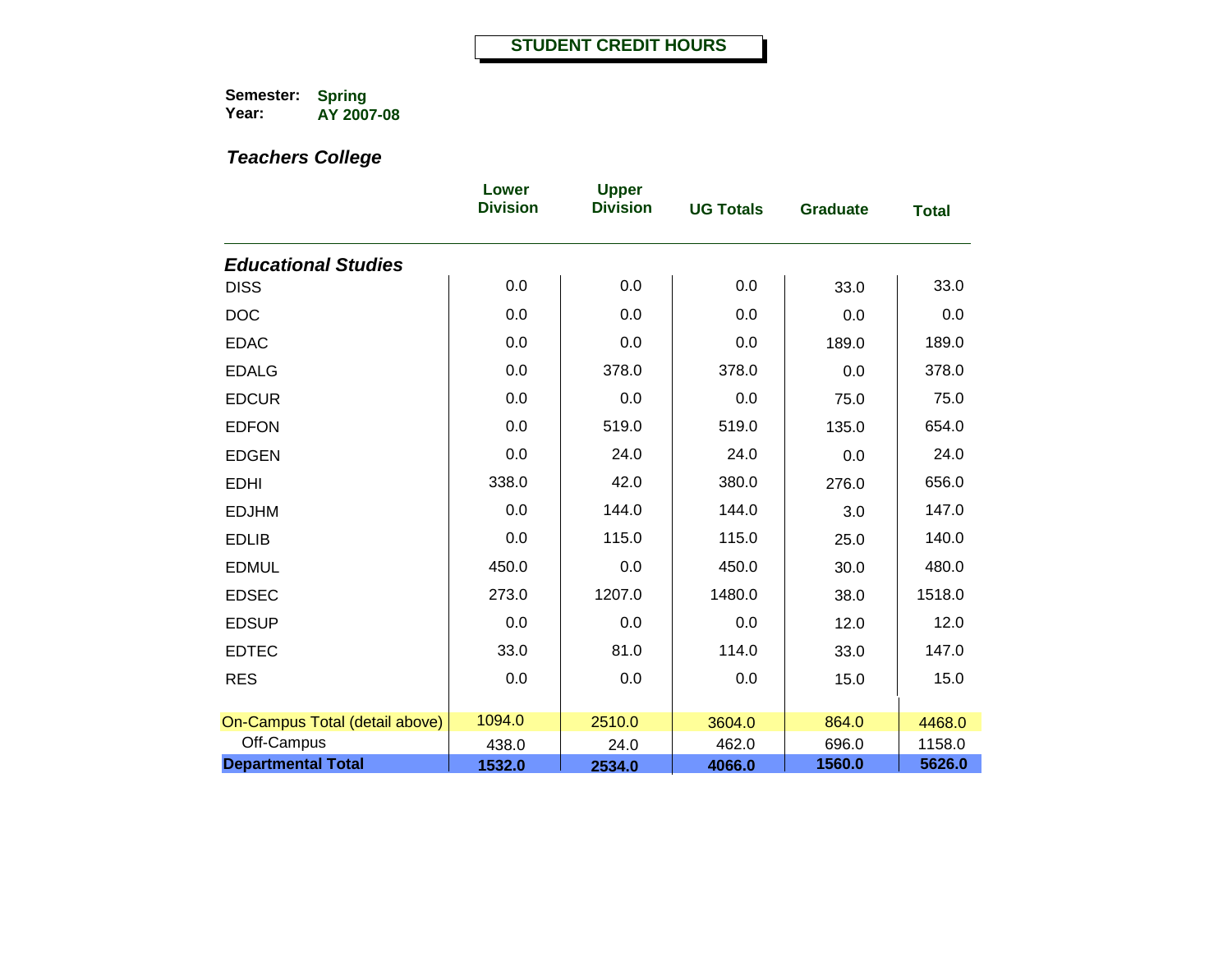|                                | Lower<br><b>Division</b> | <b>Upper</b><br><b>Division</b> | <b>UG Totals</b> | Graduate | <b>Total</b> |
|--------------------------------|--------------------------|---------------------------------|------------------|----------|--------------|
| <b>Educational Leadership</b>  |                          |                                 |                  |          |              |
| <b>DISS</b>                    | 0.0                      | 0.0                             | 0.0              | 13.0     | 13.0         |
| <b>EDAD</b>                    | 0.0                      | 0.0                             | 0.0              | 21.0     | 21.0         |
| On-Campus Total (detail above) | 0.0                      | 0.0                             | 0.0              | 34.0     | 34.0         |
| Off-Campus                     | 0.0                      | 0.0                             | 0.0              | 1268.0   | 1268.0       |
| <b>Departmental Total</b>      | 0.0                      | 0.0                             | 0.0              | 1302.0   | 1302.0       |